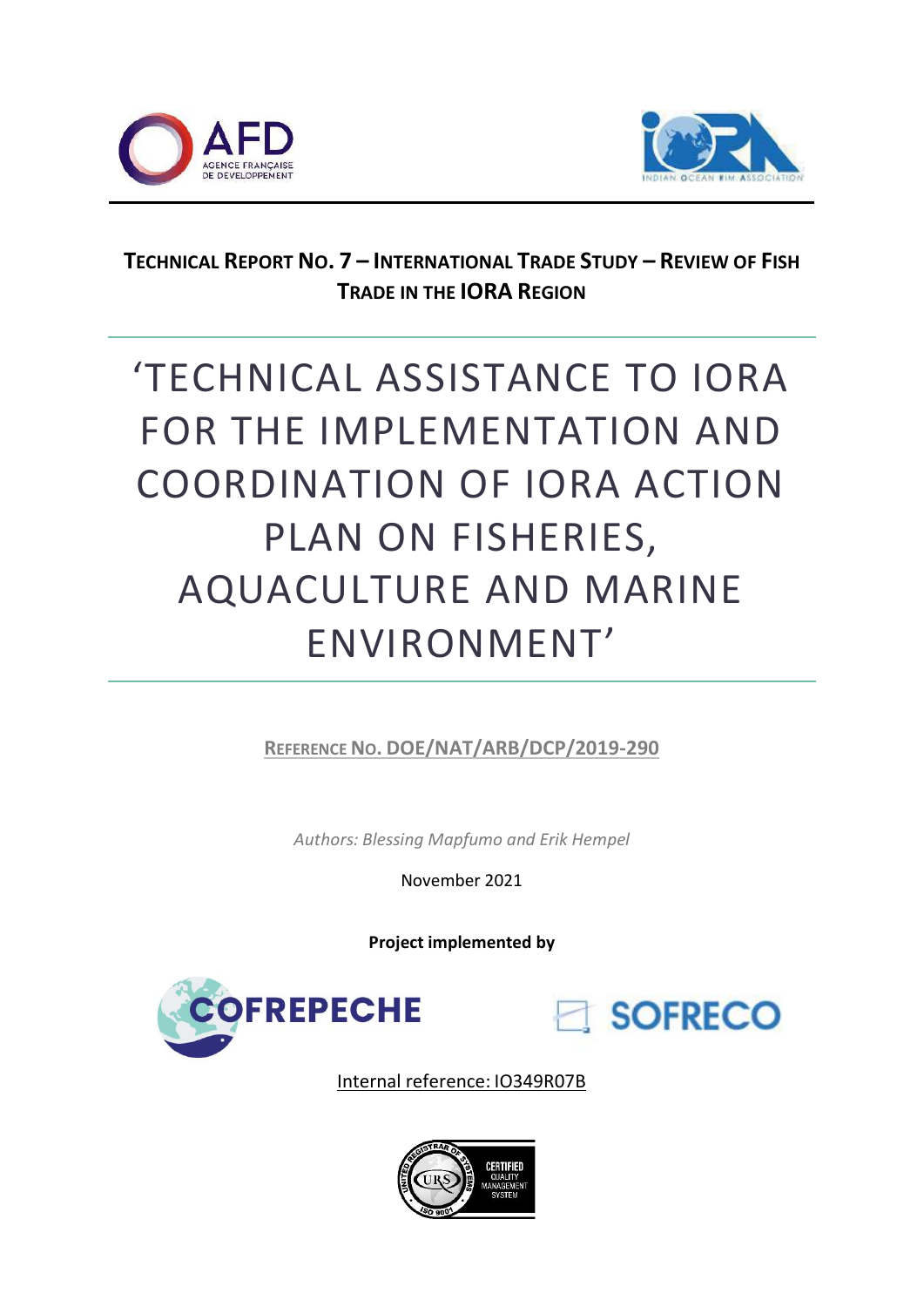# **TABLE OF CONTENTS**

| 1. |      |                                                                    |  |
|----|------|--------------------------------------------------------------------|--|
| 2. |      |                                                                    |  |
| 3. |      |                                                                    |  |
|    | 3.1. |                                                                    |  |
|    | 3.2. |                                                                    |  |
|    | 3.3. |                                                                    |  |
| 4. |      |                                                                    |  |
| 5. |      |                                                                    |  |
|    | 5.1. |                                                                    |  |
|    | 5.2. |                                                                    |  |
|    | 5.3. |                                                                    |  |
|    | 5.4. |                                                                    |  |
|    | 5.5. |                                                                    |  |
| 6. |      |                                                                    |  |
|    | 6.1. |                                                                    |  |
|    | 6.2. |                                                                    |  |
|    | 6.3. |                                                                    |  |
| 7. |      |                                                                    |  |
|    | 7.1. |                                                                    |  |
|    | 7.2. | FAO Committee on Fisheries (COFI) : Sub-Committee on Fish Trade 34 |  |
|    | 7.3. |                                                                    |  |
|    | 7.4. |                                                                    |  |
|    | 7.5. |                                                                    |  |
|    | 7.6. |                                                                    |  |
|    | 7.7. |                                                                    |  |
|    | 7.8. |                                                                    |  |
| 8. |      |                                                                    |  |
|    | 8.1. |                                                                    |  |
|    | 8.2. |                                                                    |  |
|    | 8.3. |                                                                    |  |
|    | 8.4. |                                                                    |  |
| 9. |      |                                                                    |  |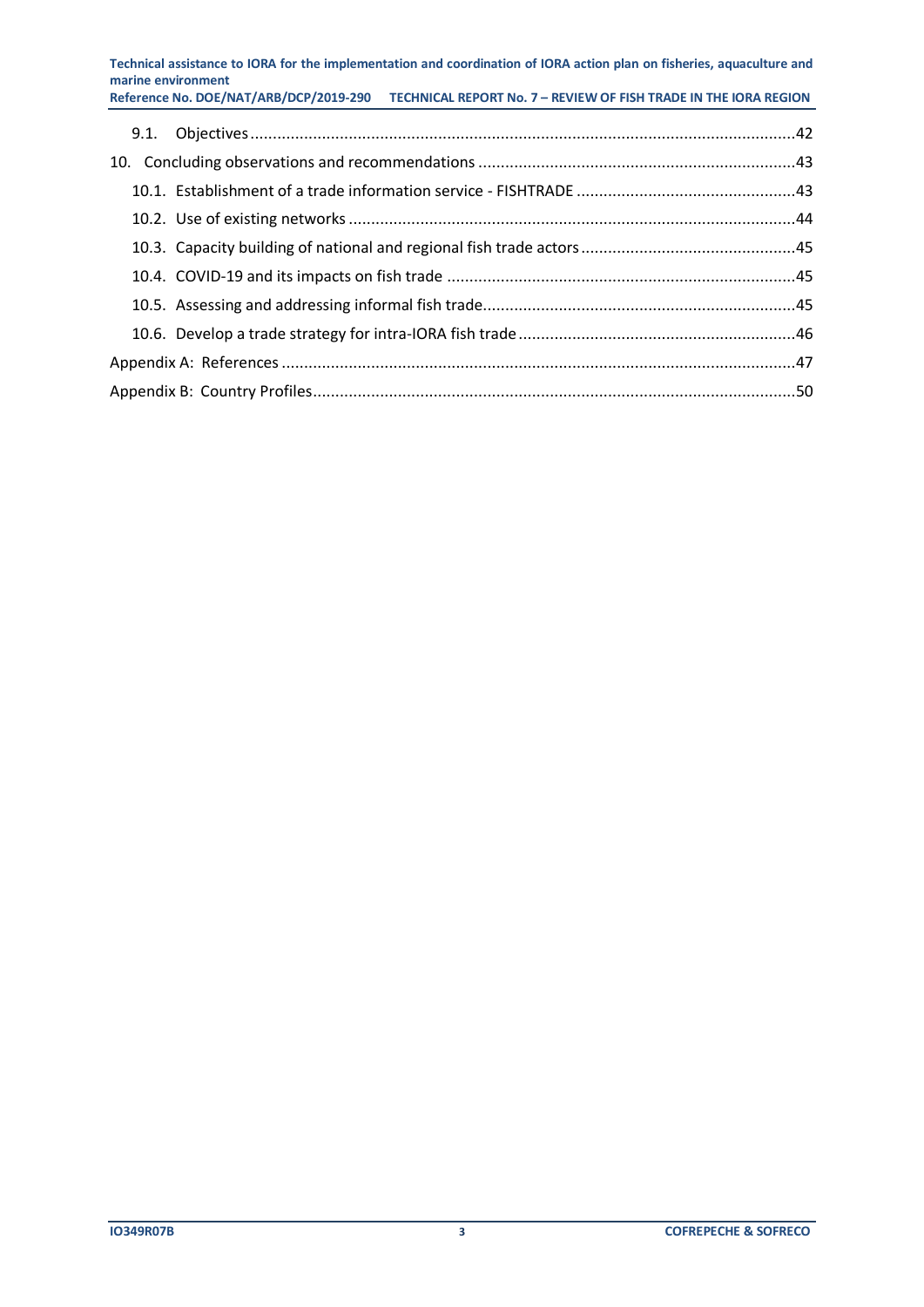# **LIST OF TABLES**

<span id="page-3-0"></span>

| Table 2: Land area, population, GDP and EEZ area (Source: FAO, World Bank) 14                  |  |
|------------------------------------------------------------------------------------------------|--|
| Table 3: Capture fisheries production in IORA member countries (in tonnes) 15                  |  |
| Table 4: Total aquaculture production by IORA member countries (in tonnes - including aquatic  |  |
|                                                                                                |  |
|                                                                                                |  |
|                                                                                                |  |
|                                                                                                |  |
|                                                                                                |  |
|                                                                                                |  |
|                                                                                                |  |
|                                                                                                |  |
| Table 12: Exports by IORA member states by importing region (Value in USD 1000)25              |  |
|                                                                                                |  |
| Table 14: Total imports by IORA member states by major commodity groups (Value in USD 1000) 26 |  |
| Table 15: Intra-regional exports and imports from/to IORA member states (Value in USD 1000)28  |  |
|                                                                                                |  |
|                                                                                                |  |

# **LIST OF FIGURES**

<span id="page-3-1"></span>

| Figure 2: Landings and aquaculture production in IORA member countries15                |  |
|-----------------------------------------------------------------------------------------|--|
| Figure 3: Apparent consumption/food supplies in IORA region (Kg per person per year) 19 |  |
| Figure 4: IORA exports and imports of seafood by value (Value in USD billion) 20        |  |
|                                                                                         |  |
|                                                                                         |  |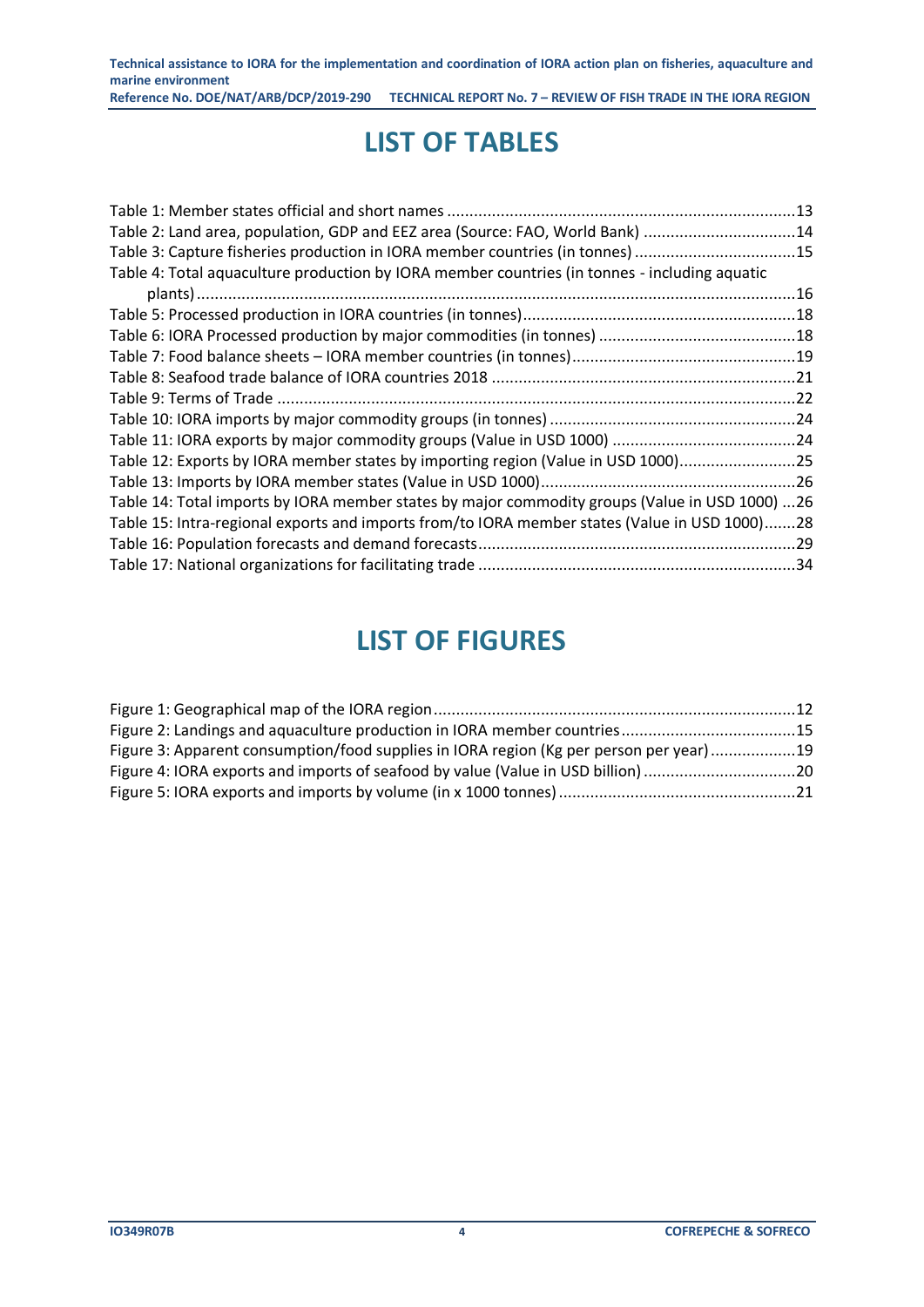# **ABBREVIATIONS AND ACRONYMS**

<span id="page-4-0"></span>

| <b>ACP</b>          | African, Caribbean and Pacific Group of States                                                                                                  |
|---------------------|-------------------------------------------------------------------------------------------------------------------------------------------------|
| <b>AfCFTA</b>       | African Continental Free Trade Area                                                                                                             |
| <b>AFD</b>          | Agence Française de Développement                                                                                                               |
| <b>AGRA</b>         | Alliance for Green Revolution in Africa                                                                                                         |
| <b>AGRF</b>         | African Green Revolution Forum                                                                                                                  |
| <b>APTA</b>         | Asia-Pacific Trade Agreement                                                                                                                    |
| <b>ASEAN</b>        | <b>Association of Southeast Asian Nations</b>                                                                                                   |
| <b>AU</b>           | Africa Union                                                                                                                                    |
| <b>CA</b>           | <b>Competent Authority</b>                                                                                                                      |
| <b>CECPA</b>        | Comprehensive Economic Cooperation and Partnership Agreement                                                                                    |
| CO <sub>2</sub>     | Carbon                                                                                                                                          |
| <b>COFI</b>         | Committee on Fisheries (FAO)                                                                                                                    |
| <b>COFREPECHE</b>   | French International Consultancy Agency                                                                                                         |
| <b>COMESA</b>       | Common Market for Eastern and Southern Africa                                                                                                   |
| <b>COVID-19</b>     | Coronavirus                                                                                                                                     |
| <b>EAC</b>          | <b>East African Community</b>                                                                                                                   |
| <b>EEZ</b>          | <b>Exclusive Economic Zone</b>                                                                                                                  |
| <b>EIO</b>          | East Indian Ocean Region                                                                                                                        |
| <b>ESA-IO</b>       | East, Southern Africa and Indian Ocean region                                                                                                   |
| <b>EU</b>           | <b>European Union</b>                                                                                                                           |
| <b>EPA</b>          | <b>Economic Partnership Agreement</b>                                                                                                           |
| <b>EUR</b>          | Euro - the currency of the European Union                                                                                                       |
| <b>FAO</b>          | Food and Agriculture Organisation of the United Nations                                                                                         |
| <b>FAO FishStat</b> | <b>FAO Fisheries Statistics</b>                                                                                                                 |
| <b>FIN</b>          | Fish Information Network (FAO)                                                                                                                  |
| <b>FISHTRADE</b>    | Proposed Fish Trade Information Network Project                                                                                                 |
| <b>FTA</b>          | Free Trade Area                                                                                                                                 |
| <b>HS</b>           | Harmonized System (for statistics)                                                                                                              |
| <b>GCC</b>          | <b>Gulf Cooperation Council</b>                                                                                                                 |
| <b>GDP</b>          | <b>Gross Domestic Product</b>                                                                                                                   |
| <b>GLOBEFISH</b>    | Information Agency on World Fish Trade (FAO)                                                                                                    |
| <b>GMP</b>          | <b>Good Management Practices</b>                                                                                                                |
| <b>IGAD</b>         | Intergovernmental Authority on Development                                                                                                      |
| <b>IMF</b>          | <b>International Monetary Fund</b>                                                                                                              |
| <b>INFOFISH</b>     | Intergovernmental Organisation for Marketing Information and Technical<br>Advisory Services for Fishery Products in the Asia and Pacific Region |
| <b>INFOSA</b>       | Marketing Information and Technical Advisory Services for the Fishery Industry<br>in Southern Africa                                            |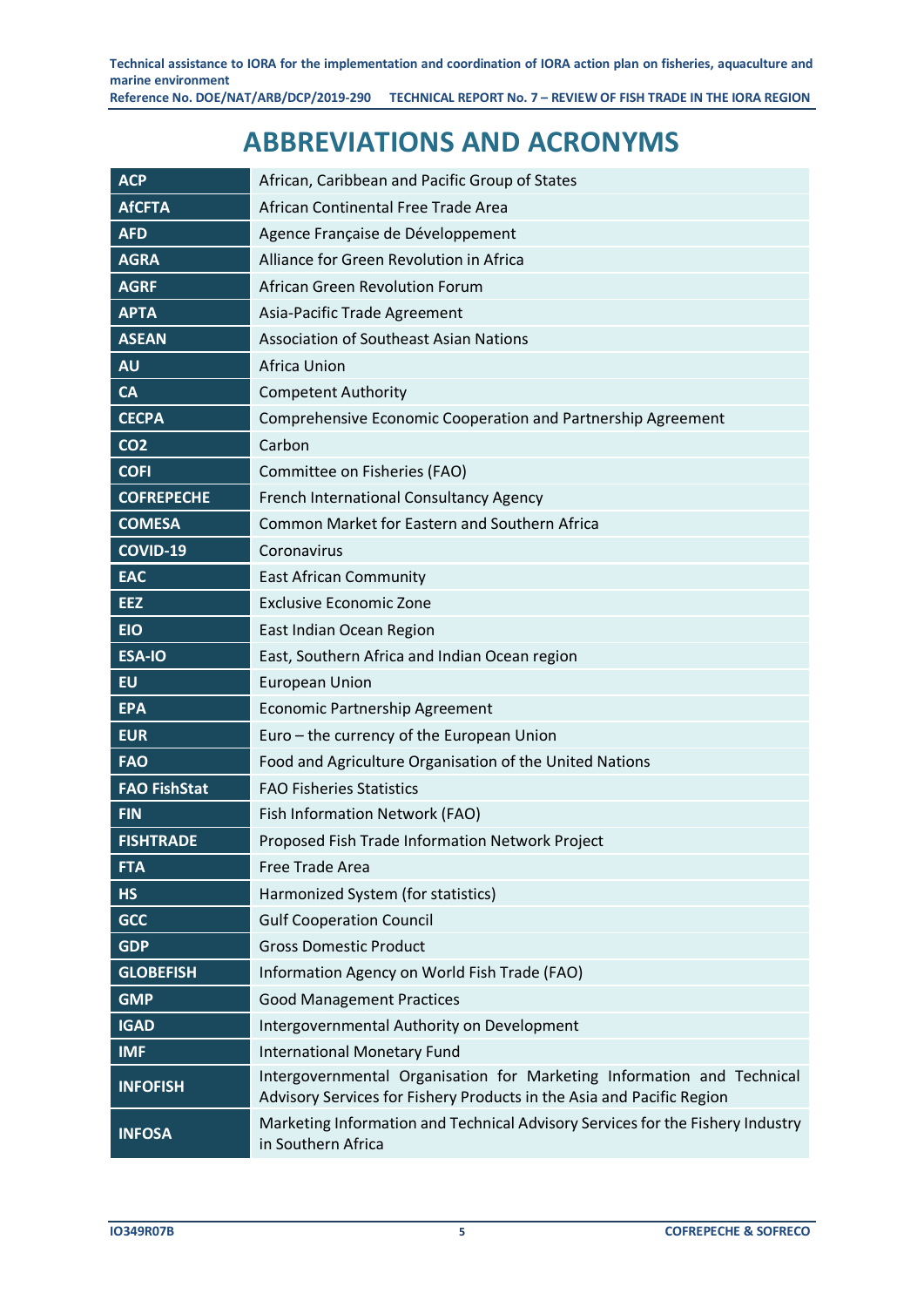| <b>INFOPÊCHE</b>     | Intergovernmental Organization for Marketing Information and Cooperation<br>Service for Fishery Products in Africa |  |  |  |  |
|----------------------|--------------------------------------------------------------------------------------------------------------------|--|--|--|--|
| IO                   | <b>Indian Ocean</b>                                                                                                |  |  |  |  |
| <b>IOC</b>           | <b>Indian Ocean Commission</b>                                                                                     |  |  |  |  |
| <b>IORA</b>          | Indian Ocean Rim Association                                                                                       |  |  |  |  |
| <b>IORA MS</b>       | <b>Indian Ocean Rim Association Member States</b>                                                                  |  |  |  |  |
| <b>IOT</b>           | Indian Ocean Tuna Ltd                                                                                              |  |  |  |  |
| <b>IOTC</b>          | <b>Indian Ocean Tuna Commission</b>                                                                                |  |  |  |  |
| <b>ITC</b>           | <b>International Trade Centre</b>                                                                                  |  |  |  |  |
| <b>ITC Trade Map</b> | ITC database for Trade statistics for international business development                                           |  |  |  |  |
| IUU                  | Illegal, Unreported and Unregulated Fishing                                                                        |  |  |  |  |
| <b>LDC</b>           | <b>Least Developed Countries</b>                                                                                   |  |  |  |  |
| <b>MT</b>            | Metric tonnes = 1000 kg                                                                                            |  |  |  |  |
| <b>NGO</b>           | Non-Governmental Organisation                                                                                      |  |  |  |  |
| <b>NLO</b>           | <b>National Liaison Officer</b>                                                                                    |  |  |  |  |
| <b>NMFS</b>          | National Marine Fisheries Service (USA)                                                                            |  |  |  |  |
| <b>NOAA</b>          | National Oceanic and Atmospheric Administration (USA)                                                              |  |  |  |  |
| <b>PTA</b>           | <b>Preferential Trade Agreement</b>                                                                                |  |  |  |  |
| <b>RCEP</b>          | Regional Comprehensive Economic Partnership                                                                        |  |  |  |  |
| <b>SAARC</b>         | South Asian Association for Regional Cooperation                                                                   |  |  |  |  |
| SACU+M               | Southern Africa Customs Union plus Mozambique                                                                      |  |  |  |  |
| <b>SADC</b>          | Southern African Development Community                                                                             |  |  |  |  |
| <b>SIDS</b>          | <b>Small Island Developing States</b>                                                                              |  |  |  |  |
| <b>SIOFA</b>         | Southern Indian Ocean Fisheries Agreement                                                                          |  |  |  |  |
| <b>SMARTFISH</b>     | Regional Programme in East, Southern Africa and Indian Ocean Region                                                |  |  |  |  |
| <b>SME</b>           | <b>Small and Medium sized Enterprises</b>                                                                          |  |  |  |  |
| <b>SOFRECO</b>       | EU Consultancy company for sustainable economic and social development                                             |  |  |  |  |
| <b>SPS</b>           | Sanitary Phyto-Sanitary                                                                                            |  |  |  |  |
| <b>SSA</b>           | Sub-Saharan Africa                                                                                                 |  |  |  |  |
| <b>SWIO</b>          | South West Indian Ocean                                                                                            |  |  |  |  |
| <b>SWOT</b>          | Strengths, Weaknesses, Opportunities, Threats                                                                      |  |  |  |  |
| <b>TA</b>            | <b>Technical Assistance</b>                                                                                        |  |  |  |  |
| <b>TAC</b>           | <b>Technical Advisory Committee</b>                                                                                |  |  |  |  |
| <b>TIC</b>           | <b>Technical Information Centre</b>                                                                                |  |  |  |  |
| <b>ToR</b>           | <b>Terms of Reference</b>                                                                                          |  |  |  |  |
| <b>ToT</b>           | <b>Terms of Trade</b>                                                                                              |  |  |  |  |
| <b>UAE</b>           | <b>United Arab Emirates</b>                                                                                        |  |  |  |  |
| <b>USD</b>           | <b>United States Dollar</b>                                                                                        |  |  |  |  |
| <b>UN</b>            | <b>United Nations</b>                                                                                              |  |  |  |  |
| <b>UNCLOS</b>        | United Nations Convention on the Law of the Sea                                                                    |  |  |  |  |
| <b>UNCOMTRADE</b>    | United Nations International Trade Statistics Database                                                             |  |  |  |  |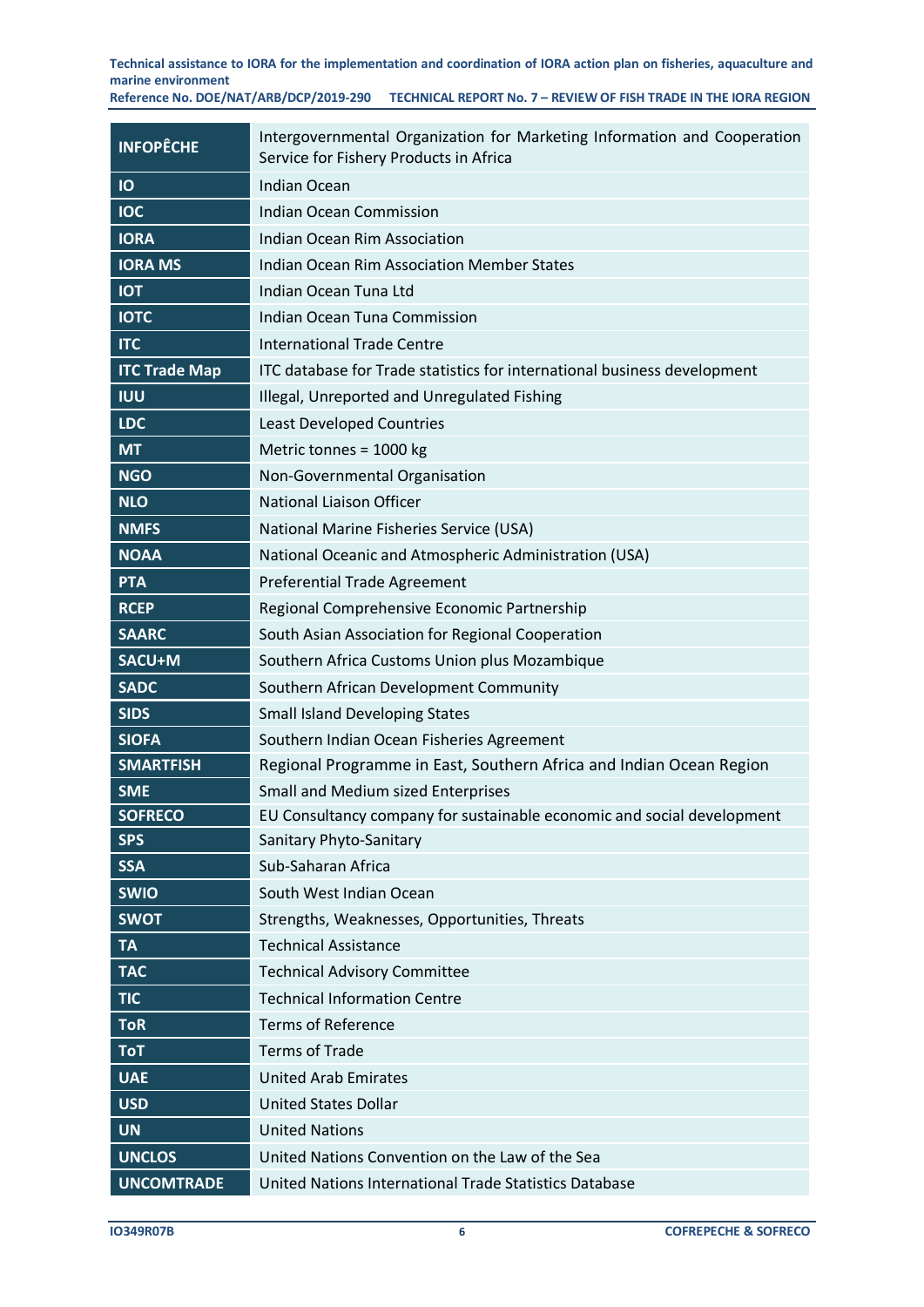**Reference No. DOE/NAT/ARB/DCP/2019-290 TECHNICAL REPORT No. 7 – REVIEW OF FISH TRADE IN THE IORA REGION**

| <b>WIO</b> | West Indian Ocean Region        |
|------------|---------------------------------|
| <b>WTO</b> | <b>World Trade Organisation</b> |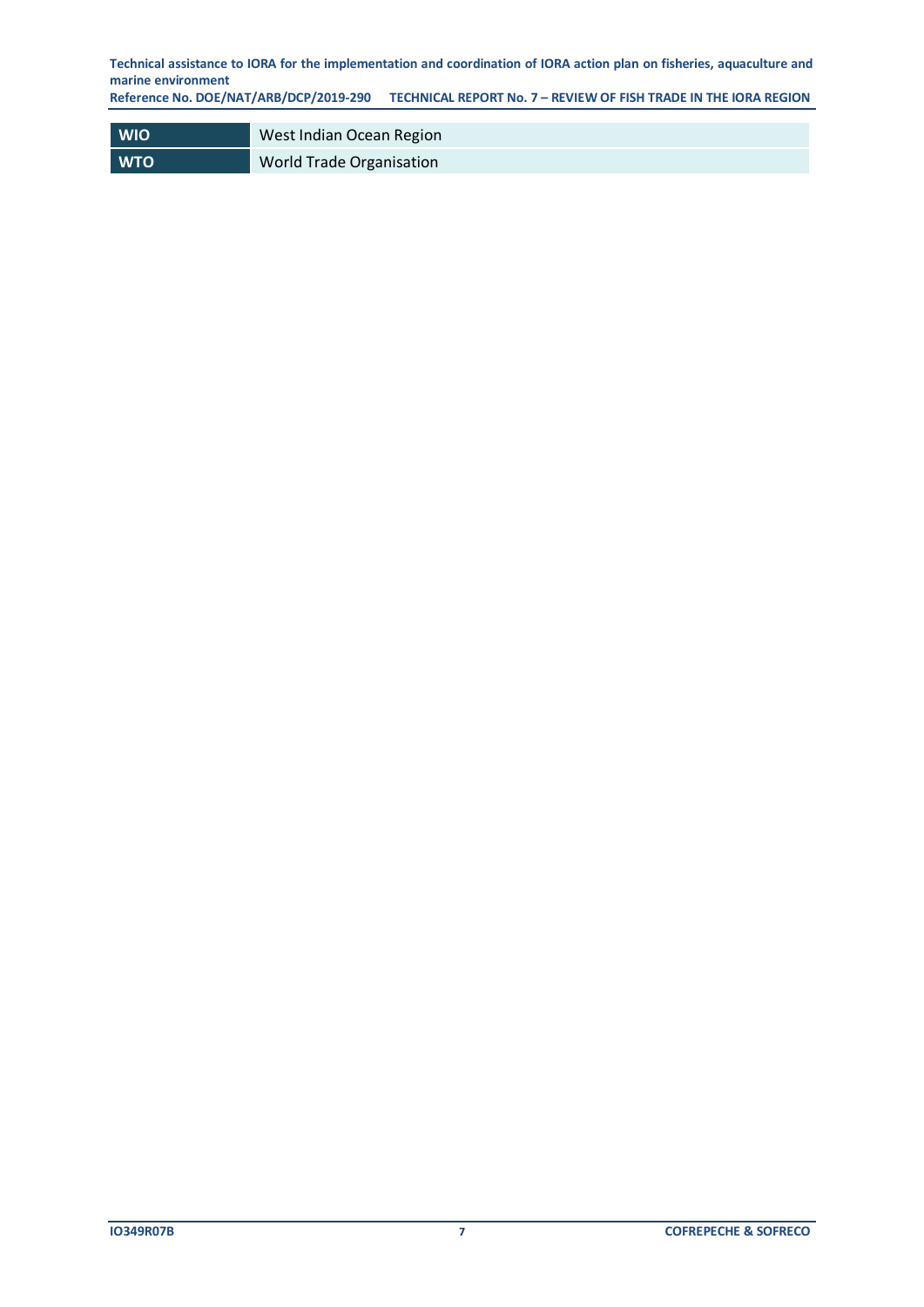# <span id="page-7-0"></span>**1. Executive Summary of International Trade Study**

The Indian Ocean Rim Association includes 23 countries around and in the Indian Ocean. These countries vary greatly with regards to economies, development stages, infrastructure, fisheries and trade<sup>1</sup>.

The total population of the IORA region is estimated to be above 2.27 billion (2017), occupying a land area of some 20.5 million km<sup>2</sup>. Their combined Exclusive Economic Zone amounts to over 28 million  $km<sup>2</sup>$ , and there are very rich fishery resources in this area.

Some of the largest fishing nations in the world are found in this region. The total capture volume in 2018 amounted to 21.8 million tonnes, or about 22 percent of the world's total catch. Aquaculture production in the region amounted to 16.7 million tonnes (excluding aquatic plants), valued at USD 39 billion.

Some of the countries of the region have advanced fish processing industries, while other countries have almost none. Shrimp and tuna are major commodities that are processed, either as frozen or canned products.

While consumption of seafood also varies a great deal from country to country, the average consumption per person per year in 2017 was estimated to be 14.8 kg within the region. This is lower than the world average of 20.3 kg (FAO, 2020).

The countries of the region as a group are major players on the international market for seafood products, and the region's exports and imports have risen markedly over the years. A distinct feature of this trade is that the region as a whole imports less than it exports, and import prices are lower than export prices. In other words, the region as a group has a positive trade balance, although this also varies from country to country.

The trade performance of the region is largely positive, indicating that most of the countries are performing well, while a few (Comoros, Maldives, Oman, Somalia and Yemen) are not performing so well.

Trade between IORA member states is relatively low, and could be enhanced with better access to market information and opportunities, including through inherent bilateral or multilateral trade arrangements. Imports by IORA member states from other IORA member states amount to about 27 percent of the region's total imports.

The major challenges facing the region include:

- Food security
- Trade facilitation deficiencies
- Infrastructure deficiencies
- Lack of marketing information
- The need to build a trading network in the region
- Other threats (IUU fishing, climate change, pandemics)

Based on the analysis of trade and the challenges facing the countries of the region, it is proposed that steps be taken to secure adequate supplies of healthy seafood at affordable prices to enhance food security. Practical initiatives that are expected to contribute to this include:

 $<sup>1</sup>$  Separate, short country reports have been compiled for all 23 countries. These are submitted separately.</sup>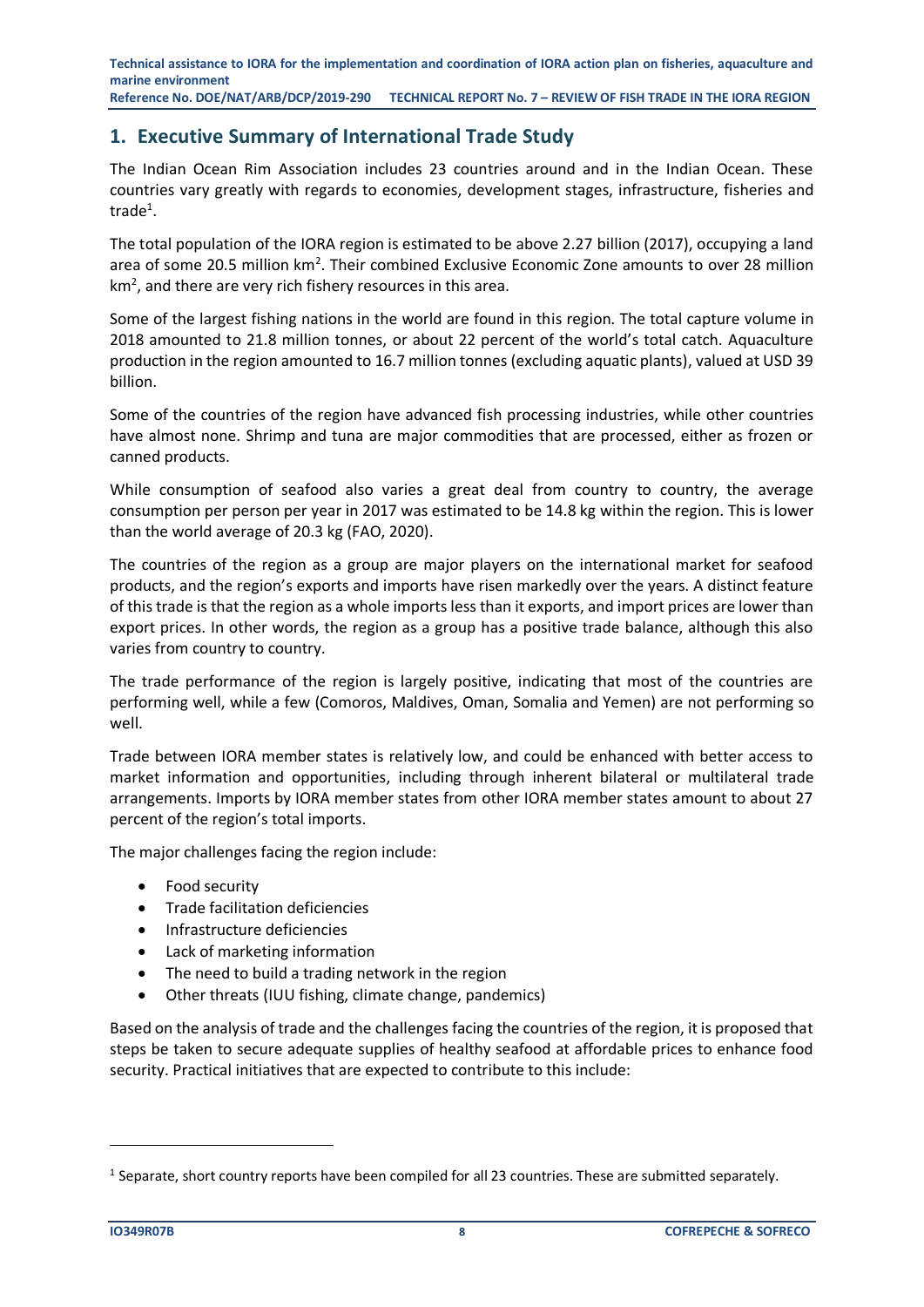- The proposed development of an IORA trade strategy and action plan for fish trade to ensure improved access of fish and fisheries product to domestic, regional and export markets.
- The establishment of a market information system, partly by entering into close collaboration with INFOFISH, which is such a service serving the Asian and Pacific region. An expansion of the INFOFISH geographical coverage would be necessary to serve also the African member states of IORA. Furthermore, it would be necessary to secure a permanent financing of such a service. In order to explore this proposal further, it is recommended that a Project Proposal be worked out and submitted to IORA.
- Trade and pandemics: The COVID-19 pandemic has affected the seafood trade all over the world. In general, supplies are expected to decline, and containment restrictions will affect logistics, especially air transport, as well as demand and prices. A specific result has been the emergence of a stronger retail sector and growth in home delivery services, while at the same time the foodservice sector is declining. Whether or not these changes will become permanent is uncertain. In the IORA region, there is reason to be concerned about the effect of the pandemic on food security and public health. A shortage in supplies may occur because of problems with logistics. The report gives some examples of these effects in various IORA member states.
- Capacity building, including training of fish trade actors (policymakers, fish trade business associations, civil society, etc.) to enhance their ability to negotiate (in general trade related debates and agreements) and to improve their capacities to implement trade reforms specifically for improved fish trade.
- Informal trade: while informal trade is quite common in African countries, no study of such trade in the IORA region as a whole has been undertaken. Consequently, it is difficult to say how this affects the total trade picture. It is assumed that informal trade is less prevalent in Asia, but uncertainties about it exist. It is therefore recommended that a study of informal trade in the IORA region be undertaken.

# <span id="page-8-0"></span>**2. Introduction and methodology**

The Indian Ocean Rim Association (IORA) and France through the Agence Française de Développement (French Development Agency) (AFD) signed a Memorandum of Understanding (MoU) on the 9th March 2020 for "Strengthening the Capacities of IORA in Promoting the Blue Economy and Fisheries Management".

The partnership will support the implementation of the IORA Action Plan (2017-2021) with an allocation of EUR1 million over three years. It will offer expertise, training, networking and material resources to decision makers, officials and experts working to promote regional cooperation in blue economy and fisheries management issues. In addition, the project will strengthen the capacity of the IORA Secretariat.

The overall objective of the technical assistance (TA) is to "support IORA and its member states in the coordination and implementation of the Action Plan on Blue Economy and Work Plan of IORA CGFM, with a strong focus on fisheries, aquaculture and protection of marine environment."

One of the specific objectives of this TA is "to promote and implement open market access to fish trade, including aquaculture". In the context of this objective, the activity 4.1 "Enhance the knowledge of IORA member states on international trade and markets for fisheries and aquaculture products" is planned as part of the IORA Action plan. A fisheries and aquaculture value chain/market expert has been mobilised under the TA Study Fund to undertake this activity. He is supported by a senior fisheries economist.

The methodology adopted within that activity was to undertake a literature review and data gap analysis of information on international trade and markets for fisheries and aquaculture products in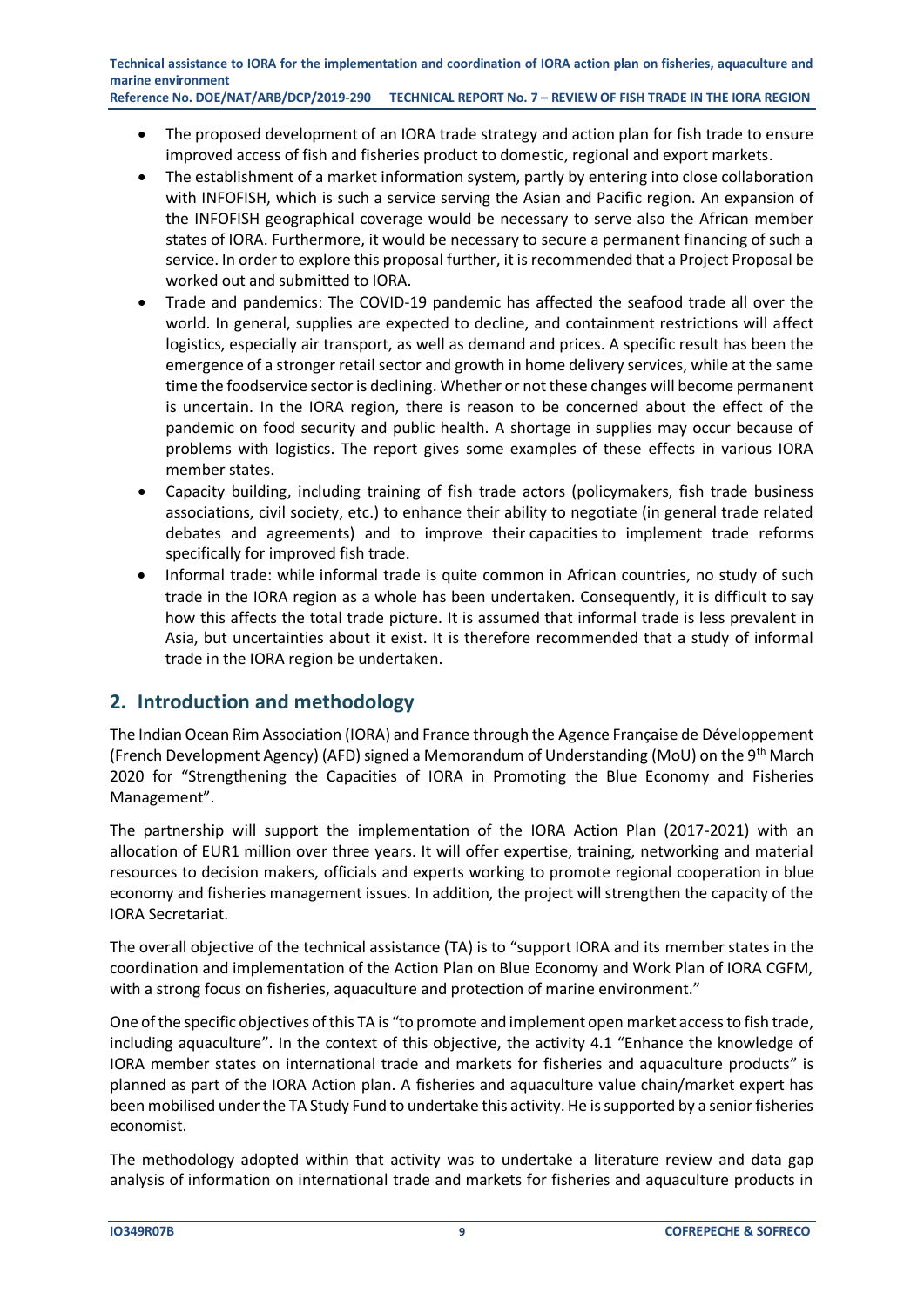the IORA region in a process of validation of the study scope with the IORA Secretariat. At the same time, a general review of fish trade, with strengths, weaknesses, opportunity, threats as well as gaps took place which also included country/regional profiles. Dependent on the international sanitary situation, it was anticipated that the fisheries and aquaculture value chain/market expert would visit the IORA Secretariat during this process to examine results of a questionnaire, communicate some of the findings of the study and prepare for a subsequent validation workshop/webinar of the review. This was not possible because the gravity of the Covid-19 situated remained high throughout the period of the review. Few responses were received from the questionnaire. Nevertheless, it is anticipated for the findings and validation workshop to take place in the second half of 2021, situation permitting.

This component of the TA to enhance the knowledge of IORA member states on international trade and markets for fisheries and aquaculture products was initiated in November 2020. The Project, in part, aimed to produce a **Fish Trade Study** following a review of the IORA member states' present situation (i.e. fish production, exports, imports, legislation, direction of trade, country memberships in trading blocks, trade agreements, fish trade data etc.). The study would also analyse countries' constraints and opportunities; and propose recommendations on how IORA can further support its MS in the field of international trade and markets of fish products, in a context of more sustainability value chains.

The present report consists of this study of international fish trade reviewing the situation in the IORA region. A set of country profiles capturing the situation of each IORA country, will be separately provided to the IORA Secretariat.

# <span id="page-9-0"></span>**3. Literature review and sources of information**

A detailed literature review and gap analysis of information on international trade and markets for fisheries and aquaculture products formed part of a separate previous report<sup>2</sup>. A summary of parts of that report is provided below.

#### <span id="page-9-1"></span>**3.1. Literature review**

Through the Internet, it was possible to identify recent studies of parts of the region, and these have been used to form an updated picture of the situation in the region. In addition, sources like the World Bank, The United Nations(UN), the Food and Agriculture Organization of the United Nations (FAO) and others have been used to obtain more general information about the countries (population, land area, EEZ area, GDP etc.).

The reports reviewed were of variable quality and coverage but provided valuable background information about the region and the individual countries. The review also revealed that the IORA member states vary widely in terms of technological level, type of fisheries, economic force, export and import performance, and potential.

<sup>2</sup> Mapfumo B., and Hempel E., 2021. *Literature review and gap analysis of information on international trade and markets for fisheries and aquaculture products*. IORA/AFD Technical Assistance Project – Technical Report No. 2, 22pp.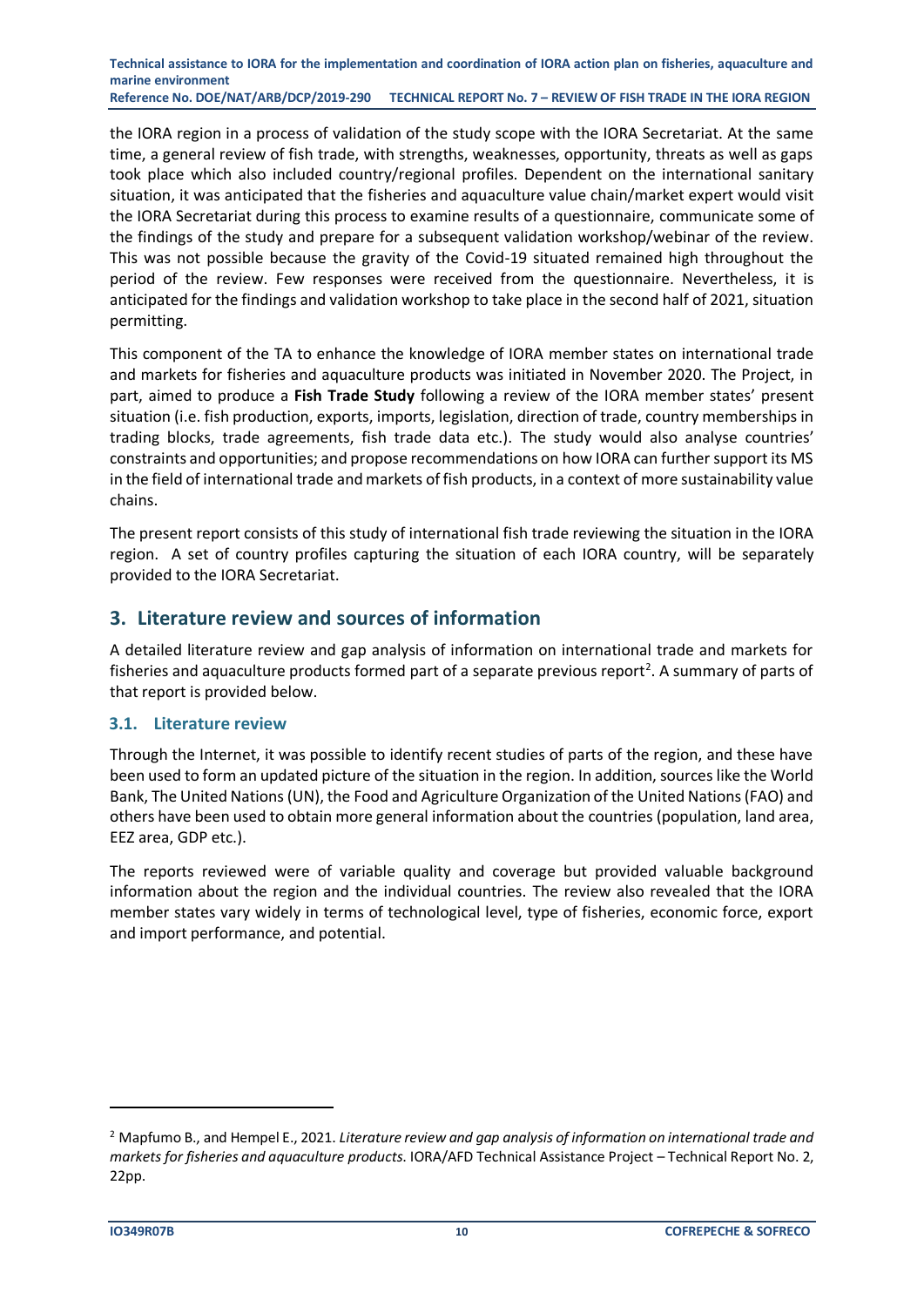### <span id="page-10-0"></span>**3.2. Desk study**

Because of the COVID-19 pandemic, this study had to rely on desk study procedures, and it has not been possible to collect information in the field by visiting the countries.

In an attempt to collect information from individual countries, a survey questionnaire was sent out via the IORA secretariat. However, only three responses were received, so this exercise was not helpful.

### <span id="page-10-1"></span>**3.3. Data collection and sources**

Obtaining reliable statistics posed a problem. Many countries had very poor statistics collection and reporting routines, and methods of collection varied a great deal. All countries reported their statistics to the United Nations, but some UN agencies (like the FAO) evaluate and in some cases adjust the figures they receive. However, these evaluations and adjustments are done similarly over time, and therefore acquire some consistence.

In this report, we have used two main sources of statistical information:

- **FAO FishStat J**, which is a large database that includes landings from capture fisheries, aquaculture production, export and imports figures, and commodity production figures. The main drawback with the FAO statistics is that they are published quite late. For production statistics, the time lag is about  $15 - 18$  months, and for trade statistics it is currently over three years. A further drawback, which concerns the FAO trade statistics, is that they do not give the direction of trade, i.e. destination of exports from a country or the origin of imports into the country. The main advantage of the FAO statistics is that they are very easy to use and have a user-friendly software that allows the user to define specific groups of products or countries.
- **ITC Trade Map** is a net-based database with basically the same statistical raw material as the FAO statistics, but ITC has not evaluated or adjusted the national statistics registered by UN COMTRADE. Consequently, ITC are able to publish their figures much earlier. At the beginning of 2021, figures for 2020 were available for a number of countries, while for other countries, the most recent data included figures only up to 2015. The main drawback with ITC Trade Map is that the tables are sometimes incomplete (and uncorrected), and the software system is cumbersome and very time-consuming to use.

Because of the different practices of FAO and ITC, the trade figures are not exactly the same. Therefore, there are differences when comparing figures from the two sources.

We have not been able to obtain any national statistics or reports from the national authorities. With regard to national statistics, these are not always reliable, and very often they are more an expression of objectives and targets rather than actual historical figures. Because of this, the authors have chosen to rely on official UN/FAO statistics rather than the national statistics.

For general economic data, population statistics etc., figures from the World Bank, the International Monetary Fund (IMF) and FAO/UN have been used.

In addition to the statistical data, the team has undertaken a large amount of desk research, and to some extent team members have been able to use first-hand information collected during field visits in connection with previous assignments.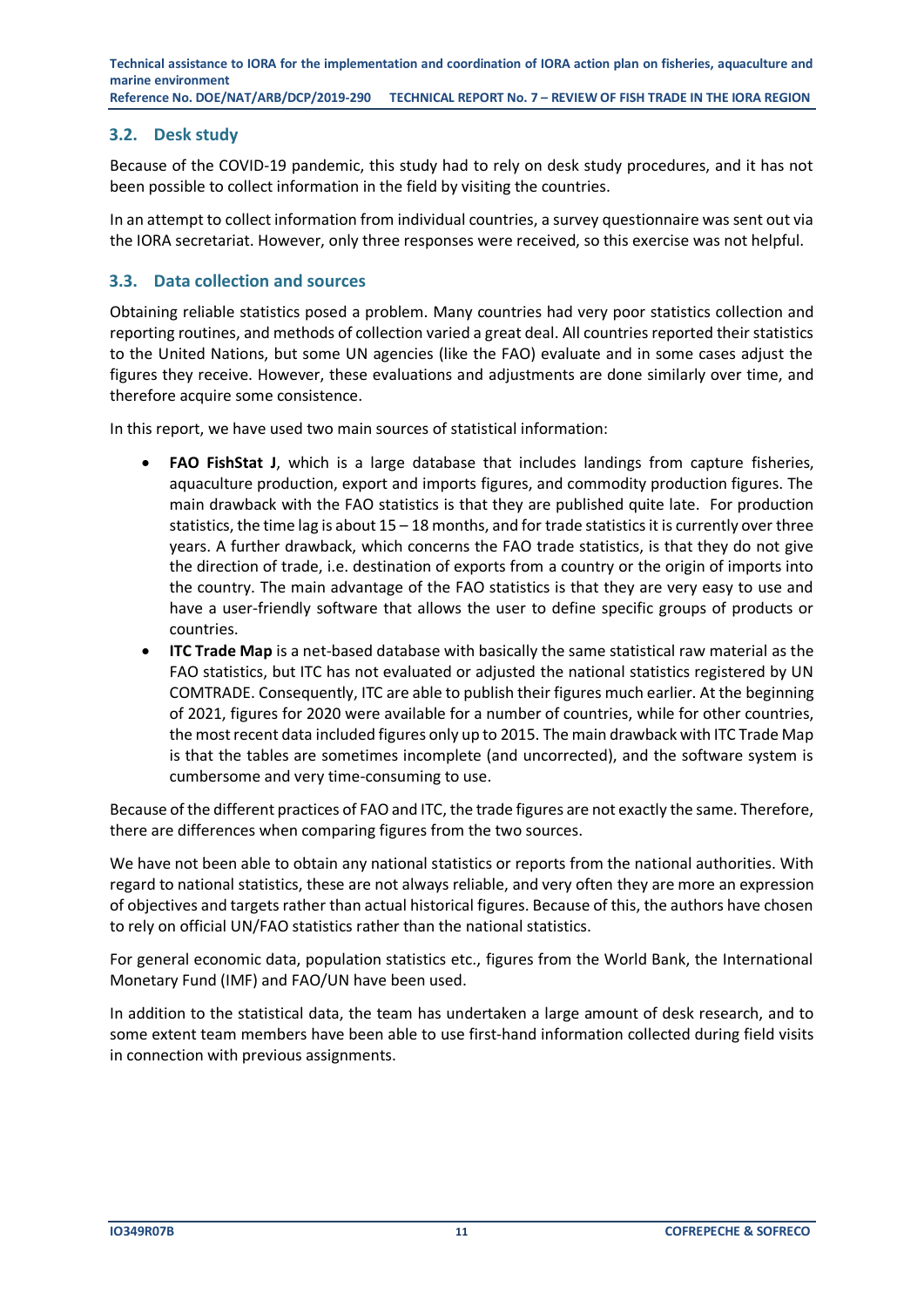# <span id="page-11-0"></span>**4. Description of the IORA region**

As the third largest ocean in the world, the Indian Ocean remains an important lifeline to international trade and transport, as well as an important source of fish and other seafood.

Home to nearly 2.3 billion people (2017), IORA Member States are rich in cultural diversity and richness in languages, religions, traditions, arts and cuisines.

IORA member states vary considerably in terms of their areas, populations and levels of economic development. They may also be divided into a number of sub-regions (Australasia, Southeast Asia, South Asia, West Asia, Eastern and Southern Africa), each with their own strategic regional groupings (such as ASEAN, SAARC, GCC and SADC, to name a few). Despite such diversity and differences, these countries are bound together by the Indian Ocean.



<span id="page-11-1"></span>Figure 1: Geographical map of the IORA region

While the official names of the member states are recognized by the study team, for purposes of brevity, we are using short names as follows: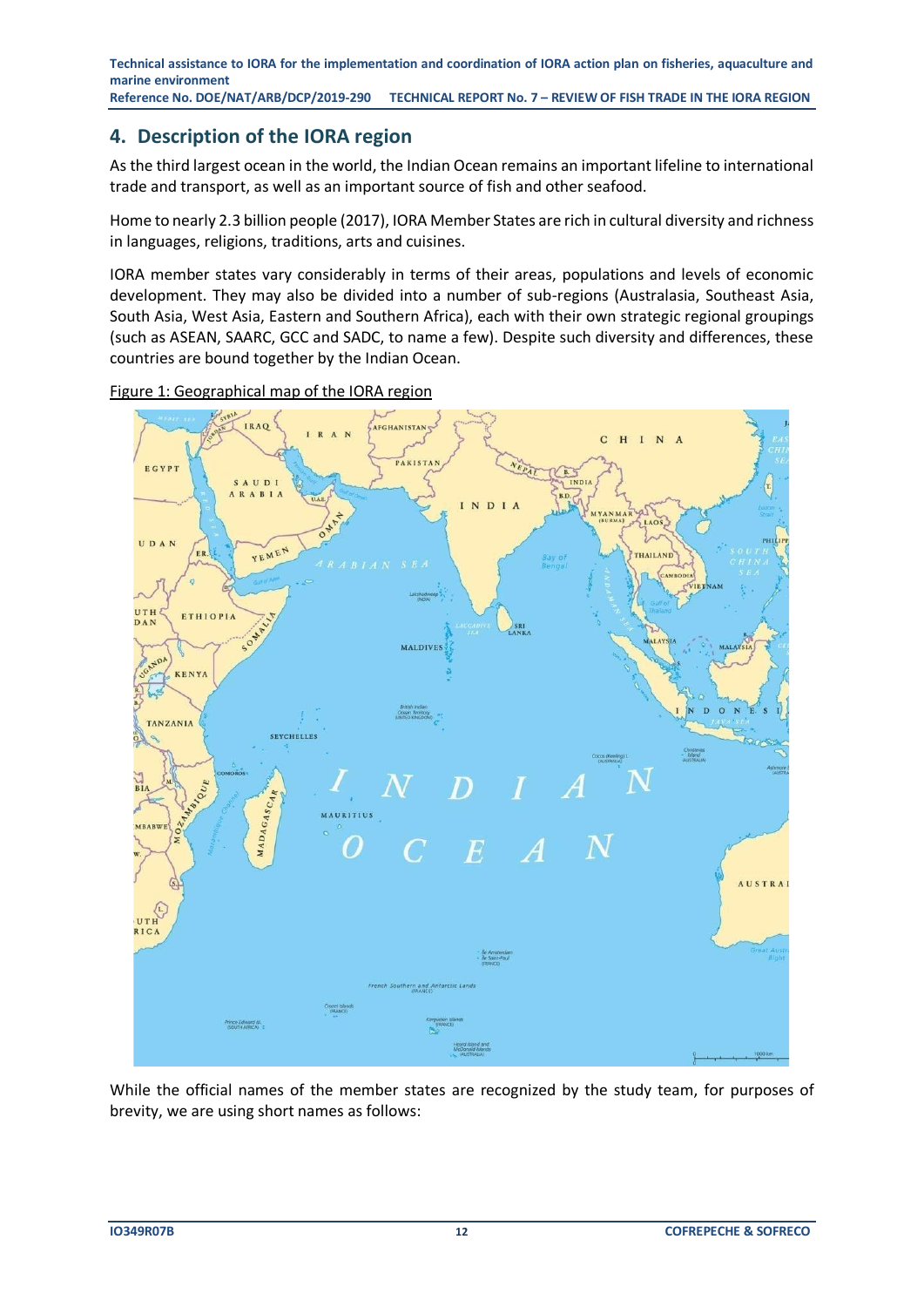**Reference No. DOE/NAT/ARB/DCP/2019-290 TECHNICAL REPORT No. 7 – REVIEW OF FISH TRADE IN THE IORA REGION**

#### <span id="page-12-2"></span>Table 1: Member states official and short names

| <b>Short name</b> | <b>Official name</b>                       |
|-------------------|--------------------------------------------|
| Australia         | Commonwealth of Australia                  |
| Bangladesh        | People's Republic of Bangladesh            |
| Comoros           | <b>Union of Comoros</b>                    |
| India             | Republic of India                          |
| Indonesia         | Republic of Indonesia                      |
| Iran              | Islamic Republic of Iran                   |
| Kenya             | Republic of Kenya                          |
| Madagascar        | Republic of Madagascar                     |
| Malaysia          | Malaysia                                   |
| <b>Maldives</b>   | <b>Republic of Maldives</b>                |
| <b>Mauritius</b>  | <b>Republic of Mauritius</b>               |
| Mozambique        | Republic of Mozambique                     |
| Oman              | <b>Sultanate of Oman</b>                   |
| France (Réunion)  | Réunion overseas department of France      |
| Seychelles        | <b>Republic of Seychelles</b>              |
| Singapore         | Republic of Singapore                      |
| Somalia           | <b>Federal Republic of Somalia</b>         |
| South Africa      | Republic of South Africa                   |
| Sri Lanka         | Democratic Socialist Republic of Sri Lanka |
| Tanzania          | United Republic of Tanzania                |
| <b>Thailand</b>   | Kingdom of Thailand                        |
| <b>UAE</b>        | <b>United Arab Emirates</b>                |
| Yemen             | Republic of Yemen                          |

Réunion Island, in the Indian Ocean, is included in this study as an overseas department of France. France became the 23<sup>rd</sup> Member of IORA in December 2020. In this study, the authors have, in consultation with COFREPECHE and SOFRECO, focused on France (Réunion) information only.

# <span id="page-12-0"></span>**5. The fisheries and aquaculture sector in the region**

#### <span id="page-12-1"></span>**5.1. Basic economic information**

The IORA includes 23 member states with a total population of about 2.3 billion. The combined land area of these countries amounts to 20.6 million  $km^2$ , while the combined EEZ is 27.8 million  $km^2$ . The GDP per capita varies enormously, from a highest of USD 65 233 per person in Singapore to the lowest, USD 127 in Somalia. Thus, the region includes some very rich countries (Singapore, Australia, United Arab Emirates), as well as some very poor nations within the category of LDCs (e.g. Somalia, Mozambique, Madagascar, Yemen)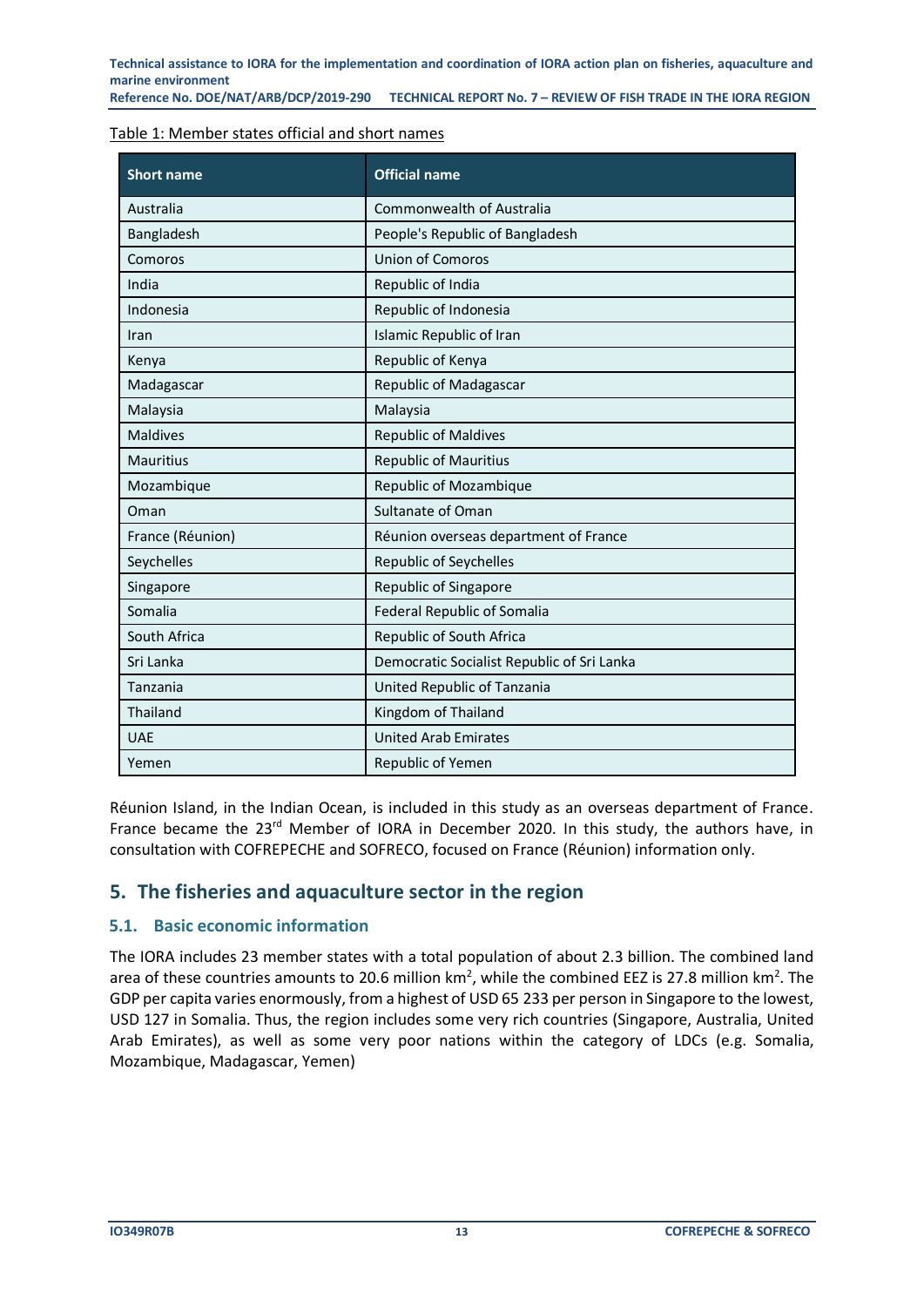**Technical assistance to IORA for the implementation and coordination of IORA action plan on fisheries, aquaculture and**  marine environment<br>Reference No. DOE/NAT/ARB/DCP/2019-290

**RECHNICAL REPORT No. 7 - REVIEW OF FISH TRADE IN THE IORA REGION** 

| <b>Country</b>   | <b>Land area</b><br>(km <sup>2</sup> ) | <b>Population</b><br>(2017 <sup>1</sup> ) | $GDP/c$ apita <sup>2</sup><br>$(USD - 2017)$ | <b>World Bank</b><br>classification | $\overline{EEZ}$ (km <sup>2</sup> ) <sup>3</sup> |
|------------------|----------------------------------------|-------------------------------------------|----------------------------------------------|-------------------------------------|--------------------------------------------------|
| Australia        | 7 617 930                              | 24 584 620                                | 53 831                                       | High income                         | 8 505 000                                        |
| Bangladesh       | 133 910                                | 159 685 424                               | 1564                                         | Lower Middle Income                 | 86 000                                           |
| Comoros          | 2 1 7 0                                | 813 892                                   | 1 3 1 2                                      | Lower Middle Income                 | 163 000                                          |
| India            | 2 973 190                              | 1 338 676 785                             | 1980                                         | Lower Middle Income                 | 2 305 000                                        |
| Indonesia        | 1826440                                | 264 650 963                               | 3837                                         | Upper Middle Income                 | 6 159 000                                        |
| Iran             | 1 636 000                              | 80 673 883                                | 5 6 2 8                                      | Upper Middle Income                 | 168 000                                          |
| Kenya            | 569 250                                | 50 221 142                                | 1578                                         | Lower Middle Income                 | 116 000                                          |
| Madagascar       | 581 540                                | 25 570 512                                | 450                                          | Low Income                          | 1 225 000                                        |
| Malaysia         | 328 550                                | 31 104 646                                | 10 118                                       | Upper Middle Income                 | 334 000                                          |
| <b>Maldives</b>  | 300                                    | 496 402                                   | 9802                                         | Upper Middle Income                 | 923 000                                          |
| <b>Mauritius</b> | 2 0 3 0                                | 1 2 6 4 4 9 9                             | 10 4 9 1                                     | High Income                         | 1 284 000                                        |
| Mozambique       | 784 090                                | 28 649 018                                | 441                                          | Low Income                          | 578 000                                          |
| Oman             | 212 460                                | 4 6 6 5 9 2 8                             | 15 170                                       | High Income                         | 533 000                                          |
| France (Réunion) | 2 5 1 1                                | 859 959                                   | 25 900                                       | High Income                         | 315 000                                          |
| Seychelles       | 455                                    | 96 418                                    | 15 5 36                                      | High Income                         | 1 336 000                                        |
| Singapore        | 683                                    | 5 708 041                                 | 56 746                                       | High Income                         | 1 0 0 0                                          |
| Somalia          | 627 337                                | 14 589 000                                | 127                                          | Low Income                          | 825 000                                          |
| South Africa     | 1 2 1 9 1 2                            | 57 009 756                                | 6 1 2 0                                      | Upper Middle Income                 | 1 535 000                                        |
| Sri Lanka        | 64 740                                 | 21 128 032                                | 4 1 3 5                                      | Lower Middle Income                 | 532 000                                          |
| Tanzania         | 886 037                                | 54 660 339                                | 975                                          | Lower Middle Income                 | 241 000                                          |
| Thailand         | 511 770                                | 69 209 810                                | 6579                                         | Upper Middle Income                 | 299 000                                          |
| <b>UAE</b>       | 83 600                                 | 9 487 203                                 | 40 3 25                                      | High Income                         | 58 000                                           |
| Yemen            | 527 970                                | 27 834 819                                | 1 1 2 3                                      | Low Income                          | 552 000                                          |
| <b>TOTAL</b>     | 20 592 875                             | 2 271 641 091                             | 3 4 7 3                                      |                                     | 28 084 000                                       |

<span id="page-13-1"></span>

| Table 2: Land area, population, GDP and EEZ area (Source: FAO, World Bank) |
|----------------------------------------------------------------------------|
|----------------------------------------------------------------------------|

*Source: FAO,* 

#### *Source: World Bank*

*These figures are indicative only, based on information in Liquisearch.com. This report does not imply the expression of any opinion whatsoever concerning the legal or development status of any country, territory, city or area or of its authorities, or concerning the delimitation of its frontiers or boundaries.* 

#### <span id="page-13-0"></span>**5.2. Fisheries production by capture fisheries and aquaculture**

The total production of aquatic organisms (including aquatic plants and mammals) in IORA member countries in 2018 amounted to 48.0 million tonnes. Capture fisheries amounted to 21.8 million tonnes (22% of world total capture production), while the region's aquaculture production amounted to 26.2 million tonnes (17% of world total aquaculture production).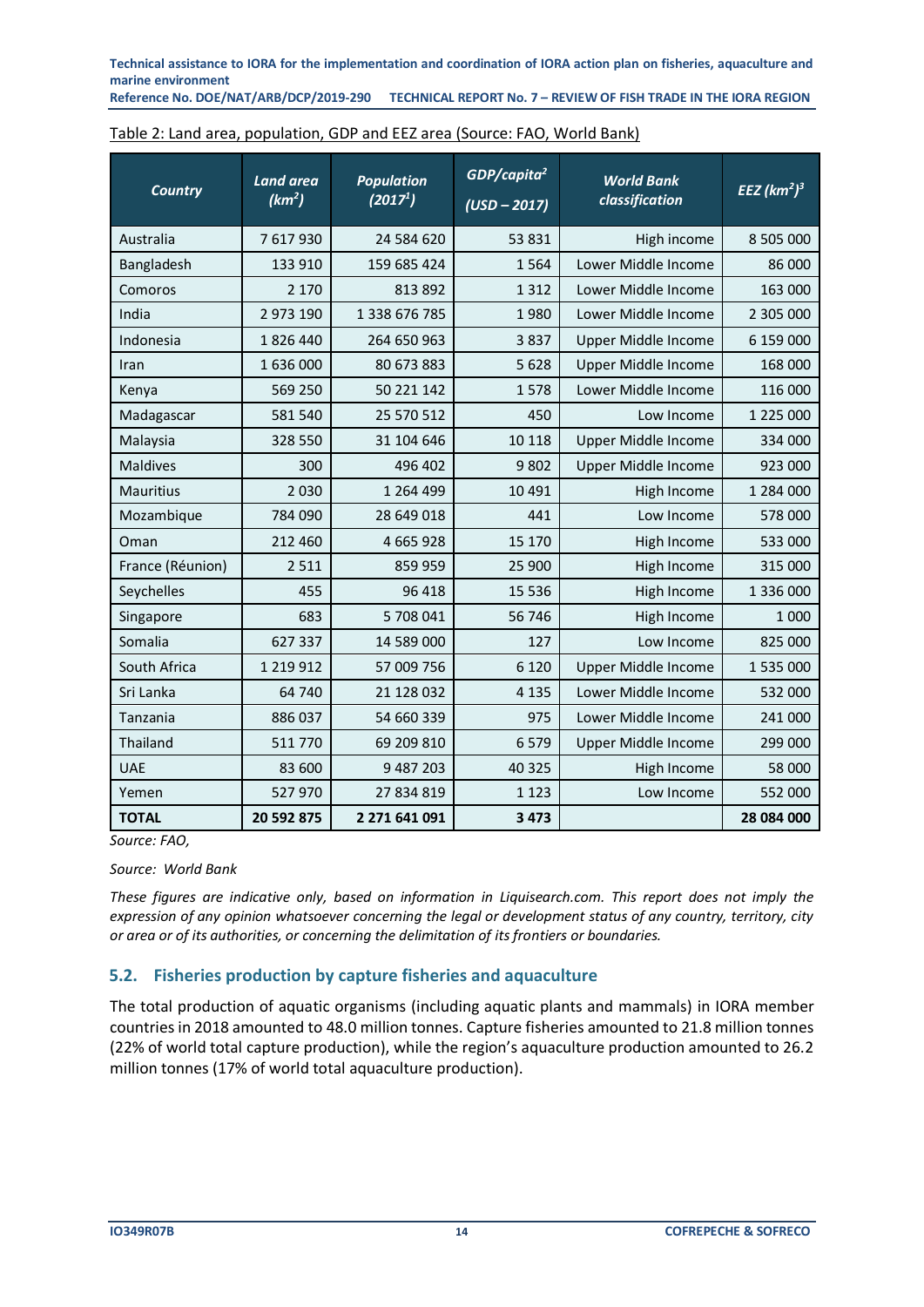**Reference No. DOE/NAT/ARB/DCP/2019-290 TECHNICAL REPORT No. 7 – REVIEW OF FISH TRADE IN THE IORA REGION**



<span id="page-14-1"></span>Figure 2: Landings and aquaculture production in IORA member countries

*Source: FAO FishStat, 2020; NB: Aquaculture production figures include aquatic plants, which in some countries amounts to a large production.*

Unlike the global development trend, which shows that capture landings have stagnated, the IORA member countries as a group still show some growth. Aquaculture production in the region has been extremely strong but now shows signs of levelling off.

While capture fisheries have been on a relatively steady growth curve, aquaculture production was moderate until the early 1980s, and then really took off from about 2008 – 2009. The potential for further growth in the region is considered good, especially for aquaculture production.

The largest fishing nations in the region are Indonesia (7.3 million tonnes landed in 2018), India (5.3 million tonnes), and Bangladesh (1.9 million tonnes). The same countries also dominate the list of the largest aquaculture producers: Indonesia (14.7 million tonnes), India (7.1 million tonnes), and Bangladesh (2.4 million tonnes. These figures include aquatic plants, which in the case of Indonesia constitute a large portion of the total.

However, it should be pointed out that an important part of the resources harvested in the Indian Ocean is not registered as landings by the countries of the region. This is particularly true for the SWIO and island states like Mauritius, Seychelles and Comoros. European and Asian fleets harvest large amounts of tuna in the Indian Ocean on the high seas as well as under licenced access to the EEZs of some IORA Members, and although some of this catch is landed or transhipped in the countries of the region, they are not registered as landings in the country. Smaller amounts of demersal fish are taken by non-IORA member countries on the high seas of the Indian Ocean. Catches of tuna and of high-seas demersal fish are regulated by IOTC and SIOFA, respectively.

| <b>Country</b>    | 2011          | 2012          | 2013      | 2014      | 2015      | 2016          | 2017          | 2018      |
|-------------------|---------------|---------------|-----------|-----------|-----------|---------------|---------------|-----------|
| Australia         | 185 519       | 172 904       | 170 064   | 167 530   | 168 329   | 188 113       | 180758        | 186 576   |
| <b>Bangladesh</b> | 600 918       | 1 535 715     | 550 446   | 1 591 190 | 1623837   | 1674770       | 1801084       | 1871225   |
| <b>Comoros</b>    | 38 180        | 36 296        | 43 732    | 9 2 5 6   | 12 674    | 16 407        | 16820         | 13 0 89   |
| India             | 4 3 3 6 1 3 2 | 4 8 9 5 1 4 1 | 4 665 440 | 4 999 493 | 4 862 038 | 5 196 945     | 5 5 5 3 9 4 8 | 5 342 888 |
| Indonesia         | 5 759 674     | 5 865 661     | 6 143 599 | 6 530 407 | 6739658   | 6 5 8 4 3 8 9 | 6783899       | 260 640   |

<span id="page-14-0"></span>

|  | Table 3: Capture fisheries production in IORA member countries (in tonnes) |  |  |  |
|--|----------------------------------------------------------------------------|--|--|--|
|--|----------------------------------------------------------------------------|--|--|--|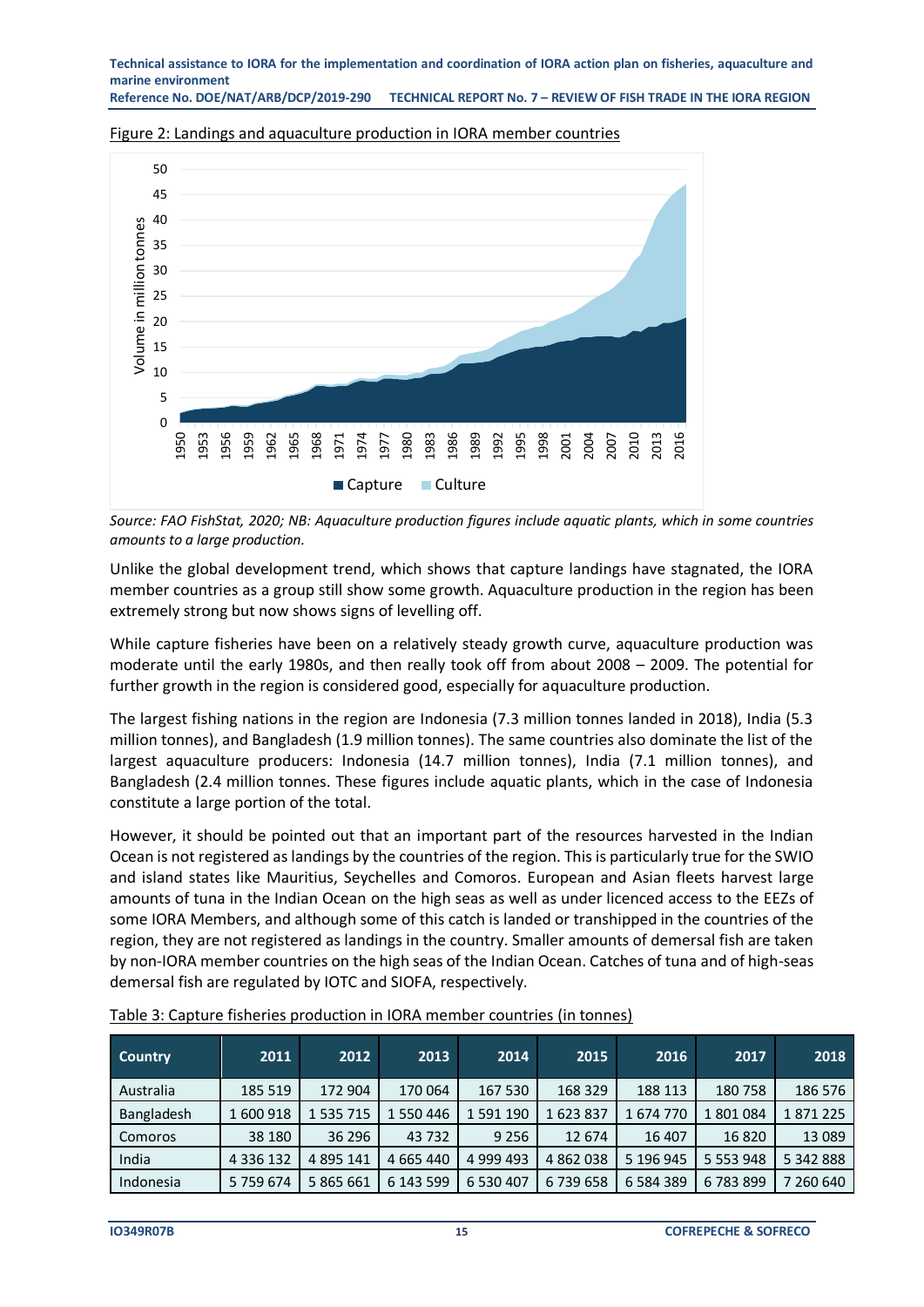| <b>Country</b>      | 2011       | 2012       | 2013       | 2014       | 2015       | 2016       | 2017       | 2018       |
|---------------------|------------|------------|------------|------------|------------|------------|------------|------------|
| Iran                | 487 633    | 537 271    | 553 776    | 620 427    | 631 122    | 689722     | 782 480    | 828 872    |
| Kenya               | 181 450    | 158 805    | 163 207    | 169 161    | 165 367    | 142 133    | 121836     | 123 000    |
| Madagascar          | 127 070    | 118 075    | 104 597    | 95 821     | 114 751    | 142 333    | 161 606    | 129 568    |
| Malaysia            | 1 382 879  | 1 481 361  | 1 492 620  | 1 468 726  | 1 496 055  | 1 584 371  | 1 474 370  | 1 461 701  |
| <b>Maldives</b>     | 120 835    | 120 000    | 130 217    | 128 695    | 127 381    | 129 331    | 142 378    | 151 013    |
| <b>Mauritius</b>    | 7 3 0 6    | 6 3 5 2    | 7913       | 14 655     | 15 796     | 18 211     | 24 987     | 28 3 14    |
| Mozambique          | 195 280    | 210 696    | 222 101    | 253 023    | 286 717    | 299 753    | 329 561    | 328 276    |
| Oman                | 158 566    | 191 563    | 206 169    | 211037     | 257 022    | 279 606    | 347 539    | 553 445    |
| France<br>(Réunion) | 3 0 3 7    | 2 5 1 2    | 2 7 6 7    | 2 5 1 2    | 2 8 0 4    | 3 1 2 7    | 2 2 4 7    | 2 2 9 8    |
| Seychelles          | 75 481     | 68 687     | 74 127     | 75 116     | 104 984    | 127 128    | 142 765    | 145 614    |
| Singapore           | 1618       | 1969       | 1645       | 1433       | 1 2 6 5    | 1 2 3 4    | 1 1 1 0    | 1 3 1 1    |
| Somalia             | 30 000     | 30 000     | 30 000     | 30 000     | 30 000     | 30 000     | 30 000     | 30 000     |
| South Africa        | 544 924    | 719 236    | 430 846    | 609 251    | 572 312    | 622 070    | 529 910    | 570 545    |
| Sri Lanka           | 428 204    | 475 801    | 494 436    | 530 482    | 502 062    | 520 931    | 507 979    | 510 537    |
| Tanzania            | 348 908    | 379 425    | 380 260    | 342 012    | 375 450    | 371 153    | 389 026    | 375 755    |
| <b>Thailand</b>     | 1835126    | 1719628    | 1824829    | 1670035    | 1501370    | 1 530 544  | 1 500 447  | 1707136    |
| <b>UAE</b>          | 75 147     | 72728      | 73 000     | 73 203     | 73 000     | 73 000     | 73 000     | 73 000     |
| Yemen               | 154 061    | 227 115    | 228 783    | 213 402    | 176 778    | 152 131    | 131 290    | 131 308    |
| <b>TOTAL</b>        | 18 077 948 | 19 026 941 | 18 994 574 | 19 806 867 | 19 840 772 | 20 377 402 | 21 029 041 | 21 826 111 |

*Source: FAO FishStat, 2020*

In terms of aquaculture production in the IORA region, in 2018, the total aquaculture production of the IORA member States represented 26.3 million tonnes, or about 17 percent of the world volume; and accounting for 46 percent of total seafood production in the region. This includes aquatic plants. The value of aquaculture production was nearly US\$40 billion in 2018. Aquaculture production has shown rapid annual growth rates in the last decade, but is now growing modestly according to figures of the last five years (2014 – 2018) showed in Table 4 below.

<span id="page-15-0"></span>

| Table 4: Total aquaculture production by IORA member countries (in tonnes - including aquatic plants) |  |  |  |
|-------------------------------------------------------------------------------------------------------|--|--|--|
|                                                                                                       |  |  |  |

| <b>Country</b>   | 2011                     | 2012                     | 2013        | 2014                     | 2015                     | 2016       | 2017          | 2018       |
|------------------|--------------------------|--------------------------|-------------|--------------------------|--------------------------|------------|---------------|------------|
| Australia        | 73 127                   | 78 992                   | 76 417      | 73 678                   | 83 725                   | 92 450     | 89 825        | 96 799     |
| Bangladesh       | 1 523 759                | 1726 066                 | 1859808     | 1956925                  | 2 060 408                | 2 203 554  | 2 3 3 3 3 5 2 | 2 405 416  |
| Comoros          |                          |                          |             |                          |                          |            |               | negligible |
| India            | 3 677 584                | 4 213 980                | 4 5 5 2 0 9 | 4 893 002                | 5 263 002                | 5 702 002  | 6 184 869     | 7 071 302  |
| Indonesia        | 7 937 072                | 9 599 765                | 13 301 408  | 14 375 287               | 15 649 311               | 16 002 319 | 16 118 238    | 14 772 104 |
| <b>Iran</b>      | 247 262                  | 296 514                  | 325 325     | 320 174                  | 346 118                  | 398 129    | 412 887       | 439 718    |
| Kenya            | 22 295                   | 21888                    | 23 901      | 24 4 98                  | 19 0 58                  | 15 3 5 7   | 12 760        | 15 5 24    |
| Madagascar       | 10 544                   | 9988                     | 12 549      | 15 440                   | 22 694                   | 25 998     | 28 3 35       | 12 758     |
| Malaysia         | 526 693                  | 634 876                  | 530 702     | 521014                   | 506 965                  | 407887     | 427 516       | 391 977    |
| <b>Maldives</b>  |                          |                          |             |                          |                          |            |               | negligible |
| Mauritius        | 537                      | 512                      | 397         | 778                      | 776                      | 1021       | 1 2 5 4       | 2 0 7 0    |
| Mozambique       | 796                      | 604                      | 721         | 1 1 7 9                  | 1 1 3 3                  | 1 1 8 0    | 1835          | 127        |
| Oman             | 157                      | 168                      | 353         | 282                      | 170                      | 103        | 77            | 451        |
| France (Réunion) | $\overline{\phantom{a}}$ | $\overline{\phantom{a}}$ | -           | $\overline{\phantom{a}}$ | $\overline{\phantom{a}}$ |            |               | negligible |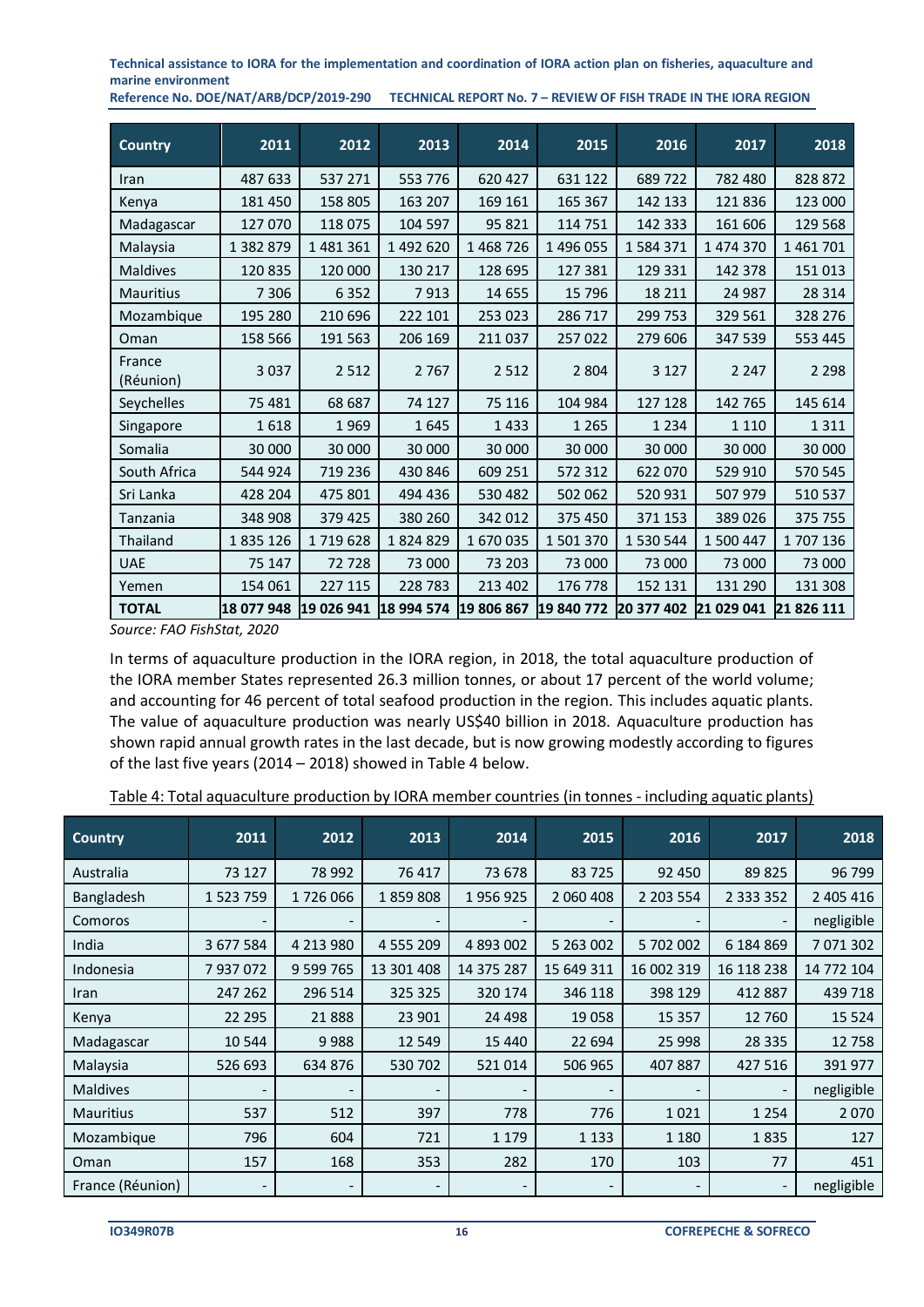**Reference No. DOE/NAT/ARB/DCP/2019-290 TECHNICAL REPORT No. 7 – REVIEW OF FISH TRADE IN THE IORA REGION**

| <b>Country</b> | 2011                     | 2012                     | 2013       | 2014                     | 2015                     | 2016                     | 2017       | 2018       |
|----------------|--------------------------|--------------------------|------------|--------------------------|--------------------------|--------------------------|------------|------------|
| Seychelles     | $\overline{\phantom{a}}$ | $\overline{\phantom{a}}$ | -          | $\overline{\phantom{a}}$ | $\overline{\phantom{a}}$ | $\overline{\phantom{a}}$ |            | negligible |
| Singapore      | 4 3 3 6                  | 4 2 3 2                  | 5 5 6 6    | 5 2 6 2                  | 6896                     | 6 1 1 2                  | 5 8 9 1    | 5 7 0 2    |
| Somalia        | $\overline{\phantom{a}}$ |                          |            |                          |                          |                          |            | negligible |
| South Africa   | 5 3 4 3                  | 5927                     | 6 6 1 3    | 7 2 2 2                  | 6730                     | 8 0 9 4                  | 6 3 3 8    | 7868       |
| Sri Lanka      | 11912                    | 8840                     | 30 881     | 34 2 20                  | 36 038                   | 30 974                   | 28 7 56    | 30 9 21    |
| Tanzania*      | 137 649                  | 160 803                  | 120 611    | 143 348                  | 183 236                  | 123 699                  | 129 415    | 120 086    |
| Thailand       | 1 201 455                | 1 272 100                | 997 517    | 897 865                  | 920 323                  | 962 673                  | 893 974    | 890 864    |
| <b>UAE</b>     | 415                      | 420                      | 780        | 788                      | 790                      | 2685                     | 3 2 5 5    | 3 3 5 0    |
| Yemen          | 150                      | 100                      |            |                          |                          |                          |            | negligible |
| <b>TOTAL</b>   | 15 381 085               | 18 035 774               | 21 848 758 | 23 270 962               | 25 107 374               | 25 984 238               | 26 678 577 | 26 267 038 |

*Source: FAO FishStat, 2020*

#### *\*Figures for Tanzania include seaweed (aquatic plants) from Zanzibar Island*

The countries with the dominant production are Indonesia, India, Bangladesh, Thailand, Iran and Malaysia. They each represent production of above 350 000 MT per year. Two countries have production of above or equal to 100 000 MT per year (Tanzania and Australia). All other IORA members have production of less than 30 000 MT per year, with some such as Comoros, Maldives, Somalia, Yemen, Seychelles, France (Reunion) producing negligible volumes. According to a recent IORA report, this disparity has several root causes, from size of the country and its population, areas suitable for aquaculture, traditional social structure in rural areas, development approaches, market dynamisms and accessibility and experiences on aquaculture production<sup>3</sup>.

Of the total aquaculture production of the IORA countries, almost 58.5% comes from continental aquaculture, 41% from aquatic plants and the rest from marine aquaculture.

*Note: Detailed narrative and analyses of aquaculture production in IORA region is provided in the Technical Report No.03 –"Review of Aquaculture Governance and Development of Small-Scale Aquaculture in the IORA region".*

#### <span id="page-16-0"></span>**5.3. Seafood processing – main product forms**

The amount of processing done varies greatly from country to country. In Somalia, almost no processing is registered, while in Thailand, India and Indonesia, processed production amounts to over 2 million tonnes for each of the countries. Processed production of Mauritius, Seychelles, Singapore, Thailand (partly) and Yemen are higher than their own capture and aquaculture production as they accept significant amounts of product from other IORA members or high-seas fishing fleets. The total processed production of the region has increased steadily over the years, and in 2018 amounted to some 8.4 million tonnes (Table 5).

The largest processed product groups include fresh, chilled or frozen fish, prepared or preserved fish (includes canned), and dried, salted or smoked fish. In the cases of Mauritius and Seychelles, canned tuna makes up about half of the category prepared and preserved fish (HS 1604). The region is also an important producer of crustaceans, especially shrimp.

<sup>3</sup> Technical Report No.03 –"*Review of Aquaculture Governance and Development of Small-Scale Aquaculture in the IORA region"*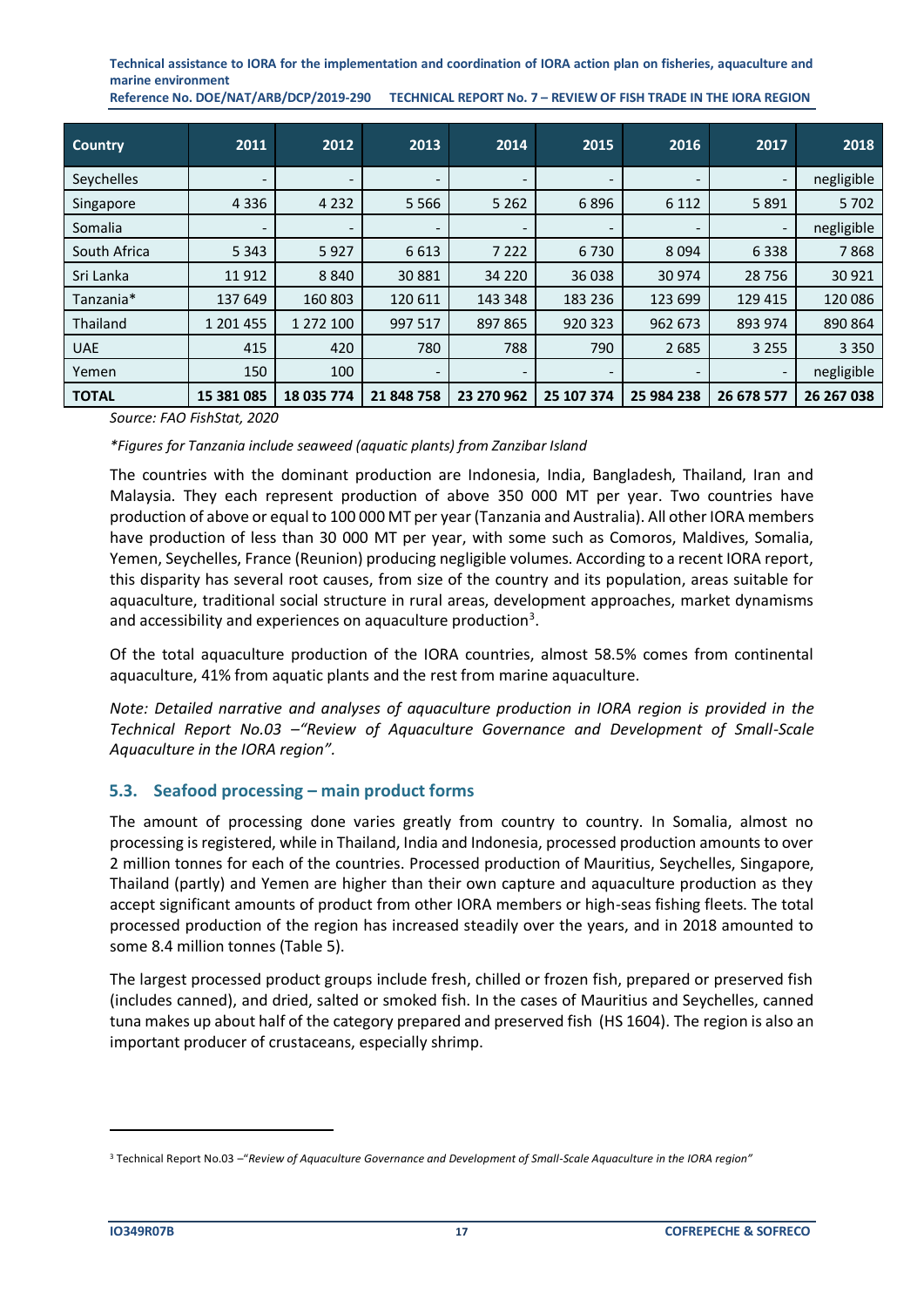**Reference No. DOE/NAT/ARB/DCP/2019-290 TECHNICAL REPORT No. 7 – REVIEW OF FISH TRADE IN THE IORA REGION**

| Country          | 2013      | 2014      | 2015      | 2016      | 2017        | 2018          |
|------------------|-----------|-----------|-----------|-----------|-------------|---------------|
| Australia        | 31 263    | 34 875    | 30 653    | 38 698    | 27 923      | 26 225        |
| Bangladesh       | 123 309   | 123 031   | 122 817   | 122 825   | 126 463     | 128 063       |
| India            | 1 677 764 | 1971036   | 1949 577  | 2 130 216 | 2 097 762   | 2 194 783     |
| Indonesia        | 2 060 437 | 2 064 746 | 2 019 370 | 2 081 127 | 2 2 2 6 5 2 | 2 122 729     |
| Iran             | 139 817   | 161 386   | 257 987   | 235 902   | 368 861     | 373 326       |
| Kenya            | 43 502    | 44 758    | 44 089    | 32 990    | 23 4 28     | 24 330        |
| Madagascar       | 56 586    | 51 162    | 71 161    | 56 750    | 35 240      | 42 272        |
| Malaysia         | 205 918   | 217 520   | 183 850   | 172 025   | 147 860     | 150 456       |
| Maldives         | 57 553    | 55 089    | 65 050    | 58 885    | 98 281      | 110 751       |
| <b>Mauritius</b> | 60 985    | 67 413    | 78 761    | 81 174    | 85 688      | 91 146        |
| Mozambique       | 18 25 6   | 16 986    | 29 812    | 20863     | 20 100      | 19 9 65       |
| Oman             | 28 000    | 24 000    | 45 000    | 44 590    | 49 900      | 100 945       |
| Seychelles       | 115 606   | 111 030   | 140 978   | 165 664   | 186 239     | 194 113       |
| Singapore        | 46 104    | 46 130    | 46 112    | 46 771    | 49 419      | 47 167        |
| Somalia          |           |           |           |           |             | 0             |
| South Africa     | 163 561   | 229 304   | 211 159   | 234 308   | 200 434     | 200 977       |
| Sri Lanka        | 107 120   | 98 768    | 75 390    | 84 0 20   | 87 700      | 89 931        |
| Tanzania         | 38 574    | 43 3 54   | 41 164    | 38 187    | 12 622      | 38 097        |
| Thailand         | 2 549 228 | 2 589 951 | 2 489 458 | 2 397 765 | 2 241 921   | 2 3 1 7 2 9 6 |
| <b>UAE</b>       | 14 4 20   | 14 620    | 14 670    | 14 4 70   | 14 7 20     | 15 050        |
| Yemen            | 191 530   | 182 022   | 183 340   | 159888    | 152 275     | 142 445       |
| <b>TOTAL</b>     | 7729533   | 8 147 181 | 8 100 398 | 8 217 118 | 8 255 488   | 8 430 067     |

<span id="page-17-0"></span>

*Source: FAO FishStat, 2020*

#### <span id="page-17-1"></span>Table 6: IORA Processed production by major commodities (in tonnes)

| Commodity                                             | 2014      | 2015          | 2016          | 2017      | 2018      |
|-------------------------------------------------------|-----------|---------------|---------------|-----------|-----------|
| Crustaceans & Molluscs, live, fresh,<br>chilled, etc. | 1 095 389 | 1 147 274     | 1 243 723     | 1 099 397 | 1 152 410 |
| Crustaceans and molluscs, prepared or<br>preserved    | 182 207   | 190 929       | 203 266       | 175 223   | 175 170   |
| Fish, dried, salted, or smoked                        | 1 539 916 | 1 557 999     | 1584789       | 1 600 564 | 1 574 410 |
| Fish, fresh, chilled or frozen                        | 2 792 066 | 2 598 129     | 2 643 098     | 2 830 480 | 2 861 796 |
| Fish, prepared or preserved                           | 1455049   | 1 5 6 3 1 3 2 | 1 536 272     | 1 558 343 | 1 645 521 |
| <b>Meals</b>                                          | 883 921   | 856 188       | 849 750       | 818876    | 864 836   |
| Oils                                                  | 198 633   | 186 747       | 156 220       | 172 605   | 155 924   |
| <b>TOTAL</b>                                          | 8 147 181 | 8 100 398     | 8 2 1 7 1 1 8 | 8 255 488 | 8 430 067 |

*Source: FAO FishStat, 2020*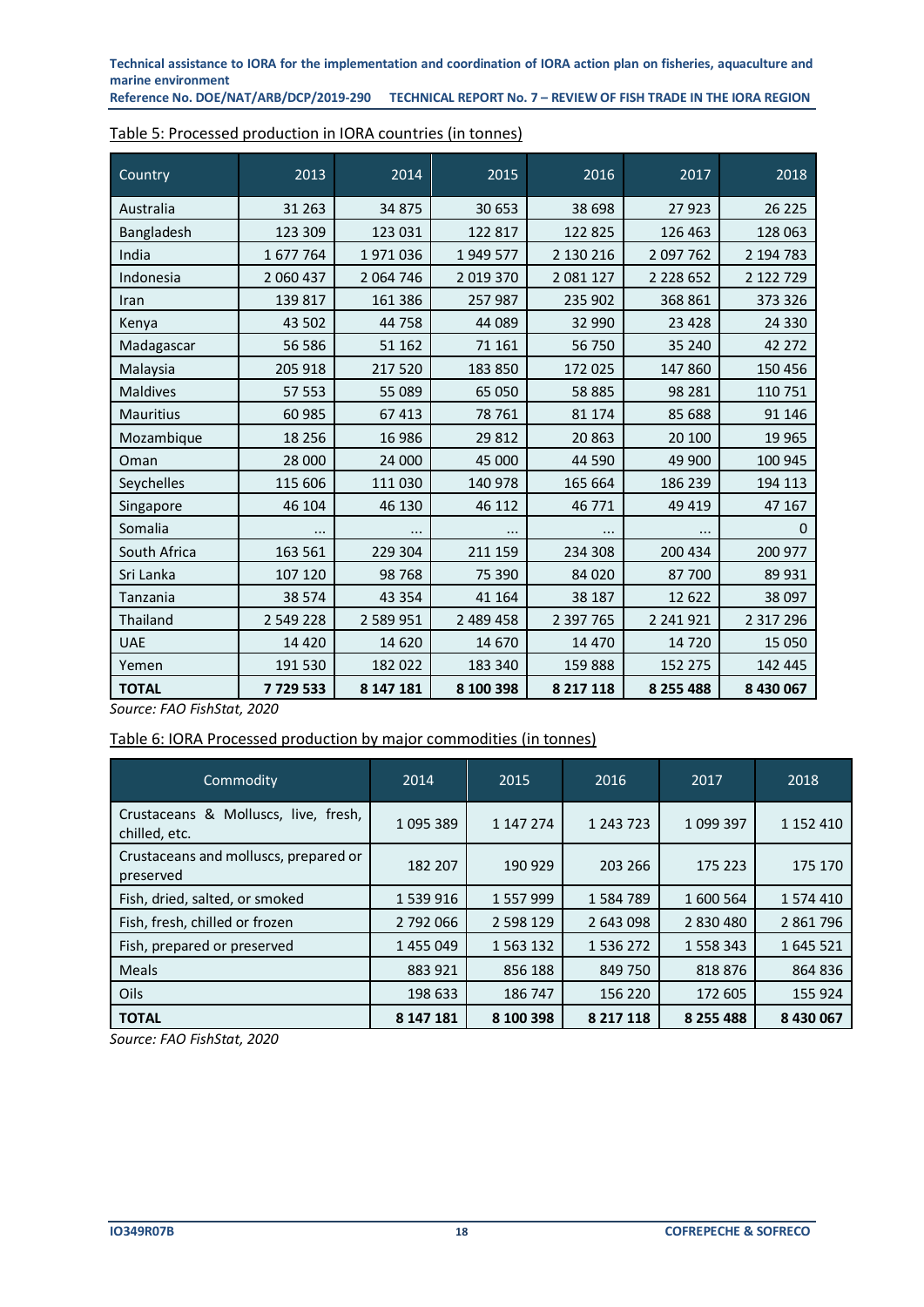<span id="page-18-0"></span>**5.4. Seafood supplies and consumption**

Seafood consumption in IORA member states varies significantly. In Table 7, the total for the 23 countries is presented, showing that in 2017 (the latest year for which these figures are available), total supplies of food fish and seafood amounted to 33.6 million tonnes. This gave an estimated supply per person per year of 14.8 kg.

|                          | 2013          | 2014          | 2015          | 2016        | 2017        |
|--------------------------|---------------|---------------|---------------|-------------|-------------|
| Production               | 31 093 945    | 32 484 586    | 33 130 754    | 34 672 495  | 37 168 349  |
| Food exports             | 6 039 439     | 6 132 246     | 5 689 779     | 5 940 206   | 5 9 19 3 12 |
| Food imports             | 4 5 8 2 7 7 1 | 4 7 6 1 9 1 9 | 4 708 192     | 4 9 23 7 45 | 5 088 290   |
| Non-food uses            | 2029886       | 2 432 661     | 2 193 748     | 2 508 433   | 2 767 848   |
| <b>Stock variations</b>  | 12 2 3 3      | $-3894$       | 924           | $-4822$     | 12762       |
| <b>Total food supply</b> | 27 619 624    | 28 677 704    | 29 956 343    | 31 142 778  | 33 582 241  |
| Population               | 2 158 768     | 2 187 043     | 2 2 1 5 1 3 8 | 2 243 064   | 2 270 781   |
| Supply kg/person/year    | 12.8          | 13.1          | 13.5          | 13.9        | 14.8        |

<span id="page-18-1"></span>Table 7: Food balance sheets – IORA member countries (in tonnes)

*Source: FAO FishStat, 2020*

According to preliminary data, the apparent consumption of seafood in the region has increased at a steady rate until 2018, when there was a sudden fall. But consumption bounced back in 2020. Over a longer period (1950 – 2017), consumption per person per year has increased steadily from 4.5 kg to 14.8 kg (Fig. 2). There are however disparities amongst the countries linked with their tradition, the availability of fish and the history. But in general, it can be noticed that all IORA countries with important aquaculture production have increased their consumption of fish per capita per year. At the overall national level, although capture fisheries production has stagnated or declined, per capita fish consumption has been increasing in most countries with active aquaculture development. The increase in fish consumption seems to have been supported by the annual increase in aquaculture production, according to a recent IORA assessment report<sup>4</sup>.



<span id="page-18-2"></span>Figure 3: Apparent consumption/food supplies in IORA region (Kg per person per year)

<sup>4</sup> <sup>4</sup> Technical Report No.03 –"*Review of Aquaculture Governance and Development of Small-Scale Aquaculture in the IORA region"*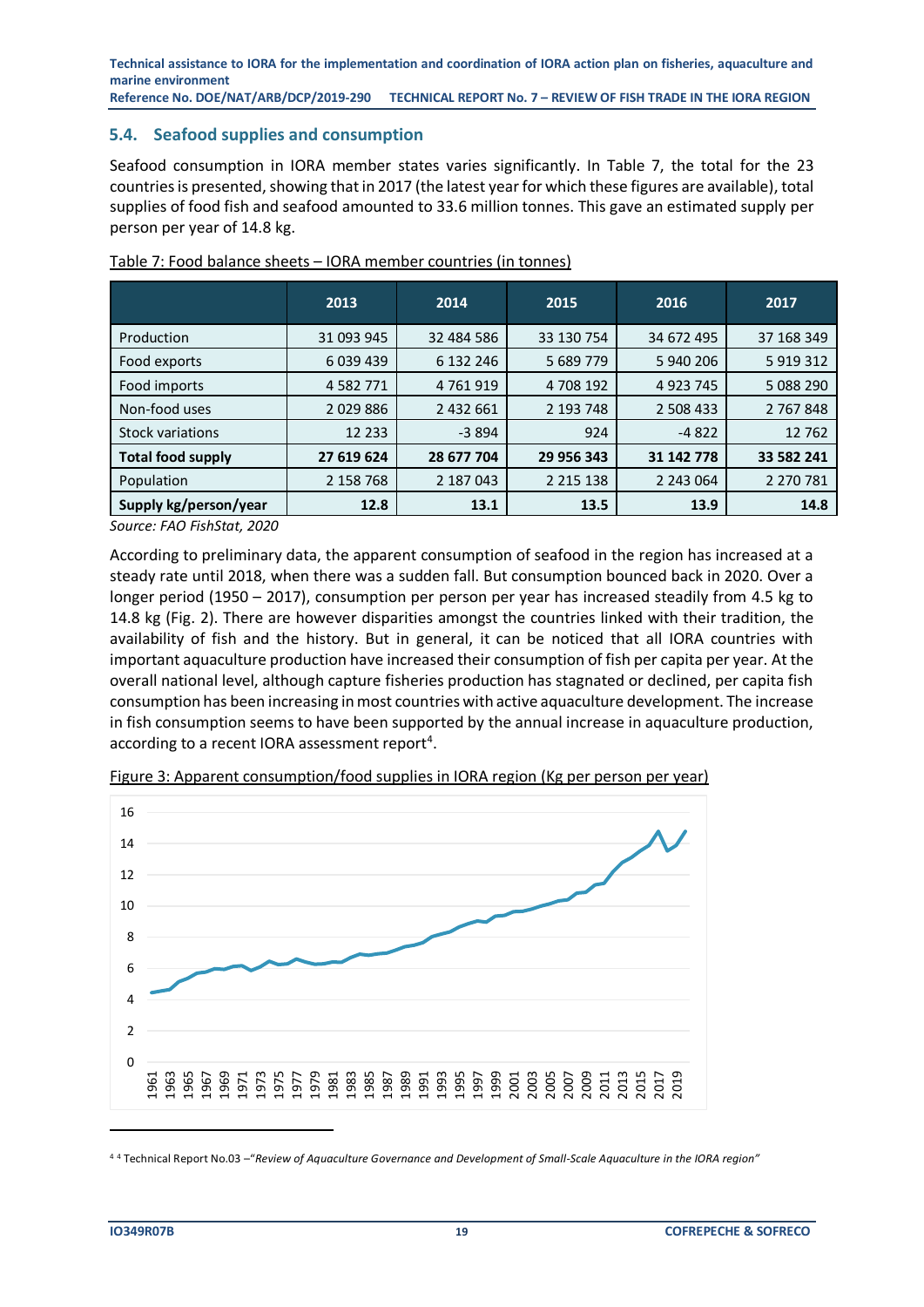#### <span id="page-19-0"></span>**5.5. International trade trends**

The region as a whole is an active seafood exporter, but also an important importer of seafood. The big producing countries, such as India, Thailand and Indonesia, are also the big exporters. In fact, these three countries all rank among the world's 15 largest exporters.

Some of the countries of the region are also big importers of seafood, for example Thailand, Australia, Malaysia and Singapore. In the case of Thailand, much of imports consist of raw materials that are processed and then re-exported, while for example Singapore is an important trading hub with large imports as well as exports.

In terms of value, the IORA region is a net exporter of seafood. In 2018, total exports amounted to USD 24.1 billion, while imports amounted to USD 11.0 billion. The gap between exports and imports has been relatively stable, but in recent years it has widened somewhat (Fig.3).

When looking at the volume of this trade, we see that the region is still a net exporter, but the gap between exports and imports is much narrower. In 2018, the export volume was 5.6 million tonnes, while the import volume was 4.6 million tonnes.



<span id="page-19-1"></span>Figure 4: IORA exports and imports of seafood by value (Value in USD billion)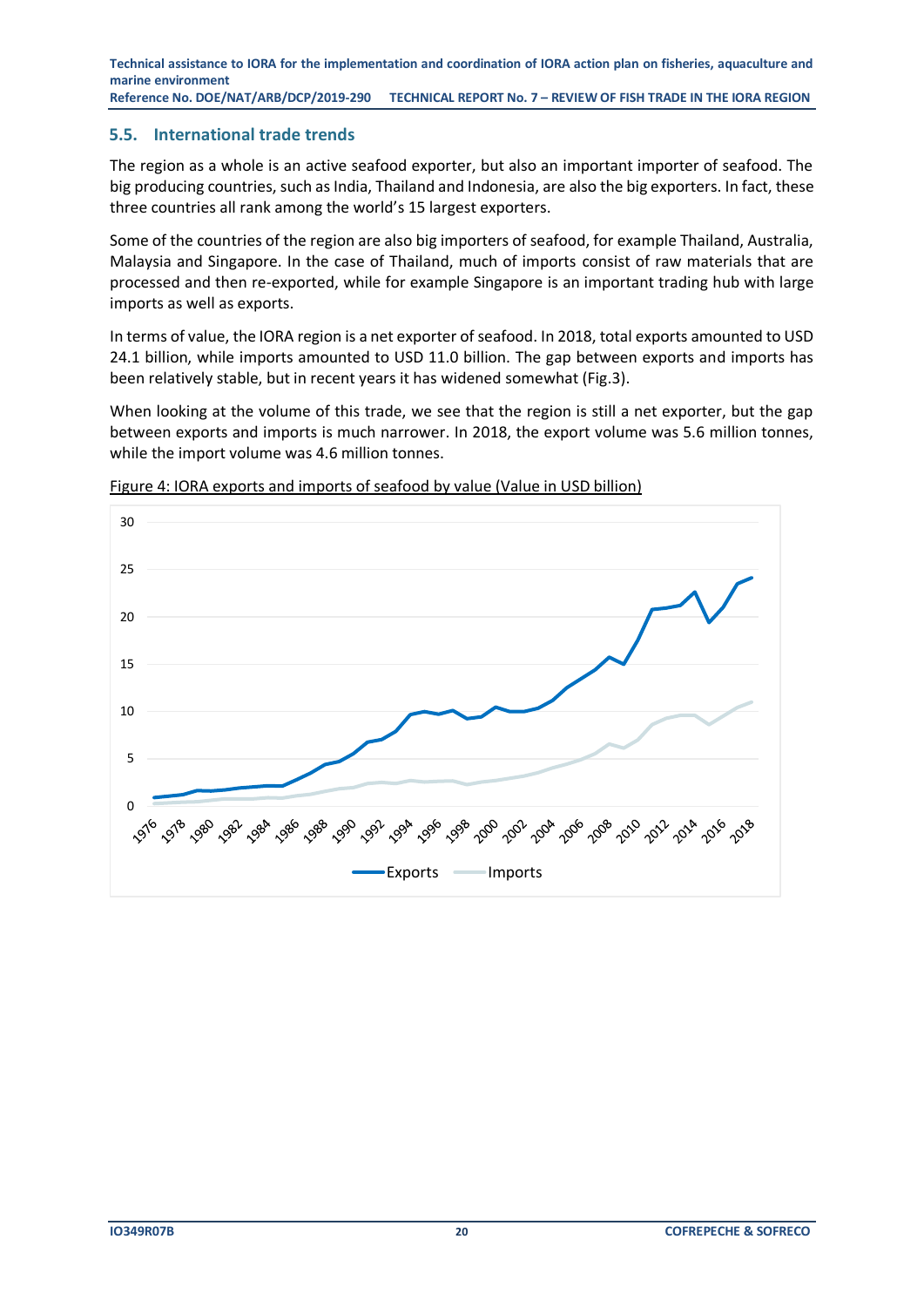<span id="page-20-1"></span>Figure 5: IORA exports and imports by volume (in x 1000 tonnes)



*Source: FAO FishStat*

#### **5.5.1. Fisheries trade balance**

As a region, there is a positive trade balance, i.e. the region exports more than it imports. However, this also varies a great deal from country to country.

|                     |                | <b>Tonnes</b>  |                | <b>USD 1000</b> |                |                |  |
|---------------------|----------------|----------------|----------------|-----------------|----------------|----------------|--|
|                     | <b>Exports</b> | <b>Imports</b> | <b>Balance</b> | <b>Exports</b>  | <b>Imports</b> | <b>Balance</b> |  |
| Australia           | 51795          | 301 620        | $-249825$      | 1 120 939       | 1632407        | $-511468$      |  |
| <b>Bangladesh</b>   | 66 442         | 142 051        | $-75609$       | 447 906         | 122 095        | 325 811        |  |
| Comoros             | $\Omega$       | 1722           | $-1722$        | $\Omega$        | 2 4 9 4        | $-2494$        |  |
| India               | 1 436 108      | 54 873         | 1 381 235      | 6 940 493       | 153 008        | 6787485        |  |
| Indonesia           | 1 106 086      | 273 093        | 832 993        | 4 703 142       | 423 664        | 4 279 478      |  |
| Iran                | 119881         | 34 751         | 85 130         | 386 484         | 89 879         | 296 605        |  |
| Kenya               | 7624           | 27828          | $-20204$       | 31 653          | 29 846         | 1807           |  |
| Madagascar          | 24 261         | 8 2 5 5        | 16 006         | 151 313         | 16 393         | 134 920        |  |
| Malaysia            | 262 745        | 422 473        | $-159728$      | 762 883         | 1059755        | $-296872$      |  |
| Maldives            | 71 774         | 3782           | 67 992         | 178 386         | 30 699         | 147 687        |  |
| <b>Mauritius</b>    | 141 222        | 169 687        | $-28465$       | 473 387         | 327 032        | 146 355        |  |
| Mozambique          | 14 5 20        | 40 604         | $-26084$       | 72 4 21         | 78 909         | $-6488$        |  |
| Oman                | 283 034        | 32 284         | 250 750        | 324 278         | 66 645         | 257 633        |  |
| France<br>(Réunion) | $\Omega$       | $\Omega$       | $\Omega$       | 0               | 0              | $\Omega$       |  |
| Seychelles          | 166 657        | 78 834         | 87823          | 496 801         | 163 825        | 332 976        |  |
| Singapore           | 36 584         | 198 175        | $-161591$      | 357 504         | 1 162 525      | $-805021$      |  |

<span id="page-20-0"></span>Table 8: Seafood trade balance of IORA countries 2018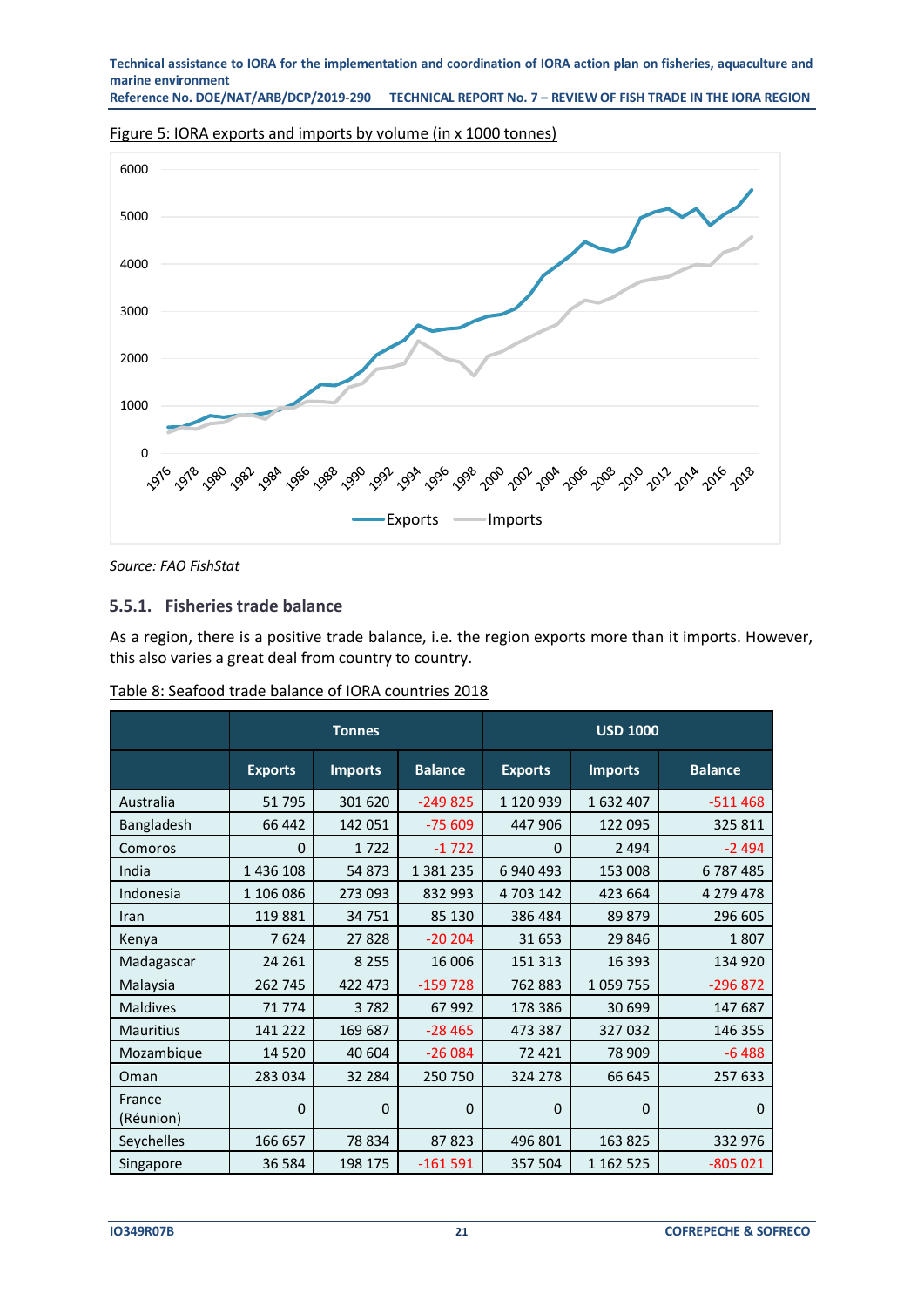**Reference No. DOE/NAT/ARB/DCP/2019-290 TECHNICAL REPORT No. 7 – REVIEW OF FISH TRADE IN THE IORA REGION**

|                 |                | <b>Tonnes</b>  |                | <b>USD 1000</b> |                |                |  |
|-----------------|----------------|----------------|----------------|-----------------|----------------|----------------|--|
|                 | <b>Exports</b> | <b>Imports</b> | <b>Balance</b> | <b>Exports</b>  | <b>Imports</b> | <b>Balance</b> |  |
| Somalia         | 4 2 2 5        | 2 8 9 3        | 1 3 3 2        | 7956            | 13811          | $-5855$        |  |
| South Africa    | 193 696        | 276 770        | $-83074$       | 716 641         | 509 992        | 206 649        |  |
| Sri Lanka       | 28 3 3 7       | 94 320         | $-65983$       | 286 658         | 213 416        | 73 242         |  |
| Tanzania        | 54 308         | 12 110         | 42 198         | 213 131         | 10 4 23        | 202 708        |  |
| <b>Thailand</b> | 1 394 091      | 2 129 605      | $-735514$      | 6 077 436       | 4 0 68 8 59    | 2 008 577      |  |
| <b>UAE</b>      | 54 243         | 257 768        | $-203525$      | 269 454         | 778 105        | $-508651$      |  |
| Yemen           | 53 123         | 13 935         | 39 188         | 124 030         | 48 505         | 75 525         |  |
| <b>TOTAL</b>    | 5 570 756      | 4 577 433      | 993 323        | 24 142 896      | 11 002 287     | 13 140 609     |  |

#### *Source: FAO FishStat*

Table 8 sums up the situation country by country in 2018. We see that some countries, like Thailand, are importing large volumes of low value fish and exporting high value products, whereas other countries, like Somalia, are exporting low-value products and importing more high-value ones.

The "normal" situation for most developing nations would be to import low-value products and export high-value ones. The reasoning behind this would be that by importing large amounts of low-value products, one is able to feed a larger part of the population, while at the same time exporting highvalue products to pay for the imports of the cheap products.

#### **5.5.2. Terms of trade**

In economics and international trade, the Terms of Trade (ToT) coefficient is a simple measure of the trade performance of a country. The ToT is calculated by dividing the country's average export price by its average import price.

#### **ToT = Average export price/Average import price**

Consequently, a high ToT coefficient indicates a high surplus in trade. Scores over 1.0 indicate a surplus, while scores of less than 1.0 indicate a deficit. The ToT coefficient is consequently a simple standard measure of trade performance.

| <b>Country</b>   | <b>Exports</b><br><b>Tonnes</b> | <b>Exports</b><br><b>USD 1000</b> | <b>Imports</b><br><b>Tonnes</b> | <b>Imports</b><br><b>USD 1000</b> | <b>Average</b><br>export<br>price | Average<br>import<br>price | <b>ToT</b> |
|------------------|---------------------------------|-----------------------------------|---------------------------------|-----------------------------------|-----------------------------------|----------------------------|------------|
| Australia        | 51795                           | 1 120 939                         | 301 620                         | 1 632 407                         | 21.64                             | 5.41                       | 4.00       |
| Bangladesh       | 66 442                          | 447 906                           | 142 051                         | 122 095                           | 6.74                              | 0.86                       | 7.84       |
| Comoros          | 0                               | 0                                 | 1722                            | 2 4 9 4                           | 0.0                               | 1.45                       | 0.00       |
| India            | 1 436 108                       | 6 940 493                         | 54 873                          | 153 008                           | 4.83                              | 2.79                       | 1.73       |
| Indonesia        | 1 106 086                       | 4 703 142                         | 273 093                         | 423 664                           | 4.25                              | 1.55                       | 2.74       |
| Iran             | 119881                          | 386 484                           | 34 751                          | 89 879                            | 3.22                              | 2.59                       | 1.25       |
| Kenya            | 7624                            | 31 653                            | 27828                           | 29 846                            | 4.15                              | 1.07                       | 3.87       |
| Madagascar       | 24 261                          | 151 313                           | 8 2 5 5                         | 16 3 93                           | 6.24                              | 1.99                       | 3.14       |
| Malaysia         | 262 745                         | 762 883                           | 422 473                         | 1 0 59 7 55                       | 2.90                              | 2.51                       | 1.16       |
| <b>Maldives</b>  | 71 774                          | 178 386                           | 3782                            | 30 699                            | 2.49                              | 8.12                       | 0.31       |
| <b>Mauritius</b> | 141 222                         | 473 387                           | 169 687                         | 327032                            | 3.35                              | 1.93                       | 1.74       |
| Mozambique       | 14 5 20                         | 72 421                            | 40 604                          | 78 909                            | 4.99                              | 1.94                       | 2.57       |

#### <span id="page-21-0"></span>Table 9: Terms of Trade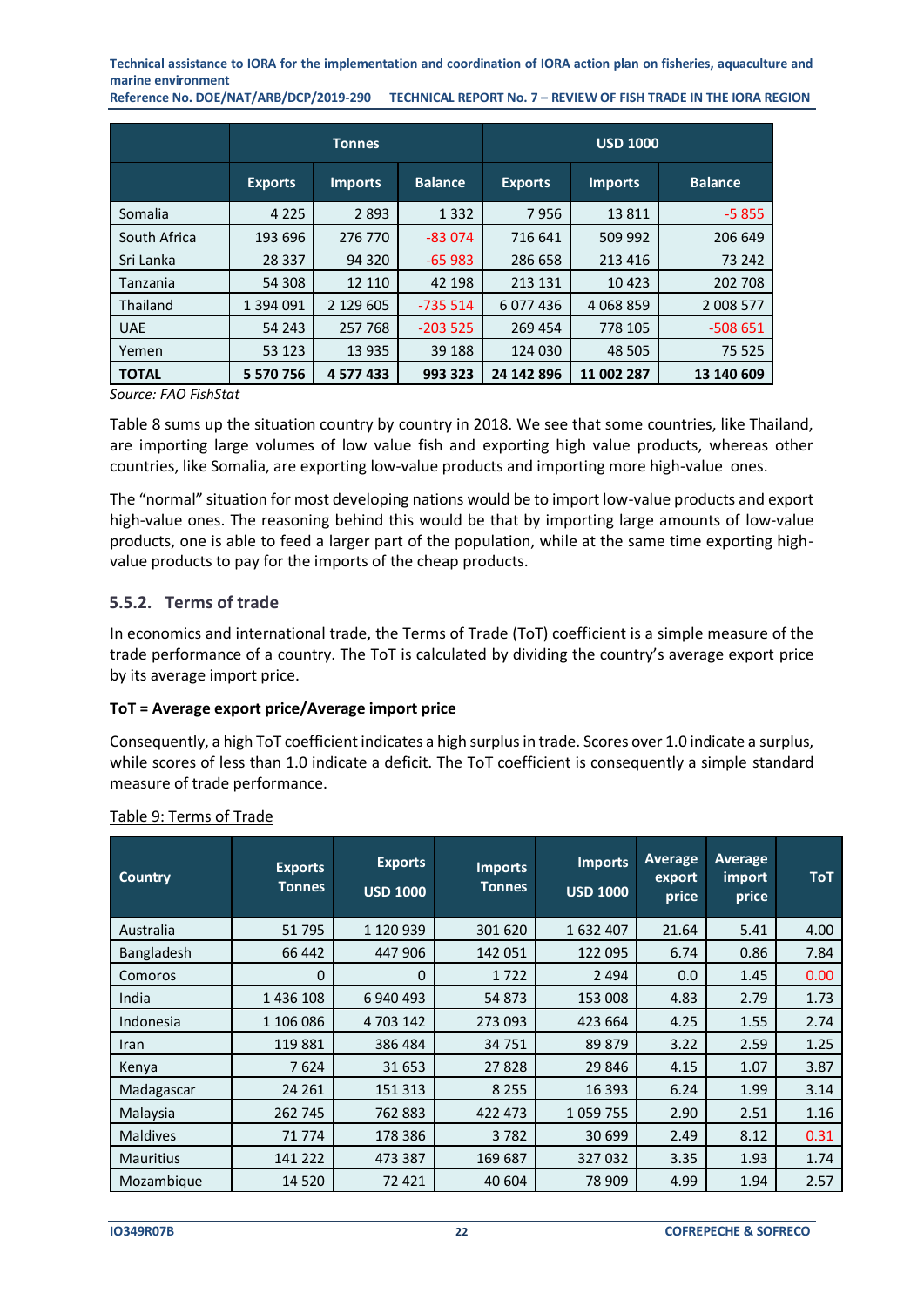**Reference No. DOE/NAT/ARB/DCP/2019-290 TECHNICAL REPORT No. 7 – REVIEW OF FISH TRADE IN THE IORA REGION**

| <b>Country</b>      | <b>Exports</b><br><b>Tonnes</b> | <b>Exports</b><br><b>USD 1000</b> | <b>Imports</b><br><b>Tonnes</b> | <b>Imports</b><br><b>USD 1000</b> | <b>Average</b><br>export<br>price | <b>Average</b><br>import<br>price | <b>ToT</b> |
|---------------------|---------------------------------|-----------------------------------|---------------------------------|-----------------------------------|-----------------------------------|-----------------------------------|------------|
| Oman                | 283 034                         | 324 278                           | 32 284                          | 66 645                            | 1.15                              | 2.06                              | 0.56       |
| France<br>(Réunion) | 0                               | $\Omega$                          | 0                               | 0                                 | $\mathbf 0$                       | 0                                 | $\Omega$   |
| Seychelles          | 166 657                         | 496 801                           | 78 834                          | 163 825                           | 2.98                              | 2.08                              | 1.43       |
| Singapore           | 36 584                          | 357 504                           | 198 175                         | 1 162 525                         | 9.77                              | 5.87                              | 1.67       |
| Somalia             | 4 2 2 5                         | 7956                              | 2 8 9 3                         | 13811                             | 1.88                              | 4.77                              | 0.39       |
| South Africa        | 193 696                         | 716 641                           | 276 770                         | 509 992                           | 3.70                              | 1.84                              | 2.01       |
| Sri Lanka           | 28 3 37                         | 286 658                           | 94 320                          | 213 416                           | 10.12                             | 2.26                              | 4.47       |
| Tanzania            | 54 308                          | 213 131                           | 12 110                          | 10423                             | 3.92                              | 0.86                              | 4.56       |
| Thailand            | 1 394 091                       | 6 0 7 4 4 3 6                     | 2 129 605                       | 4 0 68 8 59                       | 4.36                              | 1.91                              | 2.28       |
| <b>UAE</b>          | 54 243                          | 269 454                           | 257 768                         | 778 105                           | 4.97                              | 3.02                              | 1.65       |
| Yemen               | 53 123                          | 124 030                           | 13 935                          | 48 505                            | 2.33                              | 3.48                              | 0.67       |
| <b>TOTAL</b>        | 5 570 756                       | 24 142 896                        | 4 577 433                       | 11 002 287                        | 4.33                              | 2.40                              | 1.80       |

*Source: FAO FishStat, 2020*

When the individual country figures are examined (Table 9), some major differences appear. Some countries have a substantial economic surplus in their foreign trade with fisheries products, while others run a significant deficit.

For most countries it would be desirable to achieve a high ToT. Thus, the ToT can be used as an indicator of *where* improvements in external trade performance should be sought.

For the region as a whole, the ToT is relatively low (at 1.80) but still positive (ToT > 1.0), indicating that on average, the region could be performing better. But there are notable variations from country to country.

Bangladesh, Tanzania, Sri Lanka and Australia have a ToT of between 7.84 and 4.00. This implies that they are exporting considerably more than they are importing in terms of value. However, in the case of Australia, there is a negative trade balance as measured in volume, i.e. the country imports a larger volume than it exports. But the average prices are in Australia's favour.

Bangladesh has a high ToT (7.84) as well as a positive trade balance measured by value. But the country has a negative tonnage trade balance. Importing low-value fish and exporting high-value products (shrimp) contributes to this.

Tanzania has a relatively high ToT at 4.56, and its trade balance is also positive. The same is to some extent true for Sri Lanka which has a high ToT (4.47), and a positive trade balance when measured in USD. But Sri Lanka imports more tonnage than it exports. This indicates that it exports high-value products while importing low-value products.

The largest exporter and importer of all the 23 countries is Thailand. But the ToT is just 2.28. Thailand imports 52 percent more by volume than it exports, but the *value* of exports is 49 percent higher than the value of its imports. This is because Thailand imports a lot of raw material which is processed and then re-exported, and it exports a lot of high-value products such as shrimp. By value, Thailand was the sixth largest exporting country in the world in 2018.

Countries with very low ToT scores are Maldives (0.31) and Comoros (0.0), which indicate very unfavourable trade performances. In the case of Comoros, the trade volumes are low and registered exports are nil, and accordingly the coefficient carries less meaning. In the case of France (Réunion), no exports or imports were recorded.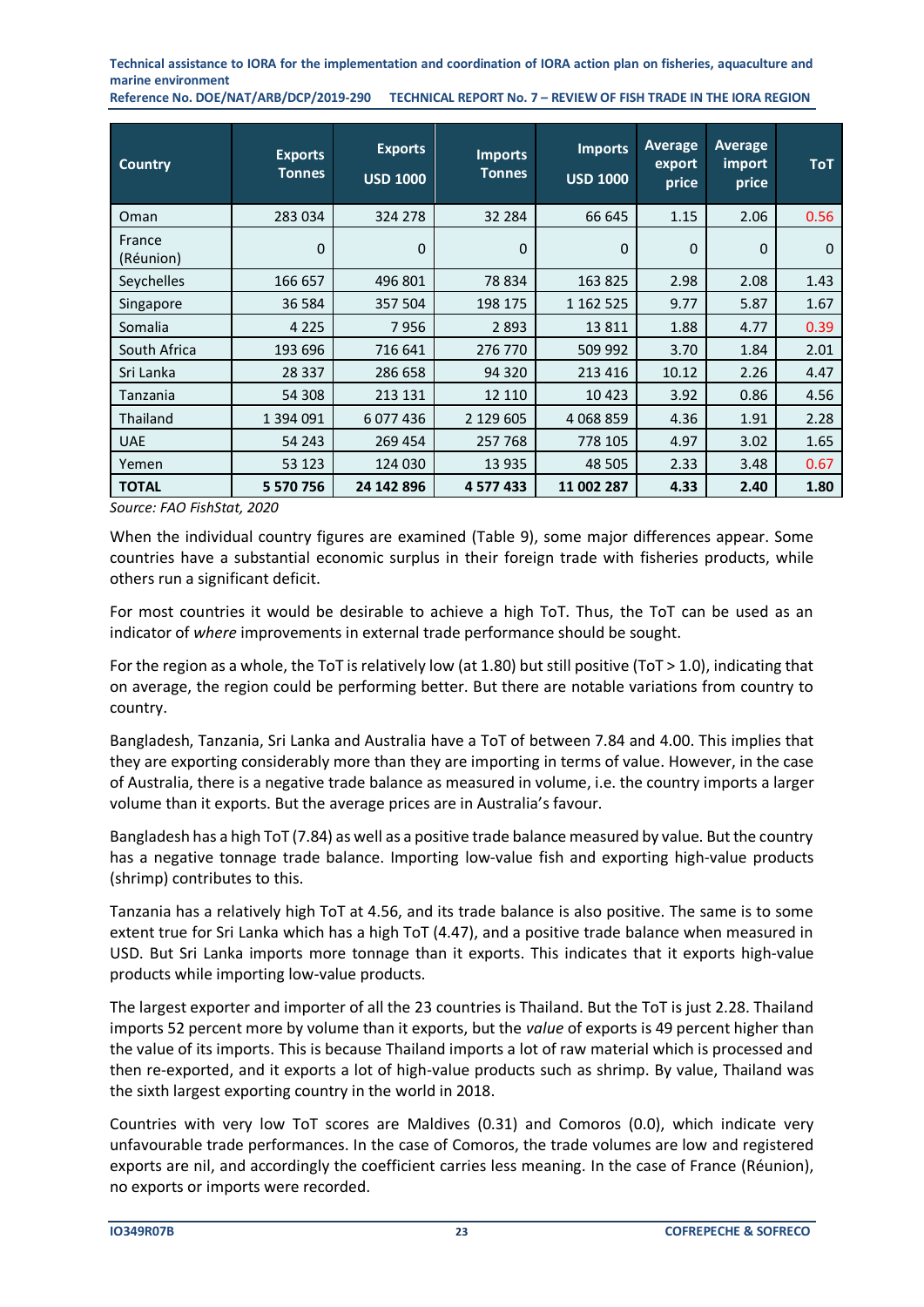In the case of the Maldives, the high imports of valuable seafood products (Table 8) is a result of imports needed for their large tourist sector. Thus, the Maldives seafood balance is highly in their favour, but the ToT is low because of this fact.

# **5.5.3. Trade by commodities**

While marine fish is the dominating commodity group in terms of volume (Table 10), crustaceans are dominating when it comes to trade value (Table 11).

| <b>Commodity</b>              | 2014          | 2015      | 2016        | 2017       | 2018       |
|-------------------------------|---------------|-----------|-------------|------------|------------|
| Aquatic plants                | 121 200       | 127 525   | 141 171     | 171 170    | 191 220    |
| Crustaceans                   | 1797662       | 1 395 994 | 1 439 708   | 1 569 094  | 1641557    |
| Diadromous fishes             | 776 414       | 690 794   | 804 667     | 958 353    | 956 074    |
| Freshwater fishes             | 338 081       | 342 180   | 341 258     | 354 681    | 403 561    |
| Marine fishes                 | 5 5 7 8 8 7 6 | 5 069 339 | 5 678 847   | 6 132 468  | 6 478 307  |
| Misc. aquatic animal products | 10 796        | 11 049    | 9 5 3 9     | 13 145     | 11 059     |
| Misc. aquatic animals         | 57 709        | 57873     | 48 753      | 61 4 66    | 61 514     |
| <b>Molluscs</b>               | 939 920       | 937 269   | 1 0 69 5 99 | 1 167 021  | 1 258 847  |
| Aquatic mammals               | 1470          | 795       | 199         | 1655       | 148        |
| <b>TOTAL</b>                  | 9622128       | 8632818   | 9 533 741   | 10 429 053 | 11 002 287 |

<span id="page-23-0"></span>Table 10: IORA imports by major commodity groups (in tonnes)

*Source: FAO FishStat, 2020*

<span id="page-23-1"></span>Table 11: IORA exports by major commodity groups (Value in USD 1000)

| <b>Commodity</b>              | 2014       | 2015          | 2016          | 2017        | 2018       |
|-------------------------------|------------|---------------|---------------|-------------|------------|
| Aquatic plants                | 267 842    | 196 417       | 159 306       | 198 877     | 253 771    |
| Crustaceans                   | 10 726 702 | 8726053       | 9756637       | 11 278 607  | 10 920 038 |
| Diadromous fishes             | 466 954    | 502 018       | 385 636       | 439 999     | 395 872    |
| Freshwater fishes             | 549 280    | 433 237       | 434 410       | 529 429     | 552 811    |
| Marine fishes                 | 8729233    | 7 7 1 6 7 0 0 | 8 140 799     | 8 680 064   | 9 403 958  |
| Misc. aquatic animal products | 26 957     | 25 169        | 26 316        | 29 7 81     | 26 10 6    |
| Misc. aquatic animals         | 107 091    | 96 470        | 77 567        | 91 2 7 9    | 101 929    |
| <b>Molluscs</b>               | 1761801    | 1 717 167     | 2 0 3 2 8 2 5 | 2 2 6 2 3 2 | 2 487 256  |
| Aquatic mammals               | 1 5 6 0    | 4626          | 171           | 1 1 3 9     | 1 1 5 5    |
| <b>TOTAL</b>                  | 22 637 420 | 19 417 857    | 21 013 667    | 23 515 407  | 24 142 896 |

*Source: FAO FishStat, 2020*

# **5.5.4. Exports by product and main destinations**

Based on data from the ITC Trade Map database, Table 12 shows exports by IORA member states to the rest of the world by main commodity groups (HS 03, HS 1604, HS 1605, and HS 2301)

Well over two thirds (69%) of the value of exports include un-processed fish, crustaceans and molluscs (HS 03). The most active trading partners in terms of value are Asia and North America, which together account for 71.3% of the total value of the region's exports. By far the most active country in international trade is Thailand, which has a well-established fishing and fish processing industry, and ranks among the top six exporters of seafood in the world.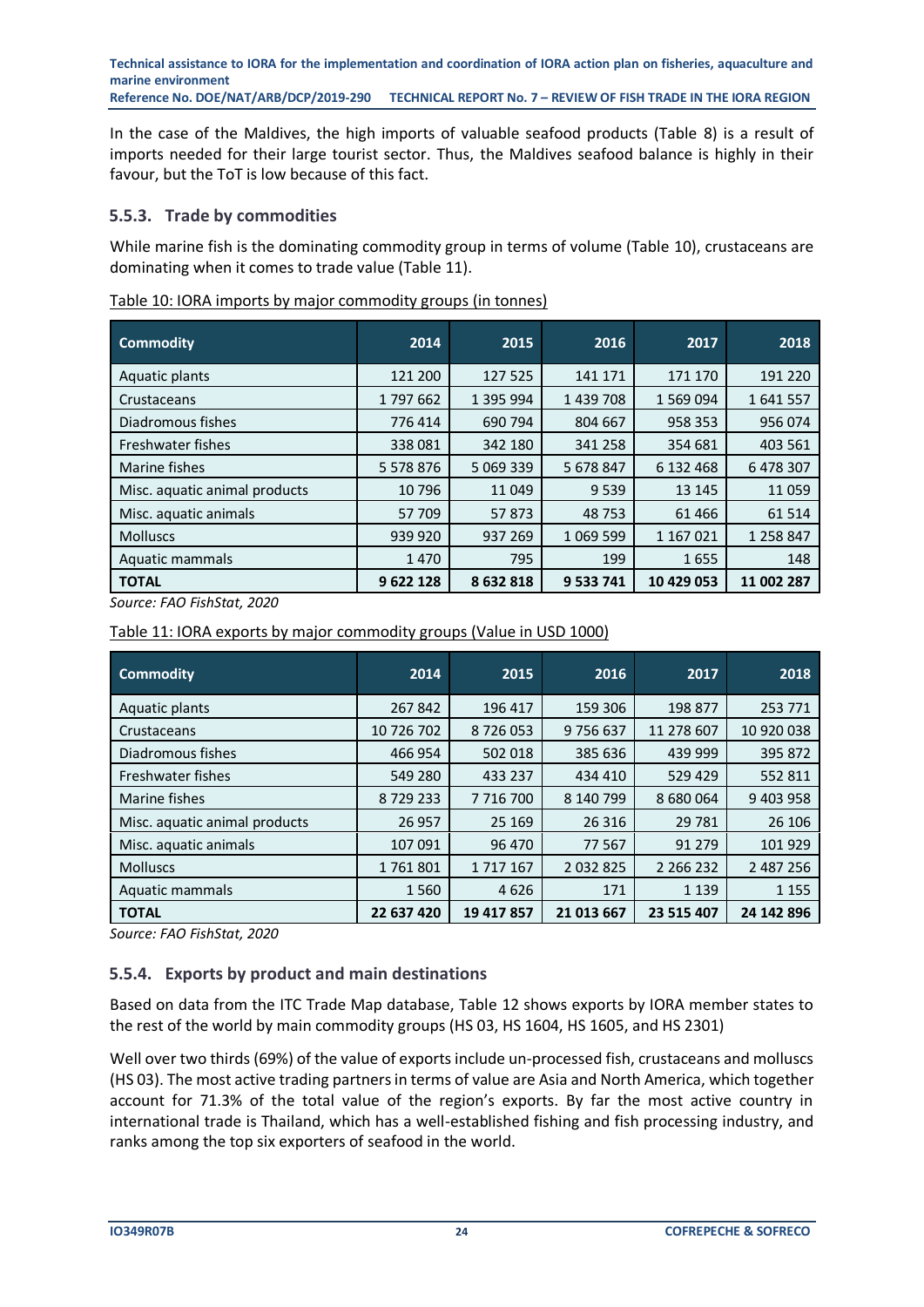There are relatively little exports to Africa, the Middle East and South America and the Caribbean. Trade with Oceania is mostly with Australia and New Zealand, and less with the small island nations of the Pacific.

Exports to Europe are surprisingly modest, especially in view of the fact that several of the IORA member states are former colonies of European countries. However, one should point out that Table 12 shows the value of this trade, not the volume<sup>5</sup>. It is known, however, that several member states export quantities of raw materials which go into the processing industry in Europe. These raw materials tend to be less expensive by unit, and the table showing the value of exports consequently gives a somewhat incomplete picture.

| Importing region         | <b>HS 03</b>  | <b>HS 1604</b> | <b>HS 1605</b> | <b>HS 2301</b> | <b>TOTAL</b>  | % share |
|--------------------------|---------------|----------------|----------------|----------------|---------------|---------|
| Africa                   | 163 328       | 195 782        | 7351           | 5985           | 372 446       | 1.6%    |
| North Africa             | 77457         | 336 080        | 94 221         | 2 7 8 3        | 510 541       | 2.2%    |
| Middle East              | 861885        | 539 319        | 34 860         | 11 835         | 1447899       | 6.2%    |
| Asia                     | 6 375 509     | 702 655        | 535 323        | 246 812        | 7860299       | 33.7%   |
| South East Asia          | 1917136       | 263 599        | 89075          | 152 688        | 2 422 498     | 10.4%   |
| Europe                   | 2 439 643     | 892 178        | 157 150        | 38 002         | 3 5 2 6 9 7 3 | 15.1%   |
| North America            | 4 0 7 9 0 5 2 | 896 546        | 1 284 856      | 74 648         | 6 3 3 1 0 2   | 27.2%   |
| Latin America & Caribean | 33 387        | 65 773         | 7516           | $\Omega$       | 106 676       | 0.5%    |
| South America            | 20 891        | 150 714        | 2650           | 6 1 2 9        | 180 384       | 0.8%    |
| Oceania                  | 167 485       | 328 482        | 51791          | 13 902         | 561 660       | 2.4 %   |
| Other                    | 8 9 6 4       | 8              | $\Omega$       | 12             | 8984          | 0.0%    |
| <b>TOTAL</b>             | 16 144 737    | 4 371 136      | 2 2 64 7 93    | 552 796        | 23 333 462    | 100.0%  |

<span id="page-24-0"></span>

| Table 12: Exports by IORA member states by importing region (Value in USD 1000) |
|---------------------------------------------------------------------------------|
|---------------------------------------------------------------------------------|

*Source: ITC TradeMap*

*HS 03 = Fish and crustaceans, molluscs and other aquatic invertebrates;* 

*HS 1604 = Prepared or preserved fish; caviar substitutes prepared from fish eggs;*

*HS 1605 = Crustaceans, molluscs and other aquatic invertebrates, prepared or preserved (excluding smoked)*

*HS 2301 = Flours, meals and pellets, of meat or meat offal, of fish or crustaceans, molluscs or other*

#### **5.5.5. Imports by products and main suppliers**

Table 13 shows imports into IORA member states by major commodity groups and origin by region. Again, Asia is totally dominating this trade, accounting for no less than 59.5% of the total value of this trade. And again, Thailand is the most active trading partner.

The total value of imports amounts to less than half (44.8%) of the value of exports from the member states. This is consistent with what is shown in Table 13 and Table 14.

Most of the imports consist of round frozen fish, with some quantities of preserved or prepared products (much of this consists of canned tuna) for some of the countries. Imports of tuna into countries that have a tuna processing industry make up a lot of the trade.

<sup>5</sup> Data on exported volumes is not readily available for all countries in the ITC Trade Map database, and have therefore not been included in the study.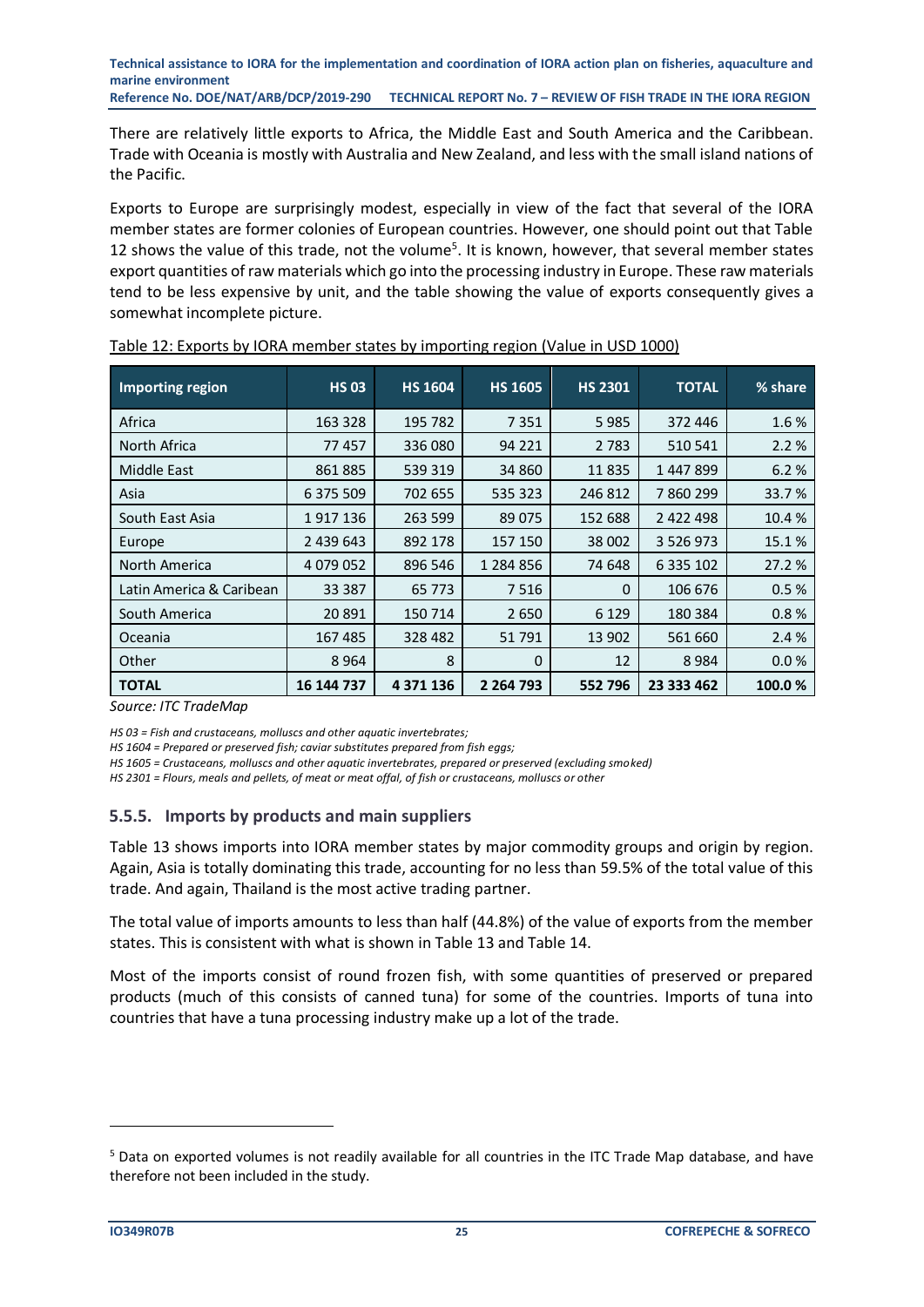**Reference No. DOE/NAT/ARB/DCP/2019-290 TECHNICAL REPORT No. 7 – REVIEW OF FISH TRADE IN THE IORA REGION**

| <b>Exporting region</b>  | <b>HS 03</b> | <b>HS 1604</b> | <b>HS 1605</b> | <b>HS 2301</b> | <b>TOTAL</b>  | % share |
|--------------------------|--------------|----------------|----------------|----------------|---------------|---------|
| Africa                   | 450 667      | 24 9 14        | 1 1 3 2        | 11879          | 488 592       | 4.7%    |
| North Africa             | 95 822       | 12 182         | 76             | 117            | 108 197       | 1.0%    |
| Middle East              | 298 647      | 30 244         | 1749           | 9920           | 340 560       | 3.3%    |
| Asia                     | 2875074      | 302 612        | 136 289        | 35 946         | 3 3 4 9 9 2 1 | 32.0%   |
| South East Asia          | 1885248      | 776673         | 141 822        | 71 3 21        | 2 875 064     | 27.5%   |
| Europe                   | 1 183 888    | 64 427         | 7928           | 208 298        | 1464541       | 14.0%   |
| North America            | 388 840      | 24 112         | 7668           | 232 858        | 653 478       | 6.2%    |
| Latin America & Caribean | 26 8 84      | $\Omega$       | 818            | 1 2 9 2        | 28 9 94       | 0.3%    |
| South America            | 428 495      | 12 4 6 0       | 11816          | 33 608         | 486 379       | 4.7%    |
| Oceania                  | 541 247      | 19 0 69        | 10 040         | 82 403         | 652 759       | 6.2%    |
| Other                    | 8416         | 633            | 641            | 16             | 9706          | 0.1%    |
| <b>TOTAL</b>             | 8 183 228    | 1 267 326      | 319 979        | 687 658        | 10 458 191    | 100.0%  |

#### <span id="page-25-0"></span>Table 13: Imports by IORA member states (Value in USD 1000)

*Source: ITC Trade Map*

*HS 03 = Fish and crustaceans, molluscs and other aquatic invertebrates;* 

*HS 1604 = Prepared or preserved fish; caviar substitutes prepared from fish eggs;*

*HS 1605 = Crustaceans, molluscs and other aquatic invertebrates, prepared or preserved (excluding smoked)*

*HS 2301 = Flours, meals and pellets, of meat or meat offal, of fish or crustaceans, molluscs or other*

#### **5.5.6. Intra-regional trade trends**

From an environmental point of view, intra-regional trade is thought to be desirable as it implies less travel and a smaller carbon footprint. At the macroeconomic level there are clear signs of a gradual change in Sub‐Saharan Africa (SSA) and the Indian Ocean (IO) towards economic progress, increasing local supply of products and better market conditions for fish products. Markets in countries with growing economies exist for locally produced products. Imports of marine fish products from the Indian Ocean nations are quite limited, but growth trends are noted specifically for products with less demands on cold chains.

Present and future operators in the different fish value chains face a number of challenges that are more the less the same for all countries. Intra-regional trade is not seen as an end in itself, but rather as a source of contributory means to realize broader food security, economic development and socioeconomic objectives. The focus is on how intra-regional trade can contribute towards solving the challenges.

Intra-regional trade in general appears to be little developed in the IORA region, except for the major trading countries among the IORA member states (Thailand, Australia, Malaysia, Singapore and UAE). These five countries together account for over 75% of the import value.

| Importing countries | <b>HS 03</b> | <b>HS 1604</b> | <b>HS1605</b> | <b>HS2301</b> | <b>TOTAL</b> | % share |
|---------------------|--------------|----------------|---------------|---------------|--------------|---------|
| Australia           | 143 986      | 283 955        | 42 2 3 3      | 7 2 5 9       | 477433       | 16.8%   |
| Bangladesh          | 37 077       | 5 3 2 4        | 11            | 29 7 24       | 72 136       | 2.5%    |
| Comoros             | 240          | 984            | $\Omega$      | 0             | 1 2 2 4      | 0.0%    |
| India               | 14 621       | 1467           | 199           | 5 9 0 2       | 22 189       | 0.8%    |
| Indonesia           | 41 434       | 19 9 16        | 2 2 8 2       | 5821          | 69 453       | 2.5%    |
| Iran                | 24 218       | 728            | 29            | 1 1 9 0       | 26 165       | 0.9%    |

<span id="page-25-1"></span>Table 14: Total imports by IORA member states by major commodity groups (Value in USD 1000)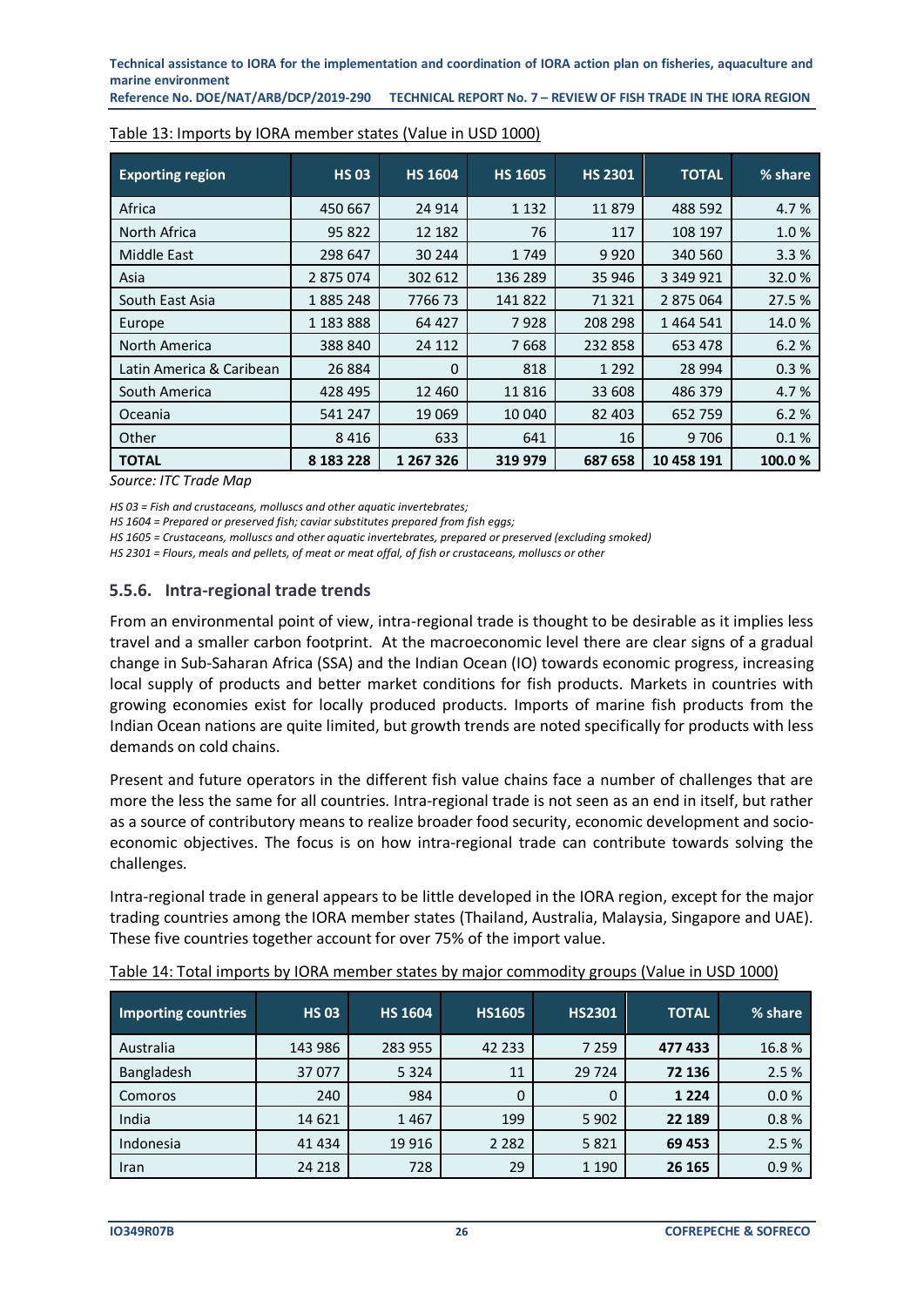**Reference No. DOE/NAT/ARB/DCP/2019-290 TECHNICAL REPORT No. 7 – REVIEW OF FISH TRADE IN THE IORA REGION**

| <b>Importing countries</b>                  | <b>HS 03</b> | <b>HS 1604</b> | <b>HS1605</b>  | <b>HS2301</b>  | <b>TOTAL</b> | % share |
|---------------------------------------------|--------------|----------------|----------------|----------------|--------------|---------|
| Kenya                                       | 2 3 2 9      | 3 4 8 7        | 200            | 60             | 6076         | 0.2%    |
| Madagascar                                  | 66           | 2 1 4 4        | $\overline{2}$ | 695            | 2 9 0 7      | 0.1%    |
| Malaysia                                    | 280 487      | 36799          | 15 2 8 2       | 23 398         | 355 966      | 12.6%   |
| <b>Maldives</b>                             | 14 3 64      | 1633           | 1835           | 5              | 17837        | 0.6%    |
| <b>Mauritius</b>                            | 44 824       | 6906           | 541            | 292            | 52 563       | 1.9%    |
| Mozambique                                  | 10 3 18      | 3832           | 16             | 313            | 14 479       | 0.5%    |
| Oman                                        | 101 013      | 19 3 22        | 836            | $\mathbf{0}$   | 121 171      | 4.3%    |
| Seychelles                                  | 5 7 7 1      | 738            | 651            | $\mathbf{1}$   | 7 1 6 1      | 0.3%    |
| Singapore                                   | 262 678      | 58 174         | 32 014         | 149            | 353 015      | 12.5%   |
| Somalia                                     | 69           | 24 082         | 9              | $\mathbf{0}$   | 24 160       | 0.9%    |
| South Africa                                | 21 550       | 86 913         | 4 3 0 5        | 986            | 113 754      | 4.0%    |
| Sri Lanka                                   | 71898        | 8640           | 53             | 2888           | 83 479       | 2.9%    |
| Tanzania                                    | 318          | 1639           | 0              | $\overline{2}$ | 1959         | 0.1%    |
| Thailand                                    | 523 976      | 57 669         | 7 2 2 6        | 17925          | 606 796      | 21.4%   |
| <b>UAE</b>                                  | 282 027      | 70 543         | 2837           | 18             | 355 425      | 12.5%   |
| Yemen                                       | 223          | 48 990         | 0              | $\mathbf{0}$   | 49 213       | 1.7%    |
| <b>IORA</b><br><b>SUM</b><br><b>IMPORTS</b> | 1883487      | 743885         | 110 561        | 96 628         | 2834561      | 100.0%  |

*Source: ITC Trade Map*

*HS 03 = Fish and crustaceans, molluscs and other aquatic invertebrates;* 

*HS 1604 = Prepared or preserved fish; caviar substitutes prepared from fish eggs;*

*HS 1605 = Crustaceans, molluscs and other aquatic invertebrates, prepared or preserved (excluding smoked)*

*HS 2301 = Flours, meals and pellets, of meat or meat offal, of fish or crustaceans, molluscs or other*

In an attempt to get an overview of the direction of intra-regional trade (i.e. trade between IORA member states), Table 15 was compiled. Unfortunately, the data which forms the basis for this table are very varied and probably not entirely reliable. Furthermore, some of the data are relatively recent (2019), while for other countries, there is a considerable time lag (2015, 2016, 2017)<sup>6</sup>. While the data vary a great deal, it should still give an indication of intra-regional trade.

Table 15 shows that there are great differences from country to country with regard to intra-regional trade. The main pattern seems to be that countries with a large export of prepared and preserved products (Thailand, Indonesia, Bangladesh, Mauritius, Seychelles, South Africa) tend to export little to other member states or neighbouring countries. At the same time, some countries are importing very little from other IORA member states (Tanzania, Seychelles, Indonesia).

 $<sup>6</sup>$  In order to use the most comparable data available, it was decided to use figures for 2019 even in those cases</sup> where 2020 data were available.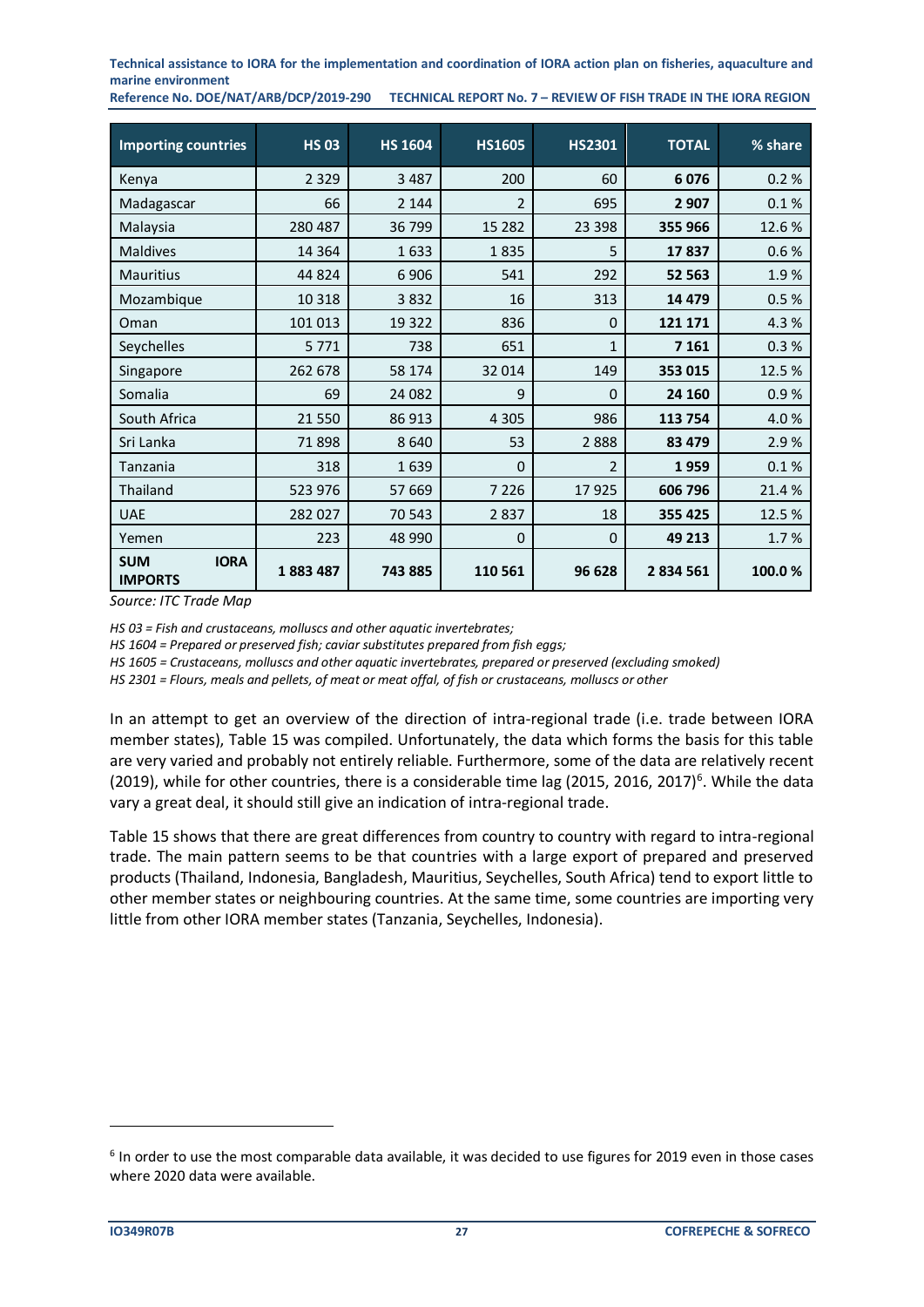**Reference No. DOE/NAT/ARB/DCP/2019-290 TECHNICAL REPORT No. 7 – REVIEW OF FISH TRADE IN THE IORA REGION**

| <b>Country</b>   | <b>Total</b><br><b>IORA</b><br>imports | <b>Imports</b><br>from IORA | Intra-IORA<br>% of total | <b>Total</b><br><b>IORA</b><br>exports | <b>Exports to</b><br><b>IORA</b> | Intra-IORA<br>% of total |
|------------------|----------------------------------------|-----------------------------|--------------------------|----------------------------------------|----------------------------------|--------------------------|
| Australia        | 1452221                                | 497 539                     | 34.3%                    | 1 271 175                              | 90 865                           | 7.1%                     |
| Bangladesh       | 55 419                                 | 44 030                      | 79.4%                    | 447 320                                | 11 3 32                          | 2.5%                     |
| Comoros          | 3 3 3 8                                | 654                         | 19.6%                    | $\mathbf 0$                            | $\mathbf 0$                      |                          |
| India            | 136 122                                | 48 808                      | 35.9%                    | 6 846 033                              | 620 446                          | 9.1%                     |
| Indonesia        | 634 968                                | 67 666                      | 10.7%                    | 4 505 365                              | 460 027                          | 10.2%                    |
| Iran             | 56 647                                 | 56 647                      | 100.0%                   | 335 592                                | 66 466                           | 19.8%                    |
| Kenya            | 27827                                  | 3 3 3 9                     | 12.0%                    | 33 246                                 | 1771                             | 5.3%                     |
| Madagascar       | 29 759                                 | 18 3 5 9                    | 61.7%                    | 147 032                                | 5 6 4 7                          | 3.8%                     |
| Malaysia         | 1 138 559                              | 423 704                     | 37.2%                    | 891 235                                | 278 524                          | 31.3%                    |
| <b>Maldives</b>  | 33 941                                 | 30 059                      | 88.6%                    | 154 348                                | 66 716                           | 43.2%                    |
| <b>Mauritius</b> | 282 384                                | 106 481                     | 37.7%                    | 391 455                                | 28 197                           | 7.2%                     |
| Mozambique       | 100 347                                | 10888                       | 10.9%                    | 66 192                                 | 6424                             | 9.7%                     |
| Oman             | 71 392                                 | 55 657                      | 78.0%                    | 315 750                                | 91 4 21                          | 29.0%                    |
| Seychelles       | 112 006                                | 7 1 5 0                     | 6.4%                     | 314 343                                | 30 781                           | 9.8%                     |
| Singapore        | 1 100 034                              | 404 651                     | 36.8%                    | 300 862                                | 101 884                          | 33.9%                    |
| Somalia          | 42 297                                 | 24 145                      | 57.1%                    | 36 432                                 | 8831                             | 24.2%                    |
| South Africa     | 481 545                                | 121 371                     | 25.2%                    | 618 620                                | 51 574                           | 8.3%                     |
| Sri Lanka        | 233 316                                | 118 171                     | 50.6%                    | 256 527                                | 20 387                           | 7.9%                     |
| Tanzania         | 69 725                                 | 389                         | 0.6%                     | 156 907                                | 14 8 86                          | 9.5%                     |
| Thailand         | 3777983                                | 670 848                     | 17.8%                    | 5 715 327                              | 660 246                          | 11.6%                    |
| <b>UAE</b>       | 753 974                                | 365 875                     | 48.5%                    | 402 053                                | 81 332                           | 20.2%                    |
| Yemen            | 20 4 64                                | 19 122                      | 93.4%                    | 127 513                                | 72 307                           | 56.7%                    |
| <b>SUM</b>       | 10 614 268                             | 3 095 553                   | 29.2%                    | 23 333 327                             | 2 770 064                        | 11.9%                    |

<span id="page-27-1"></span>

| Table 15: Intra-regional exports and imports from/to IORA member states (Value in USD 1000) |
|---------------------------------------------------------------------------------------------|
|---------------------------------------------------------------------------------------------|

*Source: ITC Trade Map*

# <span id="page-27-0"></span>**6. Issues and challenges**

The extra-regional exports of fish products originate from a few species such as tunas, nile perch, tilapias and shrimp. However, exports will remain important as foreign exchange earners, and new jobs will be created. Exports are regulated by inter-regional access and trade agreements, with limited scope for intervention by regional organizations.

The IORA member states are at different levels of development with regard to capture fisheries, aquaculture, fish processing, consumption and trade. Aquaculture is a fairly new activity with only a few larger companies engaged in production with international standards. However, key inputs such as feed and equipment may pose a problem and are costly. Physical, geographical and environmental conditions are in place for growth of aquaculture production. Groups of SME operators with only limited knowledge and understanding of norms, standards and good management practices (GMP) are increasing. Such uninformed activities can lead to early collapses, loss of investment funds, and may become devastating to the environment.

Thus there is ample scope for an increase in intra‐regional trade to support food security, create jobs and increase foreign exchange earnings.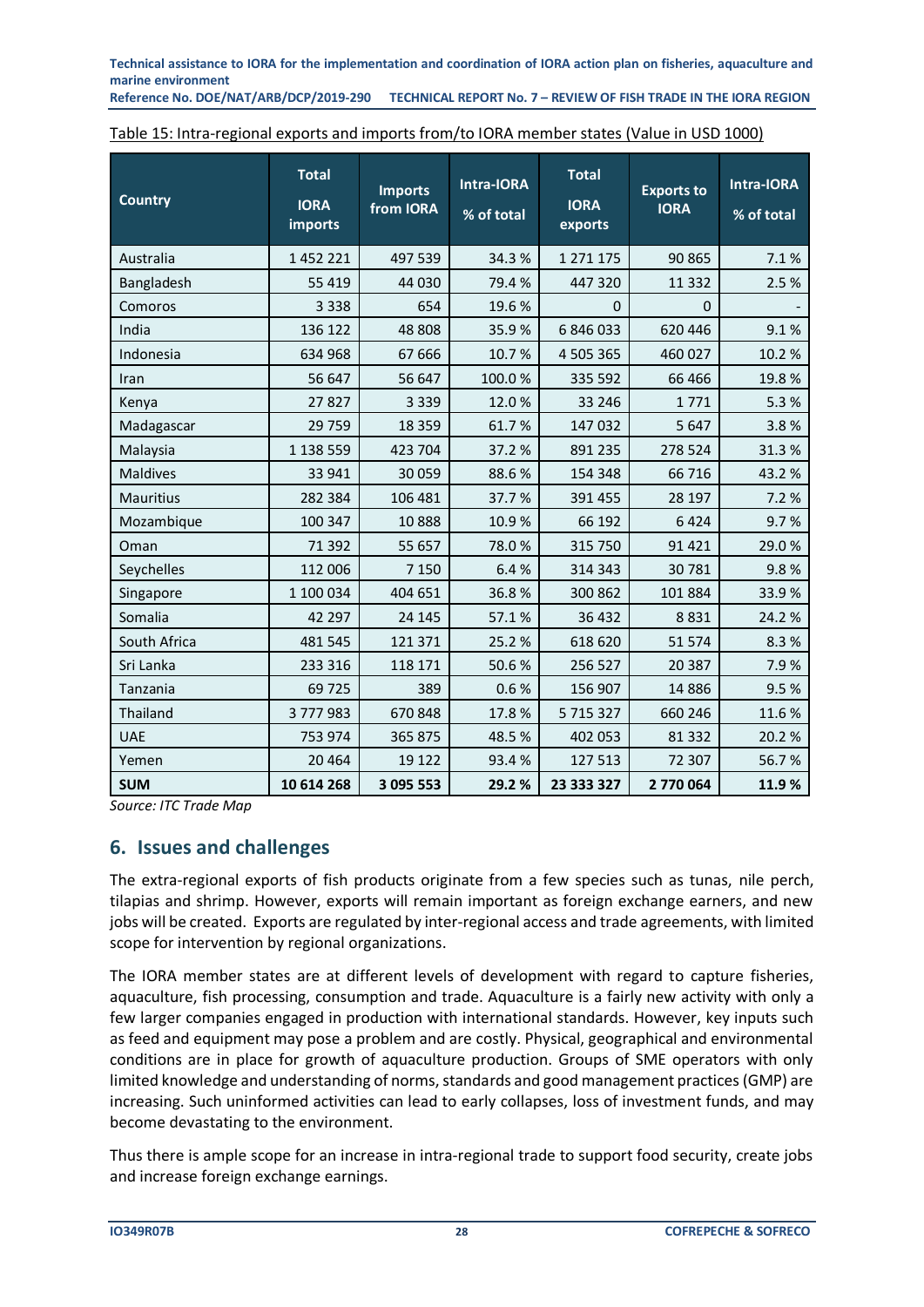#### <span id="page-28-0"></span>**6.1. Food security**

The World Food Summit of 1996 defined food security as existing "when all people at all times have access to sufficient, safe, nutritious food to maintain a healthy and active life". Commonly, the concept of food security is defined as including both physical and economic access to food that meets people's dietary needs as well as their food preferences.

Food security is built on three pillars:

- Food availability: sufficient quantities of food available on a consistent basis;
- Food access: having sufficient resources to obtain appropriate foods for a nutritious diet;
- Food use: appropriate use based on knowledge of basic nutrition and care, as well as adequate water and sanitation.

Based on standard parameters such as population growth, expected production and production plans, for example plans to expand aquaculture production, plans to improve post-harvest handling, etc. we have made some forecasts of future demand and supply of fish (aquatic products from capture fisheries and aquaculture) in the region.

With a total estimated IORA population of approx. 2.6 billion in 2030, total regional demand is calculated at about 60 million tonnes per year in 2030 (Table 16). Per capita consumption of fish in 2030 is an estimate based on indications cited in FAO Fisheries Circular no. 972/5<sup>7</sup>.

| <b>Country</b>   |               | <b>Population</b> | Kg/person | <b>Kg/person</b> |                     |
|------------------|---------------|-------------------|-----------|------------------|---------------------|
|                  | 2017          | 2030              | 2017      | 2030             | Demand 2030<br>(MT) |
| Australia        | 24 584 620    | 28 177 480        | 9.0       | 9.2              | 259 232 816         |
| Bangladesh       | 159 685 424   | 178 993 870       | 12.4      | 13.3             | 2 380 618 471       |
| Comoros          | 813 892       | 1 0 63 1 11       | 39.8      | 41.6             | 44 225 418          |
| India            | 1 338 676 785 | 1 503 642 327     | 16.6      | 17.8             | 26 764 833 421      |
| Indonesia        | 264 650 963   | 299 198 430       | 55.2      | 57.5             | 17 203 909 725      |
| Iran             | 80 673 883    | 92 663 698        | 15.1      | 15.5             | 1436287319          |
| Kenya            | 50 221 142    | 66 449 655        | 7.9       | 8.5              | 564 822 068         |
| Madagascar       | 25 570 512    | 35 622 312        | 16.9      | 18.2             | 648 326 078         |
| Malaysia         | 31 104 646    | 36 095 052        | 38.9      | 40.5             | 1461849606          |
| <b>Maldives</b>  | 496 402       | 519 348           | 70.0      | 75.3             | 39 106 904          |
| <b>Mauritius</b> | 1 264 499     | 1 274 036         | 18.7      | 20.1             | 25 608 124          |
| Mozambique       | 28 649 018    | 41 184 834        | 53.2      | 57.2             | 2 355 772 505       |
| Oman             | 4 665 928     | 5936083           | 19.0      | 19.5             | 115 753 619         |
| France (Réunion) | 876 131       | 954 814           |           | $\cdots$         |                     |
| Seychelles       | 96 418        | 102 538           | 51.1      | 54.9             | 5 629 336           |
| Singapore        | 5 708 041     | 6 2 6 2 4 6 5     | 21.8      | 22.7             | 142 157 956         |
| Somalia          | 14 589 000    | 21 191 041        | 3.2       | 3.4              | 72 049 539          |
| South Africa     | 57 009 756    | 65 956 090        | 4.8       | 5.0              | 329 780 450         |

<span id="page-28-1"></span>Table 16: Population forecasts and demand forecasts

<sup>7</sup> <https://epub.sub.uni-hamburg.de/epub/volltexte/2010/658/pdf/lena.pdf>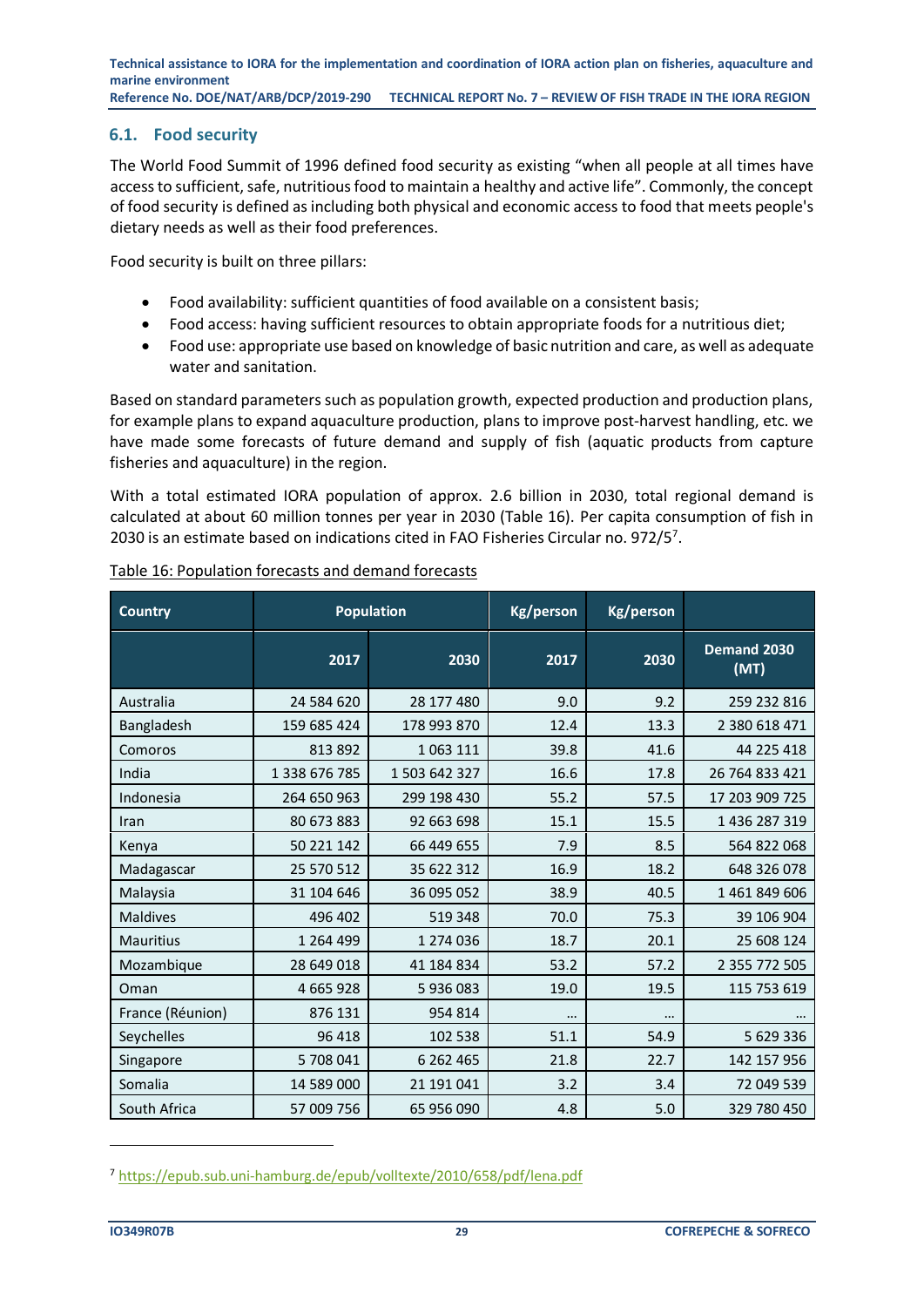**Reference No. DOE/NAT/ARB/DCP/2019-290 TECHNICAL REPORT No. 7 – REVIEW OF FISH TRADE IN THE IORA REGION**

| Country         |               | <b>Population</b> | Kg/person | Kg/person |                     |
|-----------------|---------------|-------------------|-----------|-----------|---------------------|
|                 | 2017          | 2030              | 2017      | 2030      | Demand 2030<br>(MT) |
| Sri Lanka       | 21 128 032    | 22 023 018        | 57.9      | 62.2      | 1 369 831 720       |
| Tanzania        | 54 660 339    | 79 162 723        | 23.4      | 25.2      | 1994 900 620        |
| <b>Thailand</b> | 69 209 810    | 70 345 543        | 37.5      | 39.1      | 2 750 510 731       |
| <b>UAE</b>      | 9 487 203     | 10 661 076        | 15.0      | 15.4      | 164 180 570         |
| Yemen           | 27 834 819    | 36 406 895        | 9.4       | 9.6       | 349 506 192         |
| <b>TOTAL</b>    | 2 271 657 263 | 2 603 886 439     |           |           | 60 478 893 186      |

*Source: World Bank, 2011. Demand forecasts by this report's authors*

*Per capita consumption of fish in 2030 is based on an estimate of per capita consumption indicated in the Report of a Joint WHO/FAO Expert Consultation on Diet, Nutrition and the Prevention of Chronic Diseases held in 2003 (WHO Technical Report Series 916)<sup>8</sup>*

This is a substantial increase from 2018, at which time demand was estimated at 48 million tonnes. Total supplies of fish in the region were in 2017 estimated at just under 50 million tonnes. In other words, total supplies to the region must be increased by 10 million tonnes, or 20%, by 2030.

Total fish production in the region is growing, but relatively slowly. Capture fisheries in inland waterways and water bodies may experience limited growth, but it is in the continental aquaculture sector that substantial growth can be expected.

# <span id="page-29-0"></span>**6.2. Informal trade**

In some of the countries, especially developing or LDCs in the region, there is considerable informal trade, which is not recorded by the authorities. Consequently, we have no reliable data for this trade.

Informal trade of fisheries products is widespread in Africa, including some of the SWIO IORA members, although by its very nature this trade is difficult to document and verify. While informal trade was briefly examined in another, relatively recent study<sup>9</sup>, no specific study of informal trade in the IORA region has been done in connection with the present study. Nevertheless, based on the experience of the authors, it is thought that such trade is less common in Asia than in Africa.

In Southern and Eastern Africa (IORA SWIO region), informal trade is thought to be particularly widespread in artisanal fisheries. In Tanzania, for instance, small pelagics (*Rastrineobola argentea* - Dagaa, mainly from Lake Victoria) are carried across borders in small quantities of 20‐40 kg to avoid taxation.

Formalising this trade would help to increase customs revenues, facilitate more accurate data collection on trade flows and monitor compliance with sanitary and technical standards. However, stopping informal trade could also greatly slow down trade flows because of the cumbersome and lengthy border procedures in many African countries. This can pose a problem for perishable fisheries products where cold chains are not well developed. On the other hand, formalising and reducing this

<sup>8</sup> https://www.who.int/dietphysicalactivity/publications/trs916/en/

<sup>9</sup> Reference: Hempel, E. and Kariuki, J.: *Interim Technical Report: Building capacity to reduce the illegal fish trade around Lake Victoria*. Project funded by the European Union and executed by Pescares Italia. 19 August 2013. Part of the ACP Fish II programme.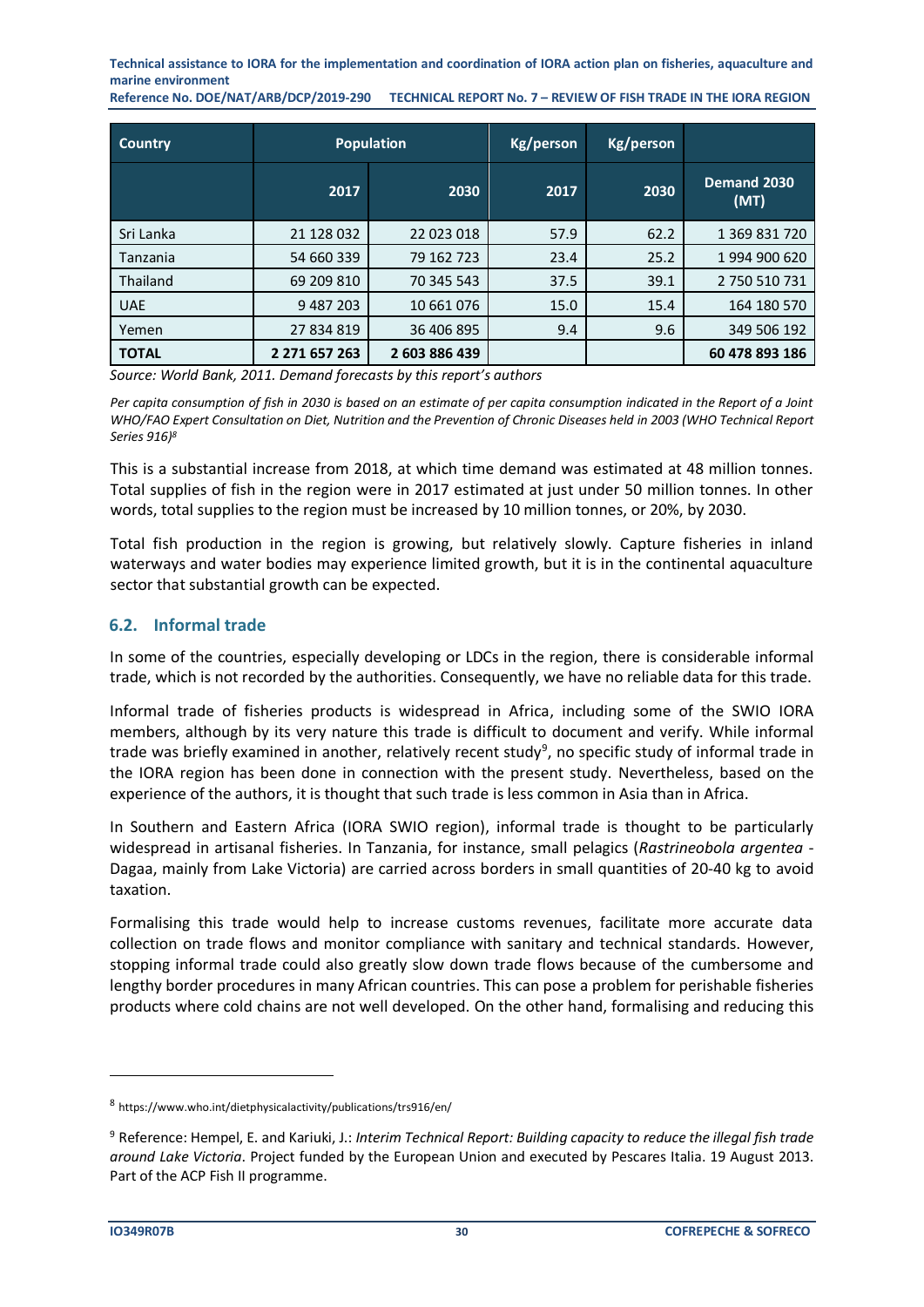trade would contribute to controlling the illegal fishing, and thus protect the stocks from over‐fishing and from landing under‐sized fish.

Informal trade can provide important income and employment sources for many families and in particular women who play an important role and benefit greatly in this economic activity. Thus, measures to formalise such trade would need to ensure that the associated livelihoods are not undermined, but rather improved, for instance by speeding up transactions and reducing hassle at the borders.

A more meaningful assessment of the extent and role that informal trade plays in the IORA region could only be done through a dedicated approach involving a study with national collaborators in the different IORA countries.

#### <span id="page-30-0"></span>**6.3. COVID-19 and its impact on trade**

#### **6.3.1. General consequences**

According to a recent FAO GLOBEFISH report on *COVID-19: Impact on global fish trade*<sup>10</sup>, the outlook for the global fisheries and aquaculture sectors continues to be dominated by the wide-ranging implications of the COVID-19 pandemic and the new market landscape. Fish supply, consumption and trade revenues are all expected to decline due to the impact of containment restrictions on demand, logistics, prices, labour and business planning. The report went on to assert that the market effects of the pandemic have brought about several far-reaching changes, many of which are likely to persist in the long term.

A key observation on the market scene has been the importance of retail sales which have significantly increased at the expense of food services, as the hospitality sector remains largely subdued. Consumers, who are trying to limit frequent visits to grocery stores and concerned about future lockdowns, have shifted their seafood preferences towards preserved and prepared products, while demand for fresh fish has waned. The necessity of home cooking is a new focus for marketing campaigns and online distributors, while product innovations centred on convenience are proliferating. The economic downturn and rising unemployment are affecting household incomes, with demand for luxury or high value products generally weakening.

According to the GLOBEFISH report, the outlook continues to be uncertain and there is a strong tendency towards risk aversion on the part of businesses and consumers alike. On the positive side, product innovations, new distribution channels and the shortening of value chains are likely to benefit the seafood industry for many years to come.

#### **6.3.2. Specific consequences for the region**

With over 60 percent of the African continent's population in rural areas and dependent on smallholder or family farming, the risk from the COVID-19 pandemic to food supply chains, market access and nutrition is high. The Food and Agriculture Organization of the United Nations (FAO) and Alliance for a Green Revolution in Africa (AGRA)/ African Green Revolution Forum (AGRF) brought together private sector partners, economists and business leaders to identify these risks and gaps in response efforts while proposing solutions. The following includes some of their observations.

The concerns that COVID-19 poses to public health cannot be separated from the food security concerns. Hence, it is important to prioritize protection of the food supply chain and livelihoods as an integral component of the response to the crisis.

<sup>10</sup> <http://www.fao.org/in-action/globefish/covid-19/en/>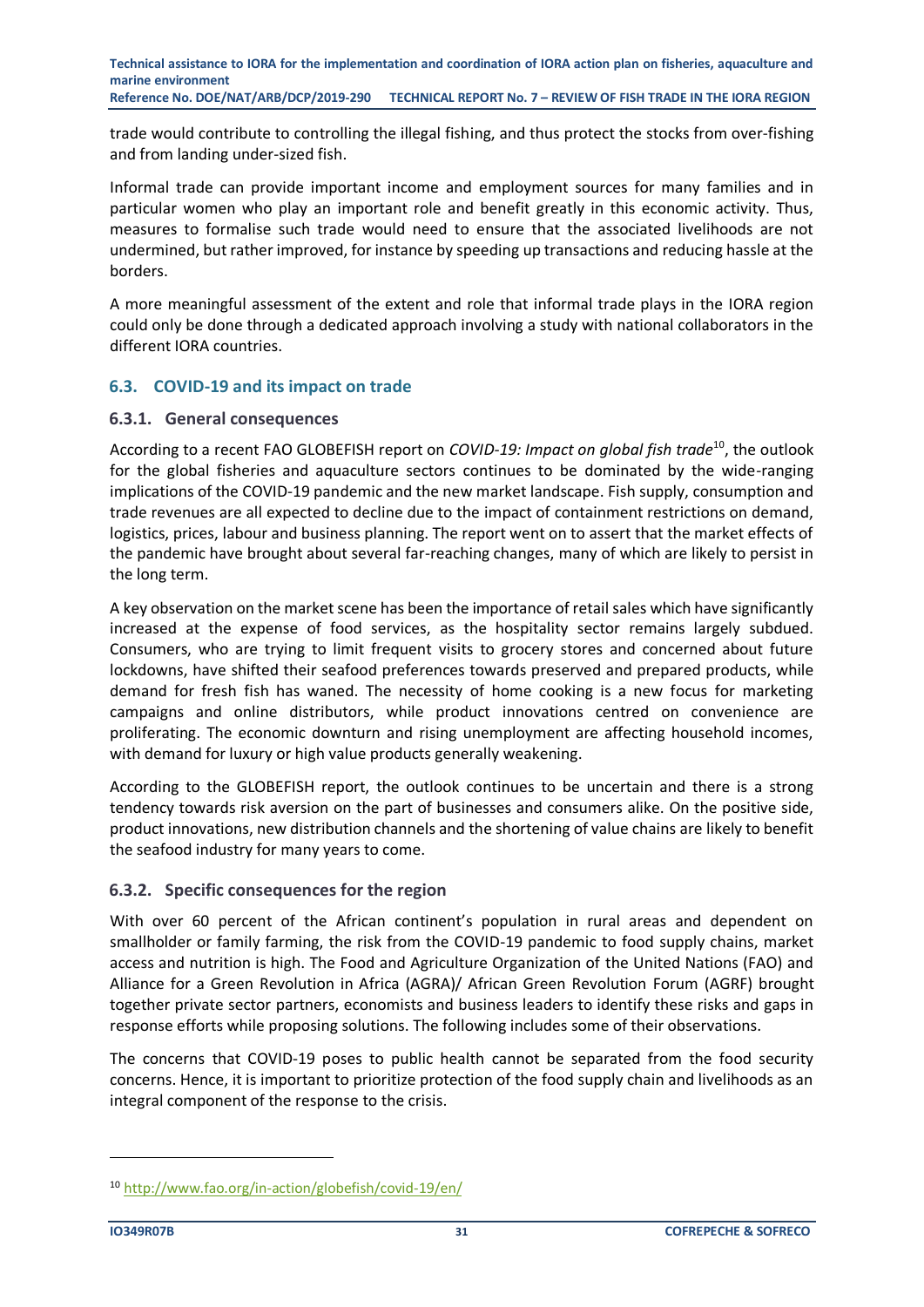There is not a shortage of agricultural commodities across the world but rather a bottleneck of access and logistics to reach consumers. Countries should focus on ensuring global and particularly that intraregional trade remain vibrant while ensuring all health and safety protocols to prevent the further spread of the virus.

This is an opportunity to remove non-tariff barriers. We need to eliminate non-tariff barriers to promote the movement of essential items within the entire IORA region. This can be taken as an opportunity to put the tenets of the African Continental Free Trade Area (AfCFTA) into effect.

The world has food stocks available to feed communities through this crisis, but it is now incumbent on governments, business leaders and partners to work together to keep the food supply chain alive to prevent worsening food insecurity and undernourishment. FAO is providing governments with assessment tools, policy advice and real-time data on food prices, import and export volumes, food stocks and other information for them to make the most informed decisions in their COVID-19 responses.

Although there is no IORA study of COVID-19 effects on fishery value chains (including fish trade) within the region, several countries have in the past year done their own assessments, in some cases with assistance from the FAO or other organizations, such as various NGOs. They continue to monitor and report on the situation as the pandemic evolves. Below are some few case reports from a selection of IORA countries on how COVID has disrupted or impacted trade flows and markets for seafood products.

In Australia, a recent report by Fisheries Research and Development Corporation states that the overall impacts of the pandemic on the seafood industry have been asymmetric, with sectors supplying domestic markets mostly able to prosper, while exporters were negatively affected to a larger extent. Businesses that have been both willing and able to be innovative have fared better. The many forms of government assistance, including the designation of the seafood industry as essential, were critical to economic survival during the pandemic period $^{11}$ .

In Indonesia, there was a specific case of China temporarily suspending imports from Indonesia after the novel coronavirus was detected in a sample of frozen fish products from one exporter<sup>12</sup>. And in Cambodia, the government at some point temporarily suspended fish exports in an effort to stabilise domestic supply in the face of the spreading coronavirus.

In Bangladesh, impacts from the lockdown were felt across the sector with restrictions on movement rendering fishers and fish farmers unable to move their produce to markets. Customers reportedly deserted retail markets due to [fear of infection](https://www.thedailystar.net/country/news/poverty-forces-them-net-fish-amid-covid-19-shutdown-1893775) and lockdown measures, causing the price of fish to fall sharply. Farms also reported having difficulties finding workers for harvesting due to their fear of the virus. Bangladesh sells 70% of its black tiger shrimp to the restaurant sector in north-western Europe, leading analysts to predict major difficulties for the country's shrimp sector if the European hospitality sector does not rebound quickly<sup>13</sup>.

In the UAE, one assessment study has reported that the global COVID-19 pandemic had a minor impact on UAE fisheries and aquaculture market. The country has faced temporary export and import challenges, due to lockdown restrictions. In order to overcome this, the government has dedicated specific trips through national carriers to fish producing nations such as Turkey, Greece to import seafood. It has also taken an initiative to develop internet sales of fish and home delivery to consumers<sup>14</sup>.

<sup>11</sup> https://www.frdc.com.au/Archived-Reports/FRDC%20Projects/2016-128-Product-Impacts-COVID19-Report-01Mar2021.pdf 12 <https://www.reuters.com/article/us-health-coronavirus-china-seafood-idUSKBN27Q02O>

<sup>13</sup> <http://blog.worldfishcenter.org/2020/05/covid-19-updates-bangladesh/>

<sup>14</sup> <https://www.mordorintelligence.com/industry-reports/aquaculture-in-the-united-arab-emirates-industry>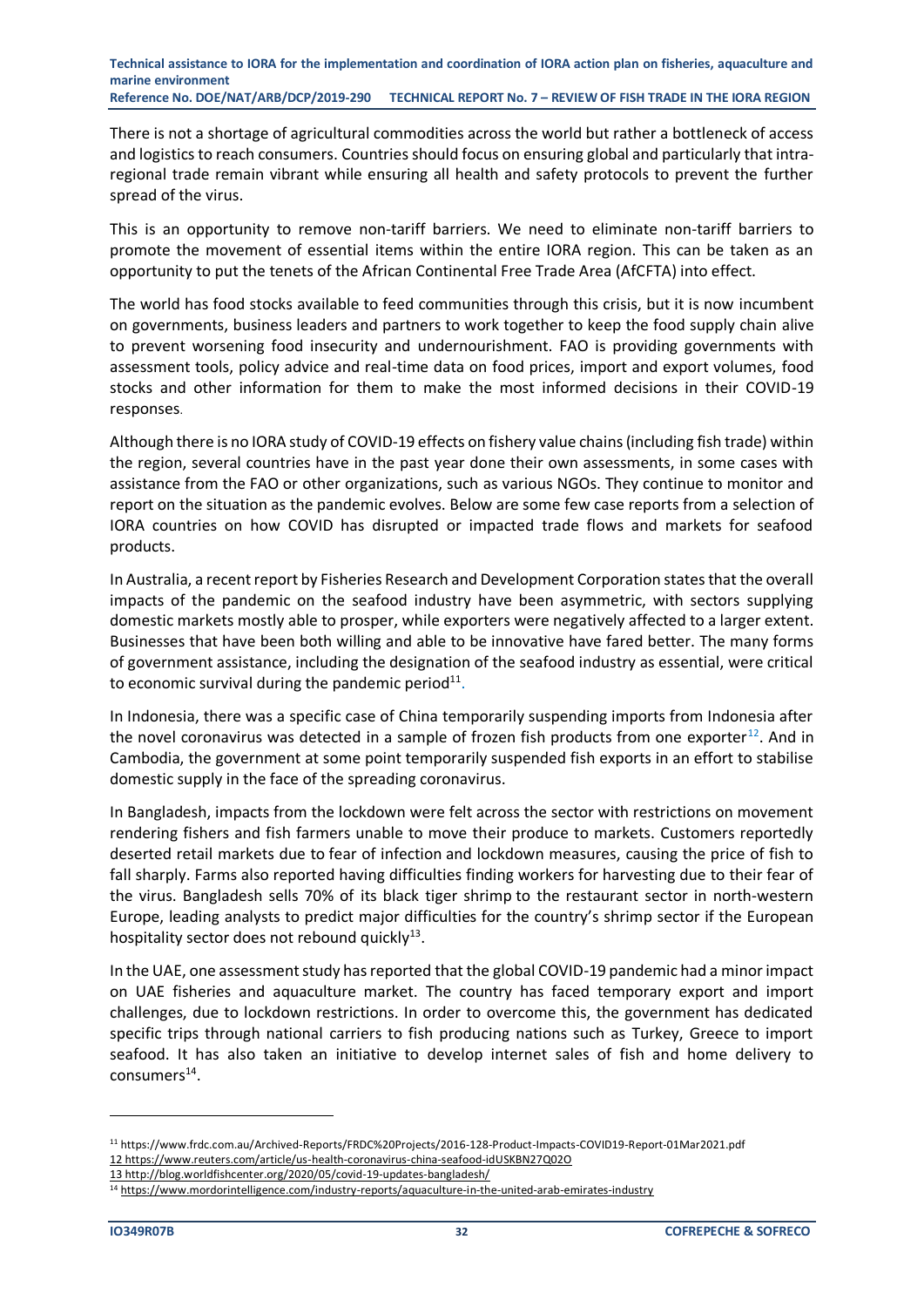In the Seychelles, the increase in freight rates and fewer available international flights have been cited as two of the factors negatively affecting fish exports from Seychelles as a result of the COVID-19 pandemic. The closure of restaurants and hotels in foreign markets has negatively impacted exporters, some of whom have now switched to focusing on the local markets to earn some bridging revenue<sup>15</sup>.

In South Africa, the export price of rock lobster significantly declined with the closure of the Chinese fish market which impacted small-scale as well as large-scale fisheries. Abalone exporters were similarly affected.

In Kenya, it was reported that sales of locally produced fish temporarily boomed for fear of contracting the virus through fish imported from China.

In Madagascar, some transport disruptions were reported for aquafeed, and the early closure of markets to reduce disease spreading required some adjustments to the fishers and fish farmers' habits<sup>16</sup>.

#### **6.3.3. Recommendation**

As mentioned above, no comprehensive study of the effects of the COVID-19 pandemic has been done for the IORA region or parts of the region. However, based on these few cases cited, it would seem that such an overview would be useful.

The authors therefore recommend that IORA conducts a deeper COVID-19 impact analysis study specifically for fish trade, as an information tool for the region also good for improved capacities on early warning systems and adaptive capacity should future shocks or disruptions occur.

# <span id="page-32-0"></span>**7. Legal situation and trade agreements**

On a global level, the WTO and organizations of the United Nations (UN) system, in particular the FAO, are the main actors shaping the global trade regime for fishery products. Article 6.14 in the General Principles section of the FAO *Code of Conduct for Responsible Fisheries* in particular recognizes that: *International trade in fish and fishery products should be conducted in accordance with the principles, rights and obligations established in the World Trade Organization (WTO) Agreement and other relevant international agreements.* States should ensure that their policies, programmes and practices related to trade in fish and fishery products do not result in obstacles to this trade, environmental degradation or negative social, including nutritional, impacts (FAO)<sup>17</sup>.

#### <span id="page-32-1"></span>**7.1. Membership to WTO**

Out of the 23 IORA member states, only Comoros, Iran and Somalia are not yet members of the WTO, but are working to accede or are still on "observer" status.

The following WTO agreements are of particular relevance to fish and fish products: General Agreement on Tariffs and Trade 1994; Agreement on the Application of Sanitary and Phytosanitary Measures; Agreement on Technical Barriers to Trade; Agreement on Trade-Related Investment Measures; Agreement on Implementation of Article VI of the General Agreement on Tariffs and Trade 1994; Agreement on Rules of Origin; Agreement on Subsidies and Countervailing Measures; Agreement on Safeguards; Agreement on Trade Related Aspects of Intellectual Property Rights; and Understanding on Rules and Procedures Governing the Settlement of Disputes.

<sup>15</sup><http://www.seychellesnewsagency.com/articles/14293/Fish+export+business+in+Seychelles+being+squeezed+by+pandemic%27s+effects> <sup>16</sup> <http://www.fao.org/3/cb2537en/CB2537EN.pdf>

<sup>17</sup> <http://www.fao.org/3/i0590e/i0590e.pdf>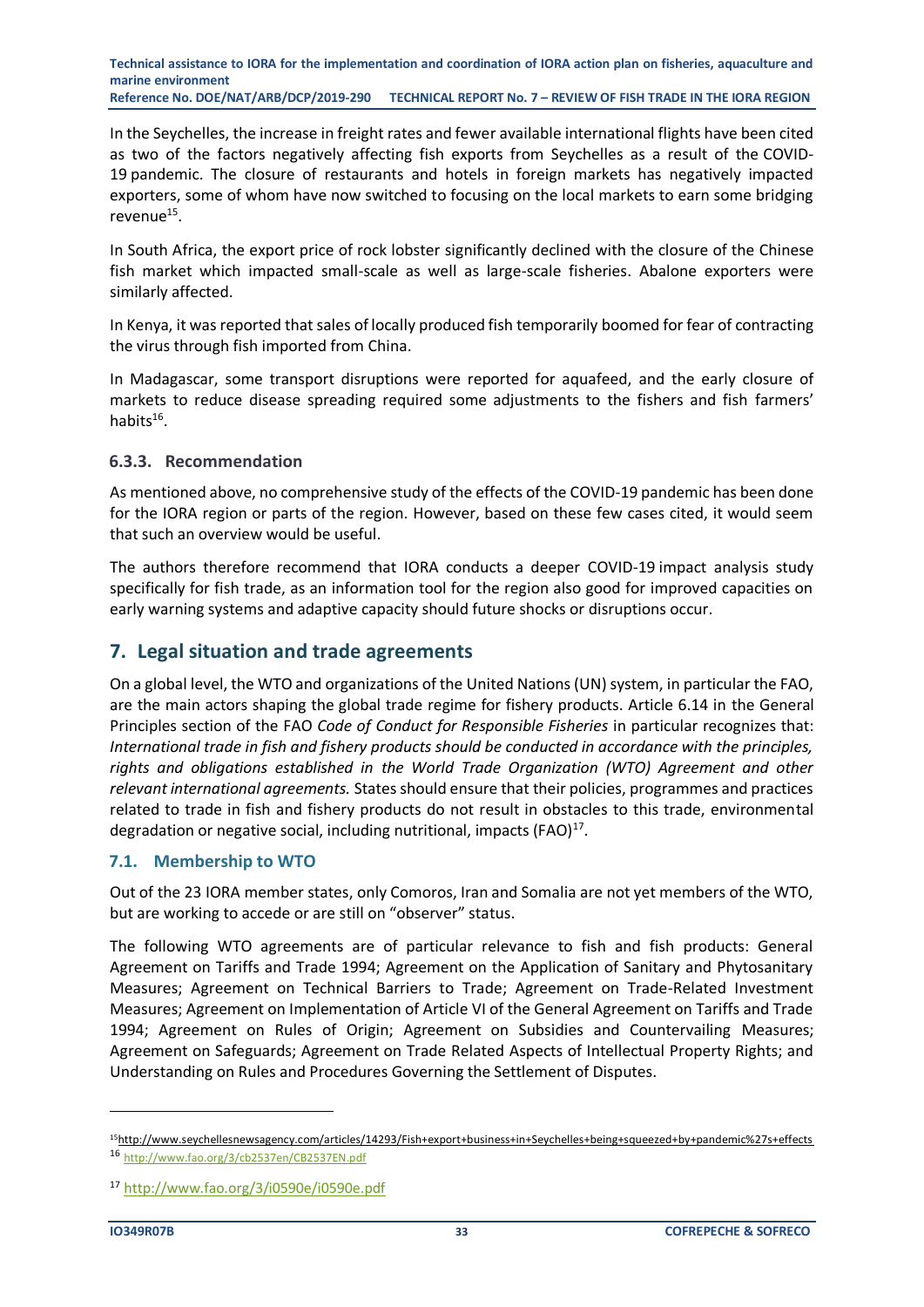#### <span id="page-33-0"></span>**7.2. FAO Committee on Fisheries (COFI) : Sub-Committee on Fish Trade**

All 23 IORA member states are members of the FAO hence they benefit from the FAO Sub-Committee on Fish Trade, which provides a forum for states to consult on technical, economic and environmental aspects of international trade in fish and fishery products, including production and consumption aspects. This platform also deals with issues related to technical cooperation - where states can share their views, consider new developments, and recommend areas for further work to address trade challenges<sup>18</sup>.

### <span id="page-33-1"></span>**7.3. National organizations for facilitating fish trade**

The authors had hoped the structured questionnaire would provide more first-hand insight/information on capacities of national organisations responsible for facilitating fish trade but the poor response to the questionnaire did not give us this information. Instead, we had to rely on the information we could find through a literature review.

From the literature review exercise, it appears almost all IORA member states have a designated competent authority (CA), in most cases stationed within the ministry responsible for fisheries and aquaculture - which is responsible for monitoring safety and quality of imported/exported and locally consumed seafood. The effective functionality and capacitation of these CAs varies by country, for instance most LDCs in Africa have lamented the lack of desirable infrastructure and capacities for most of the key CA functions including SPS processes. There are also in-country organisations and institutions that promote trade in general, however their role, effectiveness and capacitation with regard to fish trade specifically, would need to be analysed and gaps addressed. The table below, although not exhaustive, attempts to provide an outline of some of the CAs as well as other in-country trade facilitation bodies for future consultative purposes.

| <b>Country</b> | <b>Competent Authority</b>                                                                                                                 | <b>Other trade facilitation</b><br>organisations/bodies                  |
|----------------|--------------------------------------------------------------------------------------------------------------------------------------------|--------------------------------------------------------------------------|
| Australia      | Department of Agriculture, Water and Environment<br>https://www.agriculture.gov.au/import                                                  | The Export Council of<br>Australia                                       |
| Bangladesh     | Department of Fisheries<br>http://fisheries.gov.bd/site/page/43ce3767-3981-4248-<br>99bd-d321b6e3a7e5/-                                    | Bangladesh Fisheries<br><b>Development Corporation</b>                   |
| Comoros        | Ministry for Agriculture, Fisheries and Environment:<br>file:///C:/Users/pc/AppData/Local/Temp/SWIOFC-IOTC-<br>2014-WoE01-13 - Comoros.pdf |                                                                          |
| India          | Ministry of Commerce and Industry (Export Inspection<br>Council):<br>http://115.112.238.112/eic/inspection/marine.pdf                      | Marine Products Export<br>Development Authority<br>(MPEDA)               |
| Indonesia      | Ministry of Marine Affairs and Fisheries<br>http://extwprlegs1.fao.org/docs/pdf/ins139988.pdf                                              | Directorate General for<br><b>National Export Development</b><br>(DGNED) |
| Iran           | Iran Fisheries Organisation: http://fisheries.ir/                                                                                          | <b>Export Promotion Centre of</b><br>Iran                                |

#### <span id="page-33-2"></span>Table 17: National organizations for facilitating trade

<sup>18</sup> <http://www.fao.org/fishery/about/cofi/trade/en>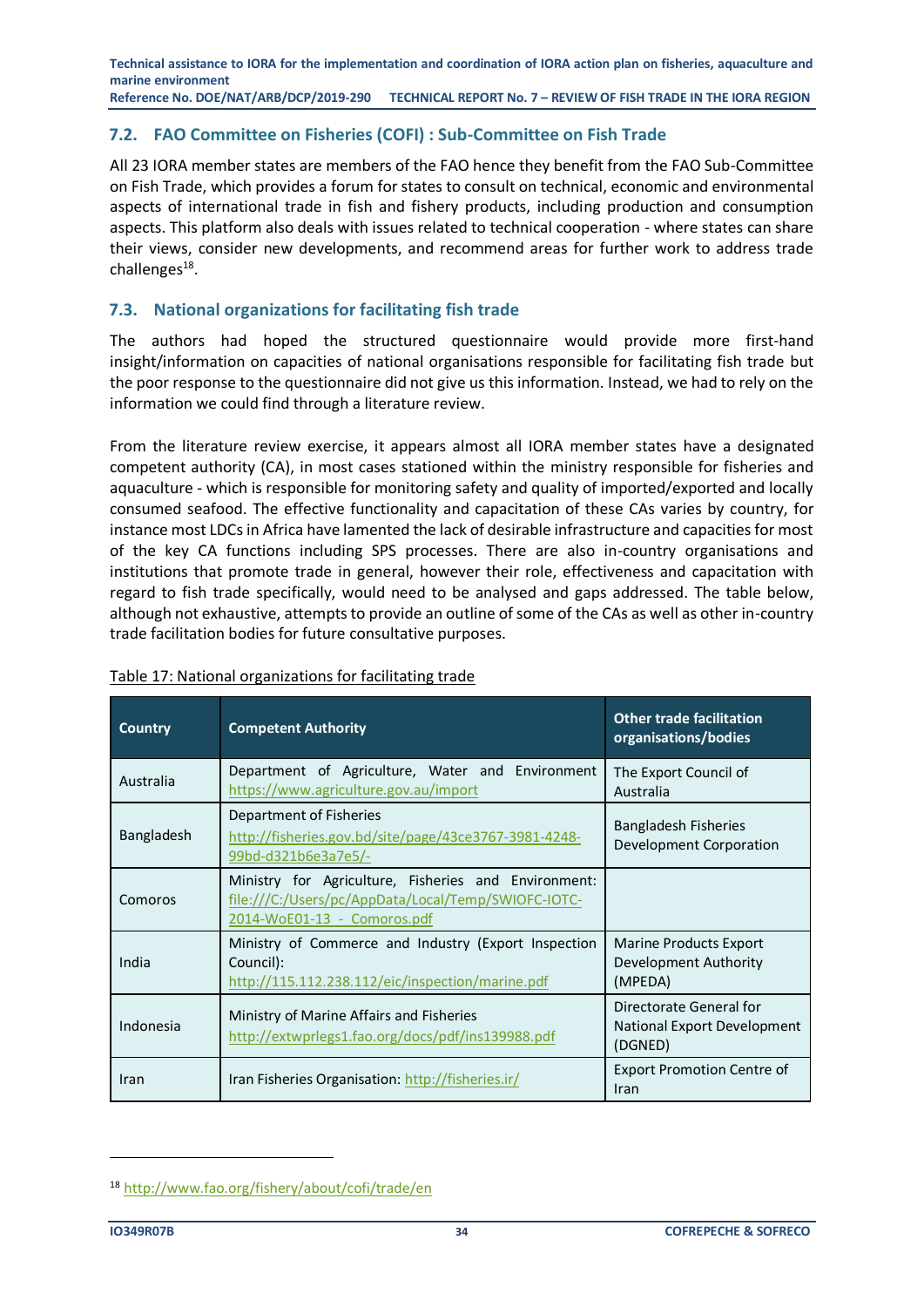**Reference No. DOE/NAT/ARB/DCP/2019-290 TECHNICAL REPORT No. 7 – REVIEW OF FISH TRADE IN THE IORA REGION**

| <b>Country</b>      | <b>Competent Authority</b>                                                                                                                                                                       | <b>Other trade facilitation</b><br>organisations/bodies                                                 |
|---------------------|--------------------------------------------------------------------------------------------------------------------------------------------------------------------------------------------------|---------------------------------------------------------------------------------------------------------|
| Kenya               | Ministry of Agriculture, Livestock, and Fisheries<br>https://kilimo.go.ke/import-export/                                                                                                         | <b>Association of Fish Processors</b><br>and Exporters of Kenya<br>(AFIPEK)                             |
| Madagascar          | Ministere de L'agriculture, de L'elevage et de La Peche<br>https://assets.ippc.int/static/media/files/reportingobligati<br>on/2019/04/28/DECRET_ORGANIGRAMME_MAEP_20191<br>.pdf                  | Madagascar Shrimp Farming<br>and Fishing Industry<br><b>Association (GAPCM)</b>                         |
| Malaysia            | Fisheries Development Authority of Malaysia<br>https://www.lkim.gov.my/en/                                                                                                                       | Malaysia External Trade<br>Development Corporation                                                      |
| <b>Maldives</b>     | Ministry of Fisheries, Marine Resources and Agriculture:<br>https://www.gov.mv/en/organisations/ministry-of-<br>fisheries-marine-resources-and-agriculture                                       | <b>Maldives Seafood Processors</b><br>and Exporters Association<br>(MSPEA)                              |
| <b>Mauritius</b>    | Ministry of Blue Economy, Marine Resources, Fisheries<br>and Shipping<br>https://blueconomy.govmu.org/Pages/Departments/Com<br>petent%20Authority%20Seafood/Competent-Authority-<br>Seafood.aspx | Mauritius Chamber of<br>Commerce and Industry;<br>Mauritius Seafood Hub                                 |
| Mozambique          | Ministry of the Sea, Inland Waters and Fisheries (National<br>Fish Inspection Institute (INIP)).<br>http://www.mimaip.gov.mz/o-ministerio/sistema-<br>organico/                                  | The Agency for Promotion of<br><b>Investment and Exports</b><br>(APIEX) of Mozambique                   |
| Oman                | Ministry of Agriculture, Fisheries and Water Resources:<br>https://www.maf.gov.om/                                                                                                               | Ithraa - The Public Authority<br>for Investment Promotion<br>and Export                                 |
| France<br>(Réunion) | EU (France)<br>https://ec.europa.eu/food/sites/food/files/safety/docs/ia<br>trade_import-cond-fish_en.pdf                                                                                        | Interprofessional Association<br>of Reunion Fisheries and<br>Aquaculture (ARIPA)                        |
| Seychelles          | Seychelles Fishing Authority<br>http://www.sfa.sc/index.php/division/post-harvest-value-<br>addition                                                                                             | Seychelles Trade Portal                                                                                 |
| Singapore           | Singapore Food Agency (Seafood):<br>https://www.sfa.gov.sg/food-import-export                                                                                                                    | <b>Enterprise Singapore</b>                                                                             |
| Somalia             | Ministry of Fisheries and Marine Resources<br>http://extwprlegs1.fao.org/docs/pdf/som171668.pdf                                                                                                  | Somalia Seafood Exporters<br>Association                                                                |
| South Africa        | Department of Environment, Forestry and Fisheries (DEFF)<br>https://www.environment.gov.za/fisheries formsanddoc<br>uments                                                                       | National Regulator for<br><b>Compulsory Specifications</b><br>(NRCS), Department of Trade<br>& Industry |
| Sri Lanka           | Department of Fisheries & Aquatic Resources<br>https://www.fisheriesdept.gov.lk                                                                                                                  | Sri Lanka Export<br>Development Board                                                                   |
| Tanzania            | Ministry of Livestock and Fisheries<br>https://www.mifugouvuvi.go.tz/                                                                                                                            | Tanzania Industrial Fishing<br>and Processors Association<br>(TIFPA)                                    |
| Thailand            | Department of Fisheries<br>https://www4.fisheries.go.th/dof en                                                                                                                                   | Thaitrade                                                                                               |
| <b>UAE</b>          | Sea-Fisheries Protection Authority                                                                                                                                                               | Export.gov                                                                                              |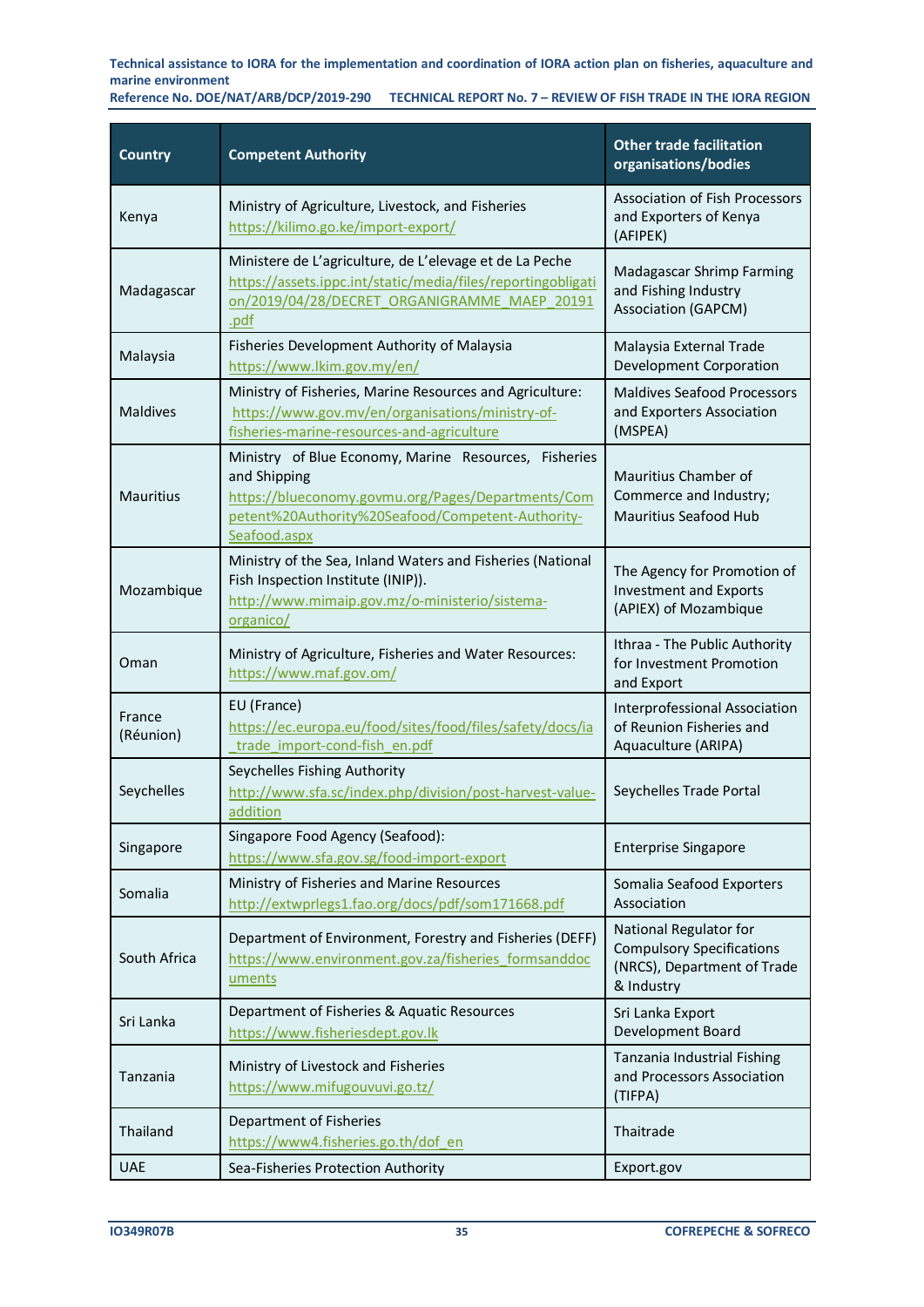**Reference No. DOE/NAT/ARB/DCP/2019-290 TECHNICAL REPORT No. 7 – REVIEW OF FISH TRADE IN THE IORA REGION**

| <b>Country</b> | <b>Competent Authority</b> | <b>Other trade facilitation</b><br>organisations/bodies |
|----------------|----------------------------|---------------------------------------------------------|
|                | https://www.sfpa.ie/       |                                                         |
| Yemen          | Ministry of Fish Wealth    |                                                         |

#### <span id="page-35-0"></span>**7.4. Regional trade blocs and organisations**

There are several regional trading blocs within IORA that have become important in the political and economic integration of the countries. Such trading blocs have brought forth some benefits such as increased intra-regional trade through free trade regimes, increased trade promotion and global recognition. Some of these are listed below.

#### **7.4.1. African based (West Indian Ocean Region)**

- The Common Market for Eastern and Southern Africa (COMESA) 19 is the largest regional economic organization in Africa (covering almost two thirds of the African Continent)with 21 member states and a population of over 583 million, a GDP of US\$805 billion, a global export and import trade in goods worth US\$324 billion. Six IORA MS are members of the COMESA regional trade bloc. These are Comoros, Somalia, Mauritius, Seychelles, Madagascar and Kenya.
- The Southern African Development Community (SADC) is an inter-governmental organization with its goal to further regional socio-economic cooperation and integration as well as political and security cooperation among its 16 member countries. The SADC [Protocol on Trade](https://www.sadc.int/documents-publications/show/Protocol_on_Trade1996.pdf) is one of the most important legal instruments guiding SADC's work on Trade. Seven IORA MS from the WIO region are members of the SADC regional trade block. These are Comoros, Mauritius, Seychelles, Madagascar, Mozambique, South Africa and Tanzania.
- Other Africa-based regional blocs or inter-governmental organisations which have also been key in building capacity for facilitating and harmonisation of trade including of fish and fishery products include the East African Community (EAC), Southern Africa Customs Union (SACU+M) which includes South Africa and Mozambique, Intergovernmental Authority on Development (IGAD) region based in the Horn of Africa includes Kenya and Somalia, Indian Ocean Commission (an intergovernmental organisation that links African [Indian](https://en.wikipedia.org/wiki/Indian_Ocean)  [Ocean](https://en.wikipedia.org/wiki/Indian_Ocean) nations: [Comoros,](https://en.wikipedia.org/wiki/Comoros) France [\(Réunion\)](https://en.wikipedia.org/wiki/R%C3%A9union)[, Madagascar,](https://en.wikipedia.org/wiki/Madagascar) [Mauritius](https://en.wikipedia.org/wiki/Mauritius) and Seychelles)
- Africa Continental Free Trade Area (AfCFTA). Much focus is now on the implementation of the recently launched AfCFTA (which came into force in 2019). AfCFTA will create the largest free trade area in the world measured by the number of countries participating. The pact connects 1.3 billion people across 55 African countries with a combined GDP valued at USD 3.4 trillion (World Bank)20. Several signatory countries have begun to put the domestic administrative arrangements in place to enable trading under the Agreement's new terms. It is expected that countries in the region will benefit from free trade in seafood and fishery products through the elimination of barriers and distortions to trade such as duties, quotas, and non-tariff barriers. All nine Africa-based IORA member states have signed up to the AfCFTA.

#### **7.4.2. Middle East**

The Cooperation Council for the Arab States of the Persian Gulf (GCC) is probably one of the most important trade blocs facilitating the trade of good and services within the Gulf region. Countries affiliated with the GCC impose very low import tariffs on seafood (i.e. 0–5 percent), and as a result,

<sup>19</sup> <https://www.comesa.int/>

<sup>20</sup><https://www.worldbank.org/en/topic/trade/publication/the-african-continental-free-trade-area>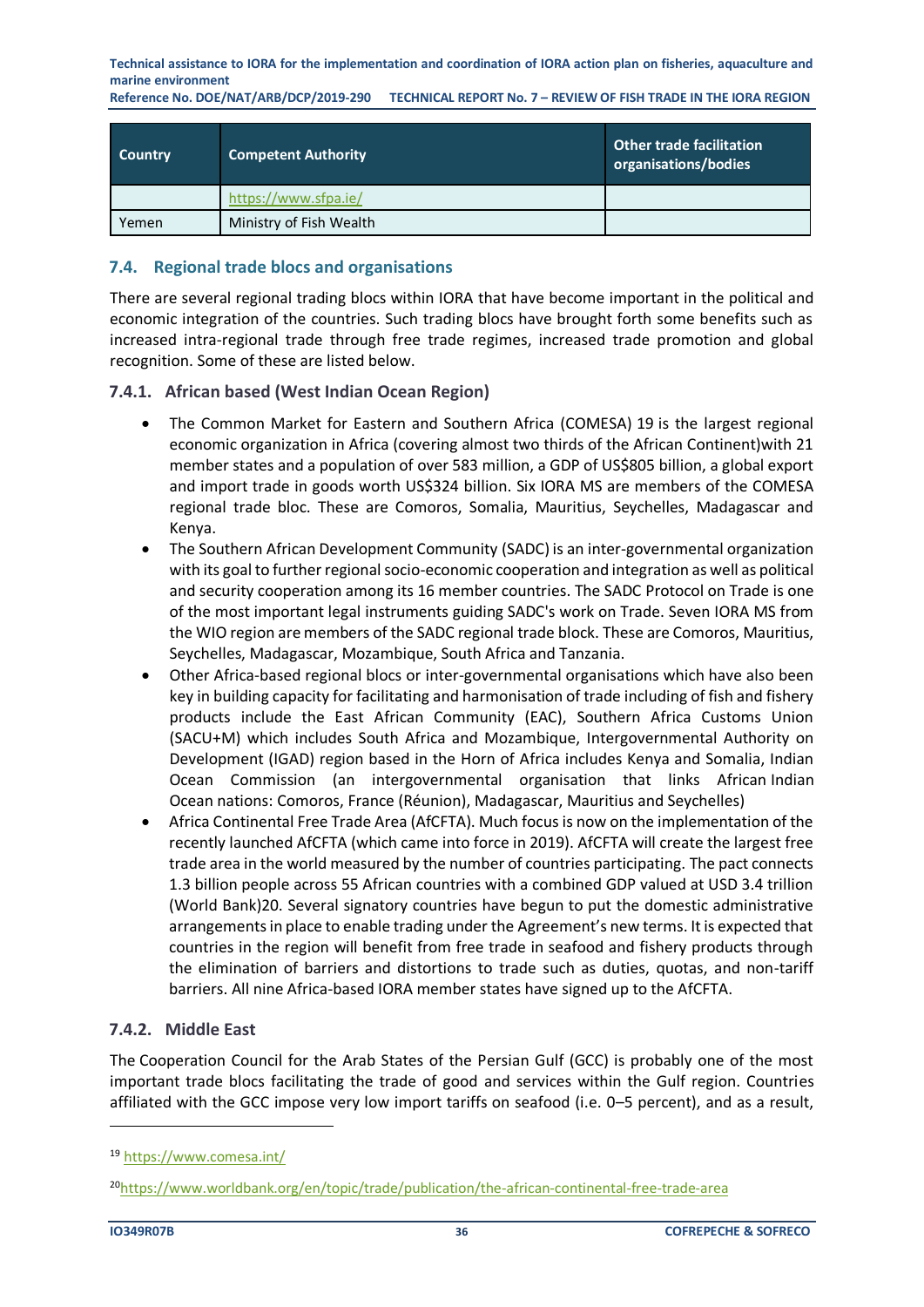inter-regional trade is strong there  $(FAO)^{21}$ . Within this region UAE and Oman seafood consumption is one of the highest worldwide. Yemen and Oman also produce significant volumes of fish and are the leading exporting nations in the Middle East by volume. Both countries have long coastlines, a very active fishing sector and small populations, resulting in a high excess of production that is then exported.

# **7.4.3. Southeast Asia**

The Association of Southeast Asian Nations (ASEAN) is an important economic union comprising 10 member states in Southeast Asia (this includes IORA member states Indonesia, Malaysia, Singapore and Thailand), which are also key seafood producers and markets. It is a dynamic market with some 640 million consumers and ranks as the eighth economy in the world. ASEAN has become the EU's third largest trading partner after the US and China, with more than EUR 237.3 billion of trade in goods in 201822.

The South Asian Association for Regional Cooperation (SAARC) is the regional intergovernmental organization and geopolitical union of states in South Asia. Its member states are Afghanistan, Bangladesh, Bhutan, India, the Maldives, Nepal, Pakistan and Sri Lanka. The SAARC comprises 3% of the world's area, 21% of the world's population and 4.21% (US\$3.67 trillion) of the global economy, as of 2019. The SAARC aims to promote development of economic and regional integration for its members. It launched the South Asian Free Trade Area in 2006.

# <span id="page-36-0"></span>**7.5. Trade agreements**

Countries of the above regional trade blocs and organisations have come up with strategic trade agreement or trade pacts, which now exist between two or more countries or regions, mostly for the purpose of reducing (or eliminating) [tariffs,](https://en.wikipedia.org/wiki/Tariff) [quotas](https://en.wikipedia.org/wiki/Import_quota) and other [trade restrictions](https://en.wikipedia.org/wiki/Trade_barrier) on items [traded](https://en.wikipedia.org/wiki/Trade) between the signatory countries or parties. This enhances international trade including that of seafood products. Examples of these in IORA region are presented in the following sections.

#### **7.5.1. EU Economic Partnership Agreement (EPA)**

Several countries in Eastern and Southern Africa and their regional trade blocs (SADC, EAC, etc.) have since 2008 been negotiating with the EU on the Agreement, its implications and impacts. So far several IORA member states have acceded to the Agreement (including Comoros, Kenya, Mauritius, Seychelles and Madagascar). Other countries such as Mozambique are still under negotiation. For these IORA countries, the EU is their major export market for fish. Issues of market access commitments to EU, tariff regimes and reductions, Rules of Origin, trade barriers to trade (TBT), customs and trade facilitation, Sanitary and Phytosanitary Standards (SPS) trade and sustainable development are contained in the Agreement.

# **7.5.2. Asia-Pacific Trade Agreement (APTA)**

The Asia-Pacific Trade Agreement (APTA) is probably the oldest preferential trade agreement between countries in the Asia-Pacific region. Seven Participating States (Bangladesh, China, India, Lao PDR, Mongolia, Republic of Korea, and Sri Lanka) are the parties to the APTA. The Trade Agreement aims at promoting intra-regional trade through the exchange of mutually agreed concessions by member countries. APTA aims to promote economic development of its members through the adoption of mutually beneficial trade liberalization measures that contribute to regional trade expansion and

<sup>21</sup> <http://www.fao.org/in-action/globefish/fishery-information/resource-detail/en/c/338542/>

<sup>22</sup> <https://ec.europa.eu/trade/policy/countries-and-regions/regions/asean/>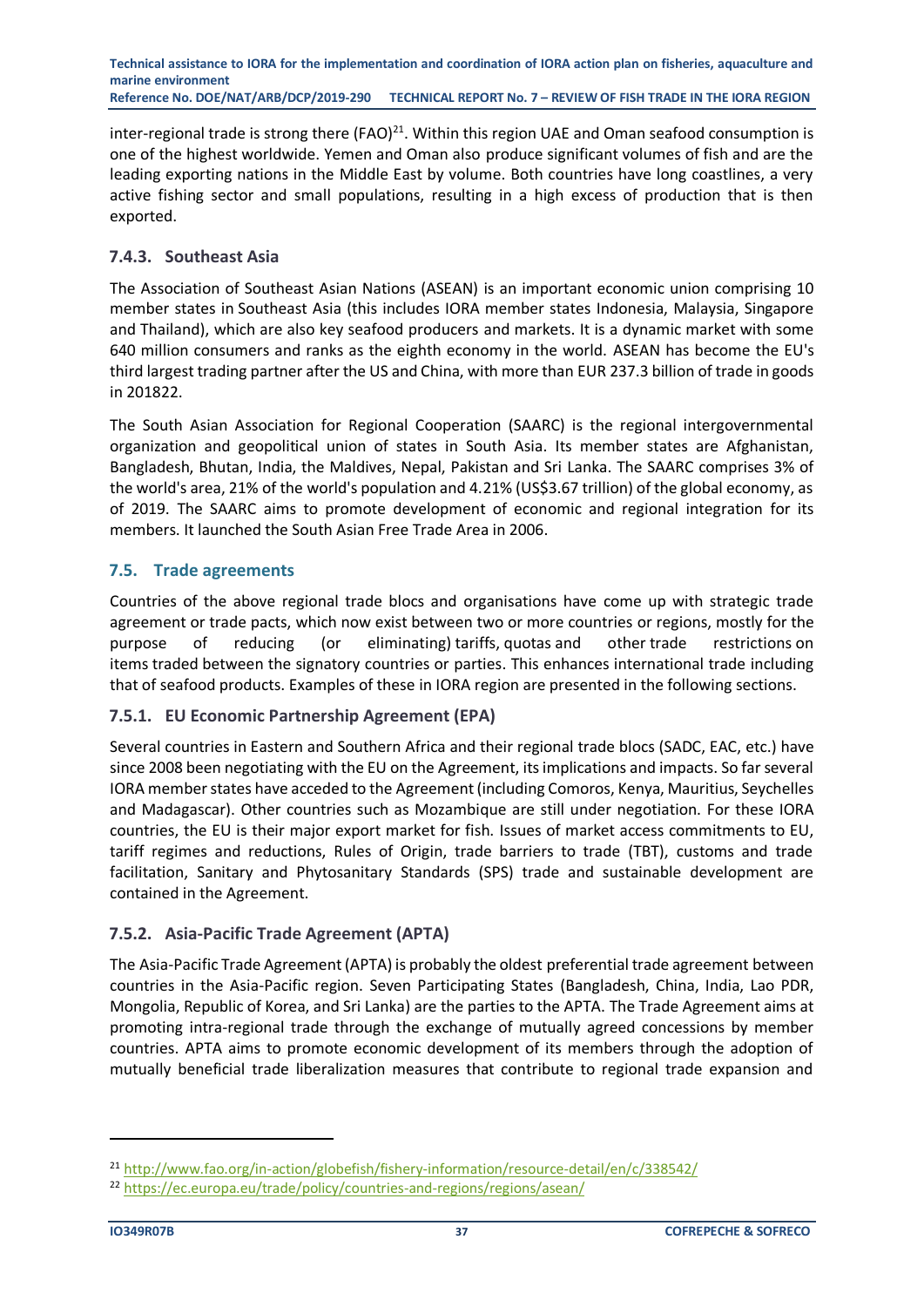economic cooperation. APTA also is continuously working on improving and modernizing its Rules of origin for trade in goods (UN ESCAP)<sup>23</sup>.

### **7.5.3. Regional Comprehensive Economic Partnership (RCEP)**

The Regional Comprehensive Economic Partnership (RCEP) is among the largest trade pact in the world, which exist between the member states of the ASEAN and its free trade agreement (FTA) partners. The pact covers the trade in goods and services, intellectual property, etc. Current member states include Brunei, Cambodia, Indonesia, Laos, Malaysia, Myanmar, the Philippines, Singapore, Thailand, Vietnam, China, Japan, India, South Korea, Australia and New Zealand.

# **7.5.4. Preferential Trade Agreements (PTAs)**

Preferential Trade Agreements within some trading blocs that gives preferential access to certain products from the participating countries are increasingly common between countries.

For instance, two IORA member states, India and Mauritius which both enjoy strong cultural and economic ties, have signed a free trade agreement (the India-Mauritius Comprehensive Economic Cooperation and Partnership Agreement (CECPA)), where Mauritius will benefit from preferential market access into India for its 615 products, including frozen fish.

Similarly, France has become a major economic and trade actor in Seychelles through bilateral arrangements that exist between the two countries, which are strengthened by France's Reunion Island being a neighbour to Seychelles. Significant volumes of fishery products are exported to France (from Seychelles) under such bilateral arrangements.

# **7.5.5. Other Free Trade Agreements (FTAs)**

International trade including of fish and fishery products is also enhanced by other free trade agreements that links key producer nations to key markets in large consuming nations such as the ASEAN-Korean FTA, ASEAN-China FTA, Indonesia-Japan PTA etc. For instance, the ASEAN-Korea FTA has vitalized trade and multiple exchanges of goods, services and investments by significantly cutting tariff barriers among the Parties. Common standards for production technology, product regulations, distribution, and after-sales service have also spread across the partner countries.

#### <span id="page-37-0"></span>**7.6. Trade barriers**

Trade barriers are government-induced restrictions on [international trade.](https://en.wikipedia.org/wiki/International_trade) Economists generally agree that trade barriers are detrimental to trade and decrease overall [economic efficiency;](https://en.wikipedia.org/wiki/Efficiency_(economics)) this can be explained by the [theory of comparative advantage](https://en.wikipedia.org/wiki/Comparative_advantage)<sup>24</sup>.

Most trade barriers work on the same principle: the imposition of some sort of cost (money, time, bureaucracy, quotas) on trade that affects the price or availability of the traded [products.](https://en.wikipedia.org/wiki/Product_(business)) If two or more nations repeatedly use trade barriers against each other, then a [trade war](https://en.wikipedia.org/wiki/Trade_war) results. Barriers take the form of [tariffs](https://en.wikipedia.org/wiki/Tariff) (which impose a financial burden on imports) and [non-tariff barriers to trade](https://en.wikipedia.org/wiki/Non-tariff_barriers_to_trade) (which use other overt and covert means to restrict imports and occasionally exports).

In theory, [free trade](https://en.wikipedia.org/wiki/Free_trade) involves the removal of all such barriers, except perhaps those considered necessary for health or national security. In practice, however, even those countries promoting free

<sup>23</sup> <https://www.unescap.org/apta>

<sup>24</sup> *Dixit, Avinash; Norman, Victor (1980). Theory of International Trade: A Dual, General Equilibrium Approach. Cambridge: Cambridge University Press. p. 2.*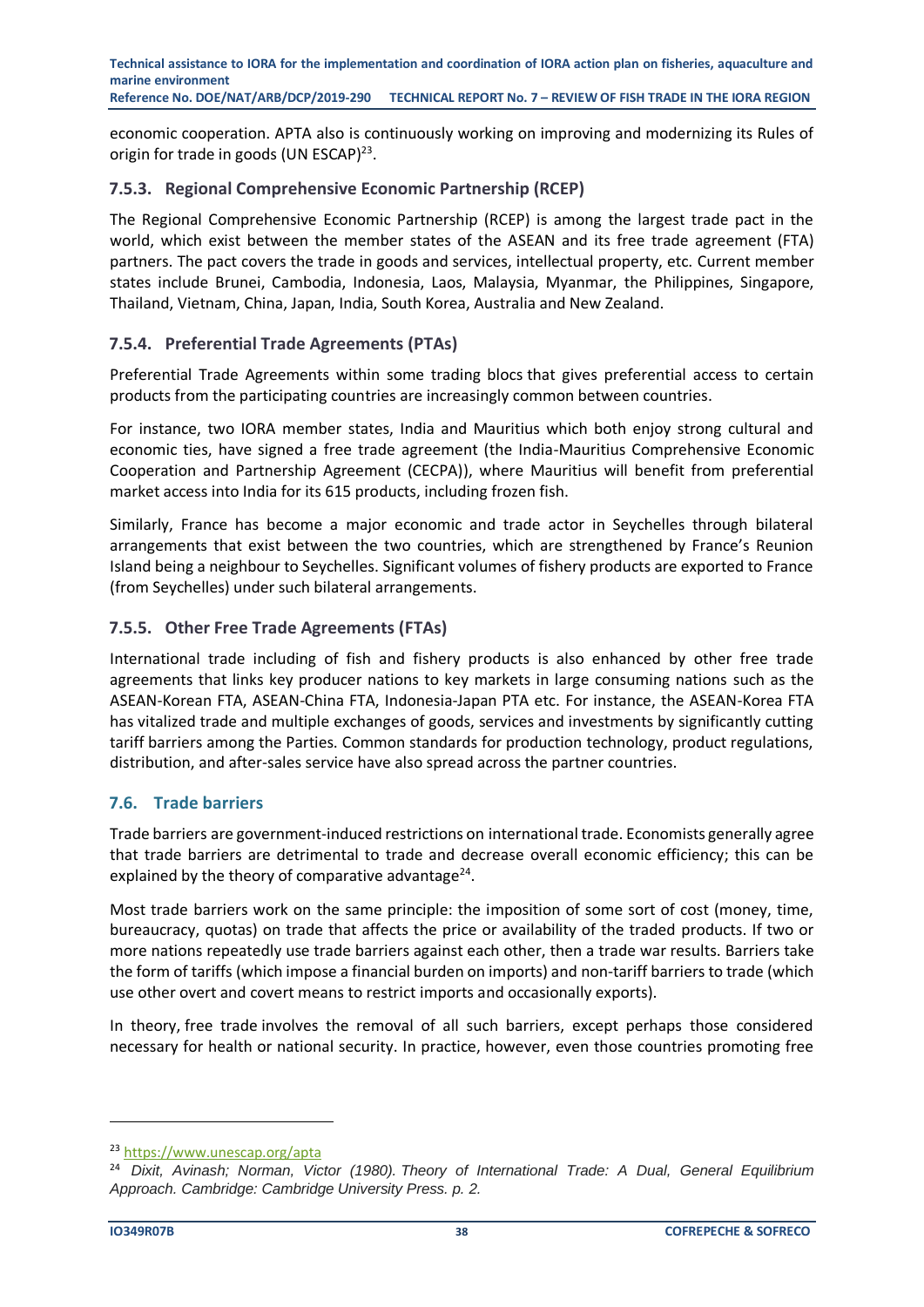trade heavily subsidize certain industries. These trade barriers can have an impact on the information available but importantly can significantly affect trade.

### <span id="page-38-0"></span>**7.7. Lack of market intelligence**

In order for the private sector operators (exporters and importers) to benefit from the regional resources through expanded regional trade, they need information about where to obtain supplies or where there may be a market for their produce.

One of the major requirements to achieve this is adequate market information, or rather reliable information about supplies, demand and prices in the region. This is only partly available today, and this shortcoming should be addressed. But even when such information exists and is freely available, many operators may not know of its existence, or where to obtain this information. Hence awareness is crucial.

The lack of market information puts the countries of the region at a disadvantage vis‐à‐vis competitors from other parts of the world, particularly competitors in the developed world.

In countries where large‐scale foreign-owned producers dominate, professional associations are often established. They participate in policy debate and exercise lobbyist activities. Existing professional associations focus on market intelligence gathering efforts on the extra-regional export markets, but only collect sporadic market intelligence on regional markets. The associations more or less assume that the latter kind of business services is part of the mandate of public export promotion agencies. Often these do not offer such services on a regular or structured basis, and have no clear lines of command collecting and collating relevant material, whereas dissemination of the findings would be easy.

It can be costly to obtain market information, and it would therefore be beneficial if the countries of the region cooperated on this by having one regional organization that specialized in obtaining and distributing market information to the industry and to traders. Previous attempts at establishing such services have been made, for example by establishing INFOSA, the market information and advisory service for the fisheries industry in Southern Africa. But INFOSA had to close down its services because of lack of permanent funding for its Secretariat. Therefore, if such a service is established, it will be crucial to find a solution to the permanent financing of this service.

INFOFISH, which serves the Asia/Pacific region, and to which several of the IORA member states in Asia are already members, provides many of the services needed. A close cooperation with INFOFISH should therefore be sought (see Appendix A).

As regards the challenges identified, these are to a large extent the same for large and SME players:

- For large players the limited intra-regional trade is caused by lack of raw material as a large part of production is exported. This problem is exacerbated by insufficient knowledge of what the local/regional markets demand;
- There is no centralised service publicly or privately owned that systematically collects and collates information on intra‐regional market trends by product type, volume or price;
- There is limited knowledge of how to get the product to the consumer in regional markets in good time and at reasonable cost. Trade facilitation is poor and causes delays at borders;
- The SME segment is fairly new and inefficient. It lacks even the most basic knowledge about the industry. A prudent issue is the lack of association building and access to systematic knowledge about markets and trade rules;
- For all segments there is limited knowledge regarding the potential consumers' willingness to pay for quality. i.e. food safety compliant products.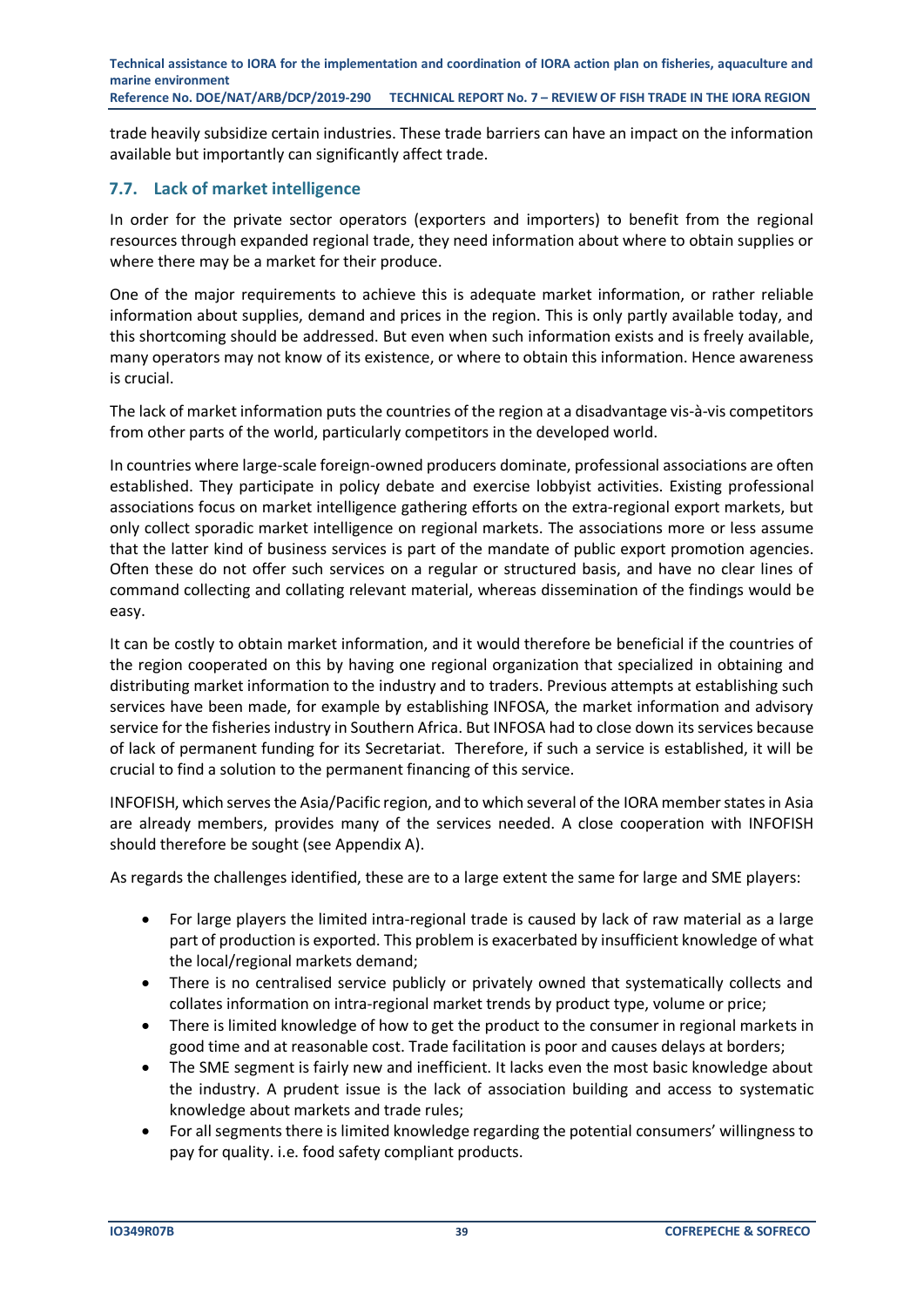#### <span id="page-39-0"></span>**7.8. Infrastructure deficiencies**

Basic infrastructure, such as roads, railways, ports, communications, water and electricity supply etc., are important prerequisites for trade. Unfortunately, many of the member states in LDC and developing countries are lacking in these or they are not in good repair or functioning well. Again, there are great differences from country to country.

Road infrastructure varies a lot between the countries. As a general rule, the quality of the roads degenerates with distance from the capital areas. Poor road conditions delay delivery of traded goods, which for perishable products like fish is detrimental to the quality of what is delivered. In some countries' geography, such as mountain ranges, arid areas or severe rain, cause trouble for road infrastructure. The net result is slower delivery and higher transport costs for the trade in fish products.

Maritime transport is the main mode for moving goods between the island nations and continental Africa and the rest of the world. In general, the port infrastructure on the islands and on the continental coast is operable, but improvements can be made regarding handling and storage capacity. Especially cold storage capacity is limited; this reduces the option of completing cold chains and the marketing of frozen fish products. To some extent, this is also true for some of the South East Asian countries like Indonesia.

Infrastructure for civil aviation is currently undergoing rapid change in many countries, often driven by the tourism sector. However, only a few airports can accommodate the larger carriers that allow tourists and goods to flow easily. There is often a lack of cold storage capacity at the airports.

In some countries, there are problems with adequate infrastructure, for example in Indonesia, where transport is a problem. But in general, infrastructure in EIO IORA countries is much better than in WIO IORA countries. Communications are well built-out, and air transport is also much better.

In terms of telecommunications, the countries internally have established infrastructure based on cellular telephony and satellite technology. Though such systems in general are efficient, connectivity to the Internet and mobile telephony is often not available full time. Rates can be high compared to more developed countries, but rates may drop over the coming years due to technological improvements. In some countries' government regulations and control limit access to Internet and telephony, which excludes enterprises from being competitive and even from participating in international and intra‐regional trade.

The relatively low speed of moving goods is a challenge, as it increases the cost of trade. There are projects with development partners under implementation to improve road and other physical infrastructure in some of the countries.

It should also be pointed out that the COVID-19 pandemic has influenced transport availability greatly. Air transport, in particular, has been dramatically reduced, and it will take some time (years) before this is brought back to pre-COVID levels.

# <span id="page-39-1"></span>**8. SWOT analysis**

As the member states of IORA are so different in a number of aspects, undertaking a regional SWOT analysis becomes a difficult task. In one aspect, one country may be very strong, while another may be very weak, and therefore, it would be difficult to draw a conclusion about the state of the region as a whole.

However, the authors have tried to identify some of the features that can describe the region in general. It should be noted, however, that individual countries may not in all cases fit completely with the descriptions given.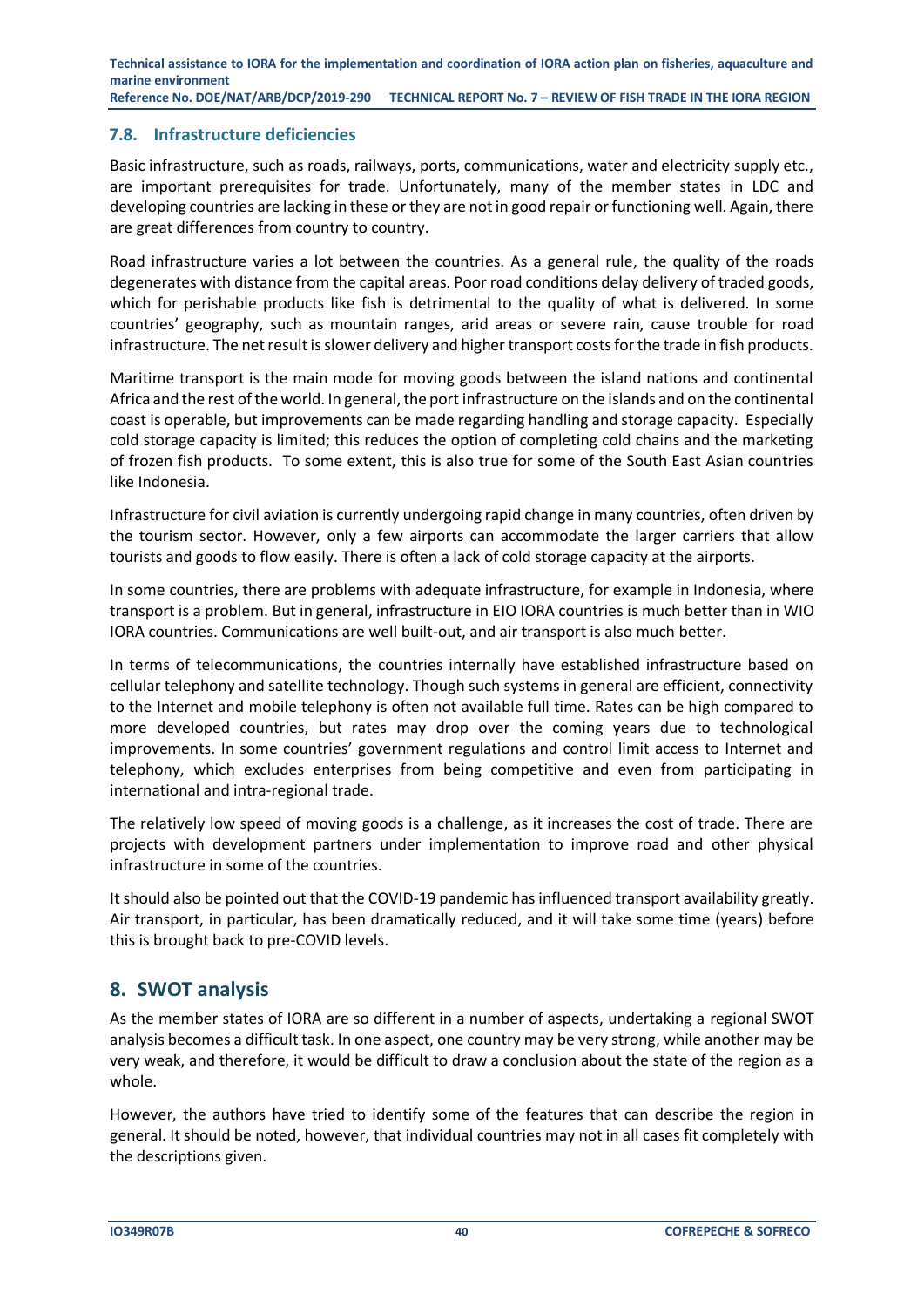#### <span id="page-40-0"></span>**8.1. Strengths**

- General political stability in the larger part of the IORA region (except a few pockets of instability in some member states). Political stability is an important ingredient for trade and economic development.
- Strategic location of the world trade route. About 80% of global sea freight passes through the Indian Ocean.
- IORA region has a very large, expansive combined Exclusive Economic Zone, which amounts to over 28 million km<sup>2</sup>.
- Abundant marine resources (including fisheries), hence the region is a net exporter of fish. The region also contains some of the world's major fishery producing nations such as India, Indonesia, Thailand and others.
- A third of the world's tuna production comes from the Indian Ocean region. Tuna has become one of the main seafood commodities for export from the region (mainly exported to Europe and Japan).

# <span id="page-40-1"></span>**8.2. Weaknesses**

- The expansiveness and geographical distance of the IORA member states means low connectivity of the people or generally limited mobility of people within its space.
- General economic disparities of the 23 IORA member states, for instance about 35% of the member states are regarded as LDCs, yet only two countries are regarded as developed (9%), the rest being developing (56%) .
- Poverty is still prevalent in several LDCs.
- Lack of capacities and infrastructures in several countries to manage their fisheries resources and for improved trade.
- Low intra-regional trade and trade facilitation deficiencies. There is presently no special intraregional trade arrangements governed by IORA.
- Except in a few countries, there are no easy channels and systems for collecting up to date fish marketing information.
- In general, access to finance for development or improvements within the fisheries and aquaculture sector may be difficult to obtain.

#### <span id="page-40-2"></span>**8.3. Opportunities**

- Common interest by IORA member states to strengthen economic co-operation in the region and the development of trade mechanisms for its resources.
- A huge market of nearly 2.3 billion people, connected within three continents (Africa, Asia and Oceania).
- INFOFISH has flourished in parts of the Southeast Asian side of IORA region. IORA member states have the opportunity to decide to expand the INFOFISH network throughout the whole IORA region.
- The Blue Economy strategies embraced by IORA member states will bring forth sustainable development options, particularly for Small Island Developing States (SIDS) and coastal LDCs within IORA.
- Improved aquaculture development for increased fish supplies in the region<sup>25</sup>, also within the framework of the Blue Economy.

 $25$  Blanc, P. 2021 Review of aquaculture, governance and development of small-scale aquaculture in the IORA region. COFREPECHE Technical Report 3, 90pp.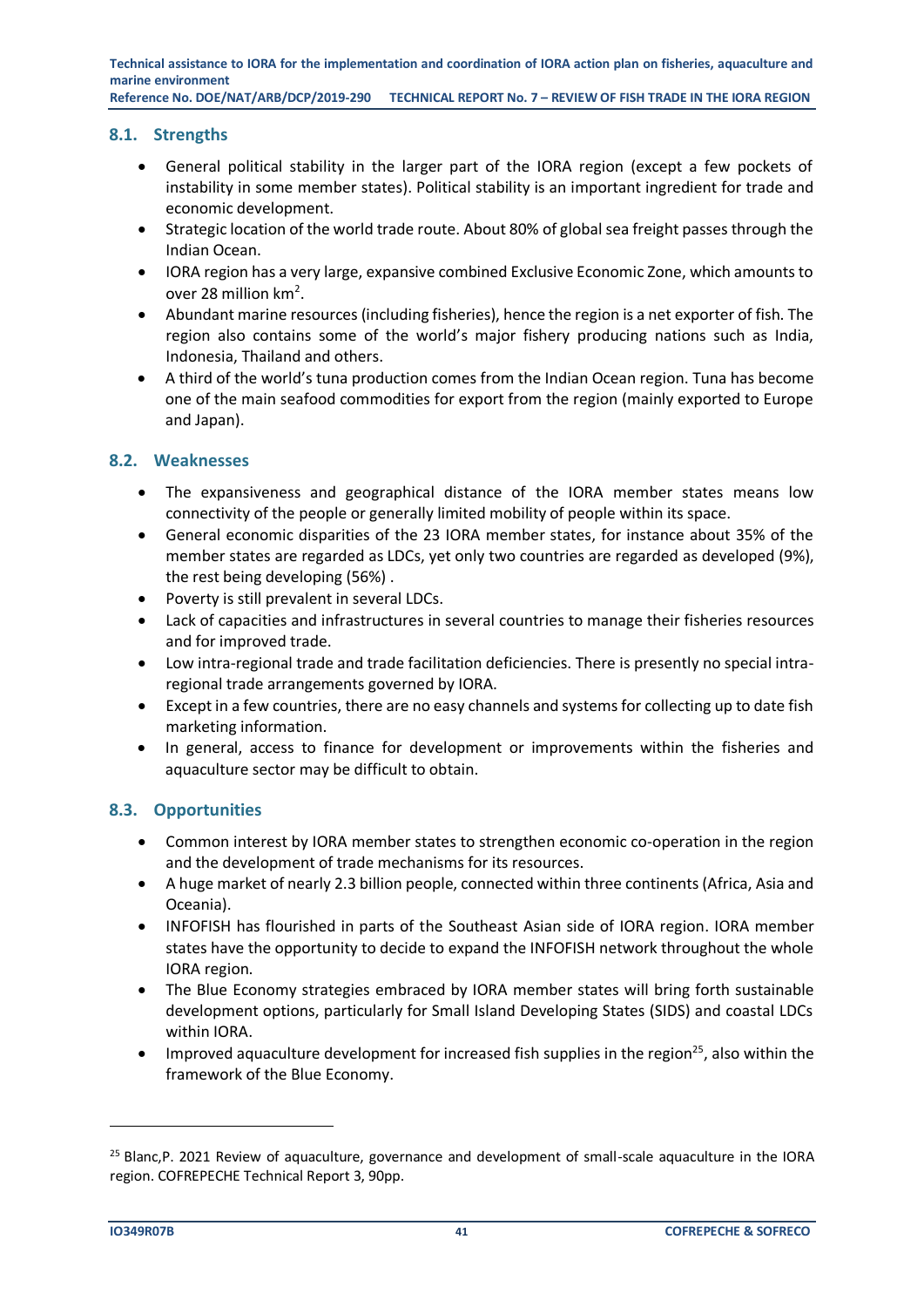#### <span id="page-41-0"></span>**8.4. Threats**

- Political instability in some parts can hamper trade e.g. northern Mozambique, Somalia, Yemen, Iran etc.
- Overfishing of most commercially important species, especially tuna resources in some parts of IORA region.
- IUU fishing in general is threatening the sustainability of fisheries resources in the region. Measures to combat IUU fishing and level of implementation of Port State Measures in the IORA region are covered by other separate technical reports<sup>26</sup>.
- Global uncertainties e.g. COVID-19 pandemic has taken a toll on fish trade.
- $\bullet$  Climate change impacts and its direct/indirect impacts on fish trade<sup>27</sup>.

# <span id="page-41-1"></span>**9. Trade strategy options**

#### <span id="page-41-2"></span>**9.1. Objectives**

Before one can describe possible strategies, one has to establish concrete objectives to be sought. Based on the IORA/AFD technical assistance Project's requirement as well as previous work with trade strategies, the following objectives can be identified:

- Food security
- Food safety
- Income generation
- Foreign exchange earnings
- Employment creation
- Poverty reduction
- Regional integration and developing regional markets

It should be pointed out that in this particular context, we are focusing on how we can develop *trade strategies* that contribute to reaching these objectives. Other aspects of fisheries and aquaculture, such as production enhancement etc., will not be considered.

#### **9.1.1. Food security**

*Food security, as defined by the United Nations' Committee on World Food Security, means that all people, at all times, have physical, social, and economic access to sufficient, safe and nutritious food that meets their food preferences and dietary needs for an active and healthy life.*

In terms of seafood, this means that there should be enough seafood (animal protein) available to the population of a country at a reasonable price.

If domestic production of seafood is insufficient to satisfy domestic demand, the country must turn to imports. This will, however, require funds to pay for the imports, and these funds may come from exports of products that are attractive on foreign markets and that may bring in enough funds to import sufficient quantities of cheaper products to feed the nation.

<sup>&</sup>lt;sup>26</sup> Hosch, G. 2021 Analysis of measures to combat IUU fishing in the IORA region. COFREPECHE Technical Report No 4, 42pp.; Gaudin-Goeser.2021 Assessment of the capacity needs required (Human and Institutional) and the current level of implementation of Port State Measures (PSM) in the IORA region. COFREPECHE Technical Report No 5, 120 pp.

<sup>27</sup> http://www.fao.org/in-action/globefish/fishery-information/resource-detail/en/c/338390/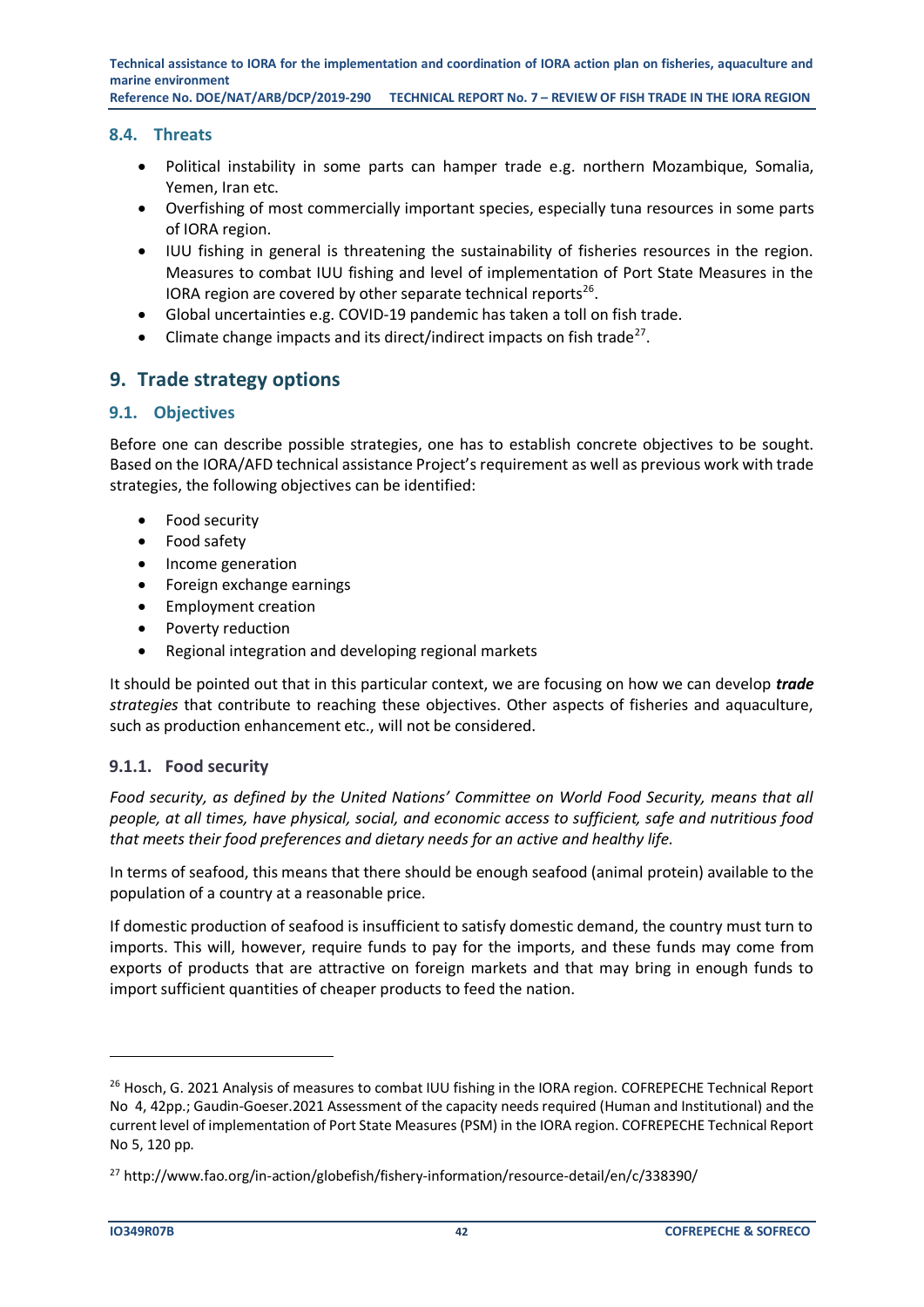In order to establish and maintain a trading activity that secures such acquisitions, information is needed. One needs to know where commodities can be found, what price they are sold for, and how they can be transported to the country. One also needs information about markets for any export products the country may have to offer.

# **9.1.2. Food safety**

To lower the burden of foodborne disease, thereby strengthening the health security and ensuring sustainable development of member states income generation.

# **9.1.3. Income generation**

Growth in trade will create income for the private sector, for individuals, as well as for the public sector (through taxes etc.).

# **9.1.4. Foreign exchange earnings**

A major objective of a country's foreign trade activities will often focus on foreign exchange earnings to enable the country to buy necessary products and commodities on the world markets. Seafood trade often plays an important role in such income generation.

#### **9.1.5. Employment creation**

While employment generation is mostly to be found in the production phases of the seafood value chain, trade activities also contribute to this.

#### **9.1.6. Poverty reduction**

In addition to providing employment and income, fisheries plays an important role in local and national economies, thus to poverty alleviation – particularly within the small scale fisheries sector.

#### **9.1.7. Developing regional markets**

From an environmental point of view, and this is becoming increasingly important with time, transporting goods over as short a distance as possible, thereby creating a small carbon footprint, is considered a goal in itself. Therefore, countries should search for supplies of commodities in their neighbouring countries in the region.

#### **9.1.8. Regional integration**

Where two or more nation-states agree to co-operate and work closely together to achieve peace, stability and wealth, this also enables the organised countries to overcome these costly divisions integrating goods, services and markets, thus facilitating the flow of trade, capital, energy, people and ideas.

# <span id="page-42-0"></span>**10. Concluding observations and recommendations**

# <span id="page-42-1"></span>**10.1. Establishment of a trade information service - FISHTRADE**

Increased liberalisation and globalisation of trade requires importers, exporters and even those enterprises producing and trading exclusively within their national markets, to be informed and advised upon prices, trends and the evolution of world fish production, processing and trade.

Ever more rigorous quality requirements, labelling regulations and consumer safeguards oblige the industry to be regularly informed and updated on the new requirements to ensure their access to global and regional markets.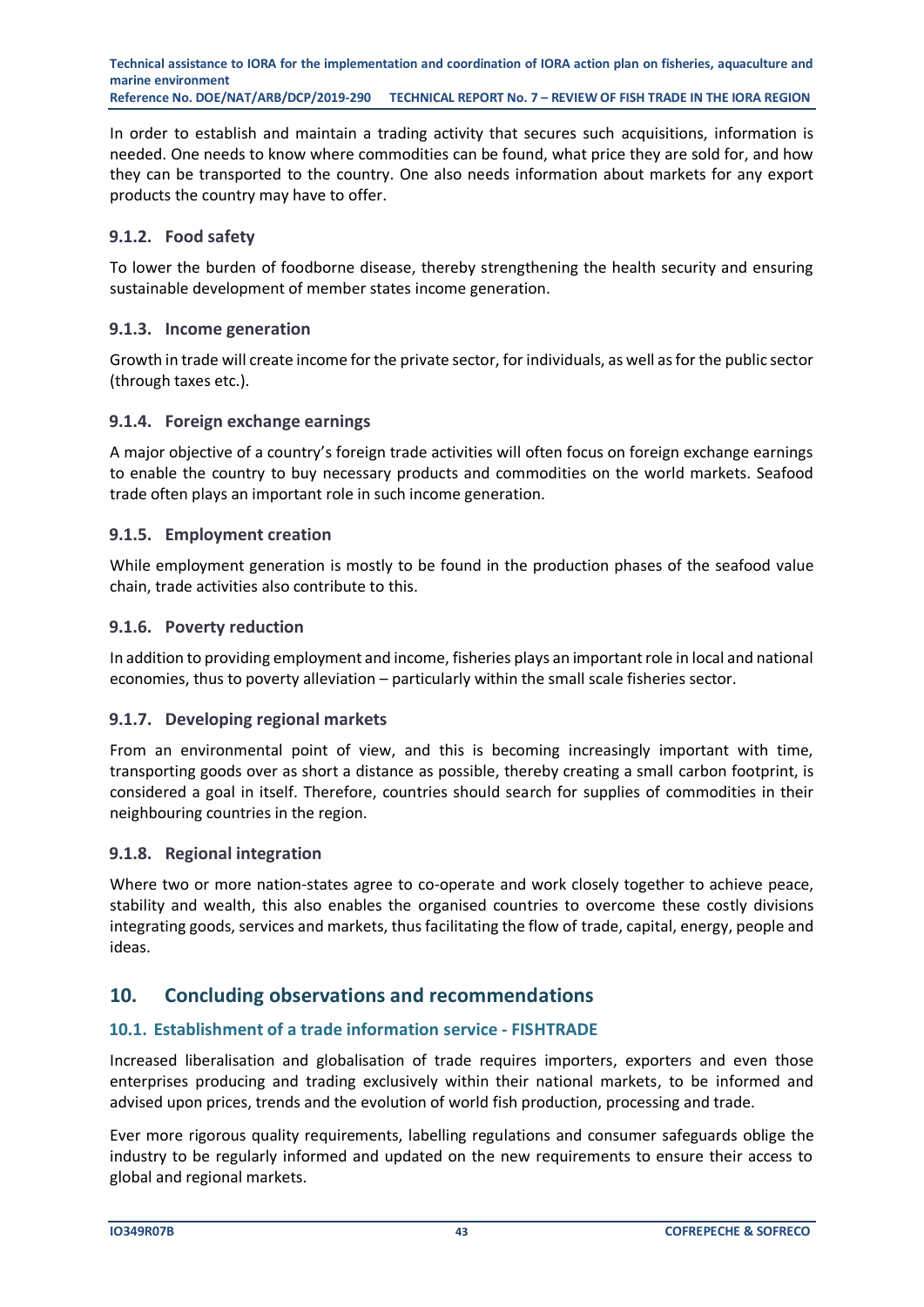FISHTRADE aims to provide much needed information to authorities and industry in the region to ensure that fisheries and aquaculture development will indeed be sustainable and environment friendly.

FISHTRADE would cover the Indian Ocean rim states region, where the need for fish trade information access and guidance on sustainable practices are real. In several study programmes over the past decade, the need for a trade information network has been pointed out. In the ACP Fish 2 programme, such a system was suggested, as it was in some of the reports coming out of the SmartFish Programme. However, both these programmes were focusing on Africa, and the Asian member states of IORA must also be included in a possible proposed structure.

Trade information systems for the region have actually existed for many years. For Asia and the Pacific, the FAO-initiated INFOFISH was established as early as 1981, while sister projects INFOPECHE, INFOSAMAK and INFOSA were established in 1985, 1986 and 2004, respectively. All these organizations, except INFOSA, are still in operation. Some of the IORA member states in Asia are already members of INFOFISH, which offers such services<sup>28</sup>.

For the Asia and Pacific region, i.e. including Asian member states of IORA, INFOFISH is a strong organization with a wide range of services. For the African member states of IORA, INFOSA served the same purposes, but unfortunately it was closed down due to lack of funding.

It is recommended that a service covering the entire IORA region be established, perhaps as an extension of the present INFOFISH, which is already providing many of the needed services needed.

All the Fish Info organizations (e.g. INFOFISH etc.) have cooperation agreements with FAO's GLOBEFISH service, and it is recommended that a potential new IORA trade service also be linked to FAO GLOBEFISH.

It is therefore recommended that steps be taken to establish such a trade information service. It is further recommended that IORA contacts INFOFISH and FAO/GLOBEFISH with a view to establishing a practical cooperation with these organizations.

*The authors (based on their experience and linkages with INFOFISH etc.) are available to assist the IORA/AFD project in whichever route the project agrees to pursue.*

FISHTRADE would operate mainly within the post-harvest sector of fisheries and aquaculture, i.e. in fish handling, processing and marketing. The rationale for this limitation is that practices within this sector may often lead to unsustainable utilization of resources, or pose a danger to the environment just as much as the fishing or aquaculture practices. Improved, responsible practices and valuable market information may thus affect practices in the fishing and aquaculture production. As an example, by pointing out opportunities in providing higher quality fish products, one may influence the choice of fishing gear by fishers. Line-caught fish is landed with a much better quality than trawlcaught fish, thus it commands a higher price. Line fishing is also much less damaging to the marine environment than trawling.

#### <span id="page-43-0"></span>**10.2. Use of existing networks**

Today, it is often proposed to establish web-based systems that can be accessed by users directly, in a semi-automatic way. In the experience of the authors, this is an inadequate solution, as many users do not know how to use the various systems, and most systems vary in the way they are operated and

<sup>&</sup>lt;sup>28</sup> At the time of writing, the following countries are members of INFOFISH: Bangladesh, Cambodia, Fiji, Iran, Malaysia, Maldives, Pakistan, Papua New Guinea, Philippines, Solomon Islands, Sri Lanka, Thailand.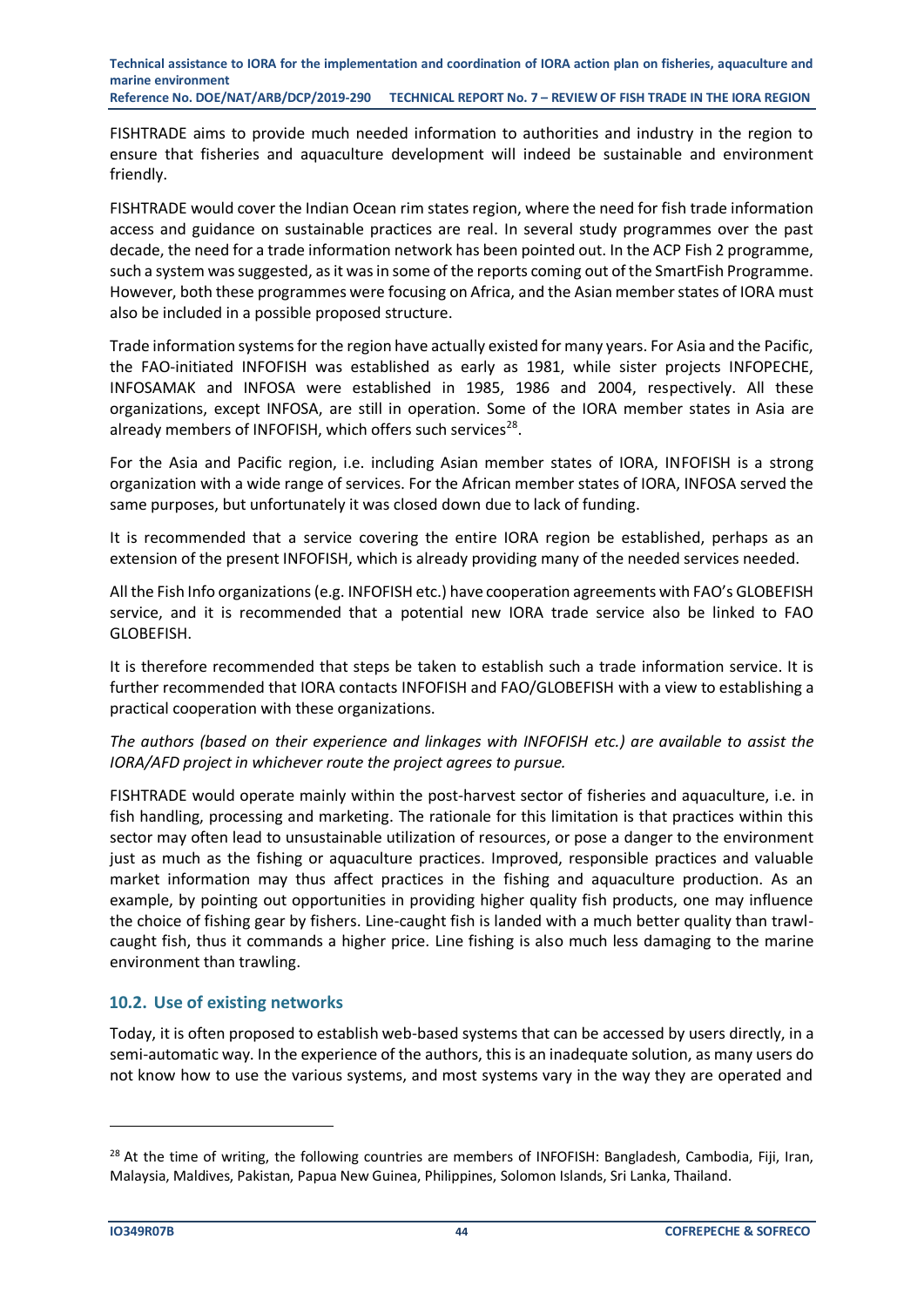the type of information the offer. A relatively deep knowledge of such systems is needed in order to benefit from what they offer.

For example, FAO's fisheries statistics, FishStatJ, offers excellent statistical information of capture production, aquaculture production, processing production and international trade. Yet, very few either know about its existence, how to access it, or how effectively to use it.

The International Trade Centre (ITC) operates a similar statistical system which also offers information on direction of trade, which is very important when analysing trade patterns. However, the ITC TradeMap system has different software than the FAO FishStatJ system, as is a little more cumbersome to use.

National statistical databases, such as the US NMFS database, also require familiarization and experience to use.

In order to solve the difficulties in using the various systems, it is suggested that the trade information organization include experts who are familiar with the use of all these systems, and who can assist users in finding the needed information. In other words, we suggest including the *people component* in such an information system.

#### <span id="page-44-0"></span>**10.3. Capacity building of national and regional fish trade actors**

Capacity building, especially through training, is essential for fish trade actors (policymakers, fish trade business associations, civil society, etc.) in order to enhance their ability to understand and negotiate (in general trade related debates and agreements) and to improve their capacities to implement trade reforms specifically for improved fish trade. Other support training activities such as the IORA Fisheries Support Unit organised *Workshop on Seafood Products Safety and Quality*<sup>29</sup> are also critical for trade enhancement. Such workshops need to continue, perhaps bridged in the short-term by webinars until the regional travel situation improves.

#### <span id="page-44-1"></span>**10.4. COVID-19 and its impacts on fish trade**

Through impact assessment studies, there is need to continue monitoring and communicating the impact of COVID-19 pandemic to the fish supply chain, and especially fish trade within the IORA region. Such impact assessment and also international best practices to manage the situation, need to be communicated widely to state and non-state actors, to ensure government is adequately capacitated to make policy decisions, and to design and implement support measures that alleviate hardships to industry players, especially the small scale (including informal traders).

#### <span id="page-44-2"></span>**10.5. Assessing and addressing informal fish trade**

Informal fish trade, which is prevalent in some low-income IORA member states, has potential in addressing the countries' food and nutrition insecurity, as well as poverty reduction. However, informal fish trade, just like all informal economic activities, has been overlooked and neglected in many national and regional policies, leading to obscurity of such an important part of the fisheries sector in some countries. There is a need to establish informal fish trade monitoring systems to adequately quantify the volumes traded within the region. Situational and impact studies on informal trade firstly at a national level and subsequently, regionally, will enable a deeper understanding about the fish traders, the factors influencing the traders to use informal trade channels, the structure of the products traded and the challenges the traders face. It will also lead to the design and implementation

<sup>29</sup> <https://oceanconference.un.org/commitments/?id=21971>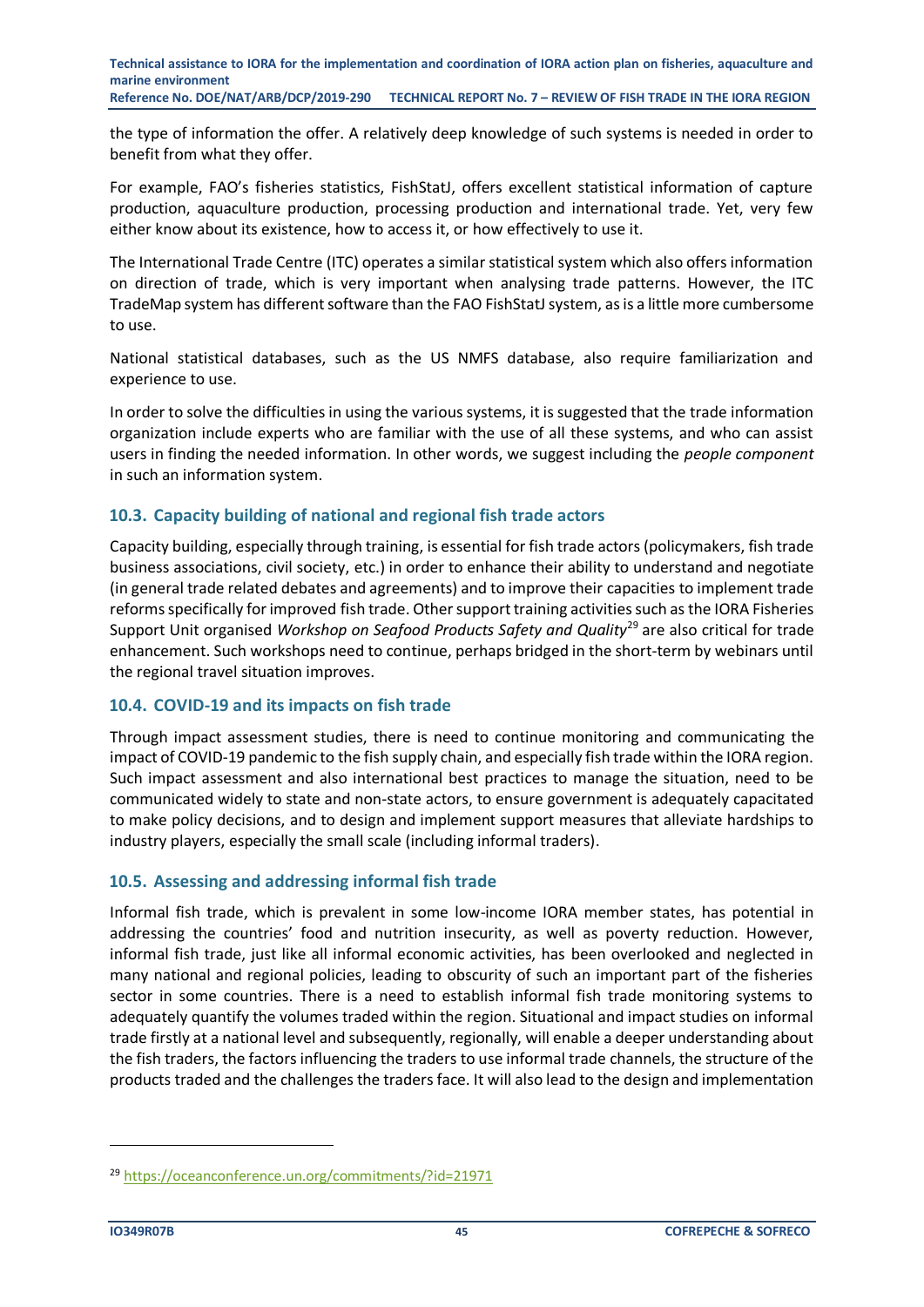of sound policies for formalisation of the informal traders within IORA, based on an exchange of lessons learnt between IORA members.

#### <span id="page-45-0"></span>**10.6. Develop a trade strategy for intra-IORA fish trade**

Increased intra-IORA trade would enhance the supply situation for several of the member states. However, information about supplies and prices is needed on a regular basis in order to increase intraregional trade.

It is proposed that such information be exchanged on a regular basis through the market information service proposed earlier. This can be done by publishing and distributing lists of demands and offers to national liaison officers, and/or directly to trade companies that register with this service.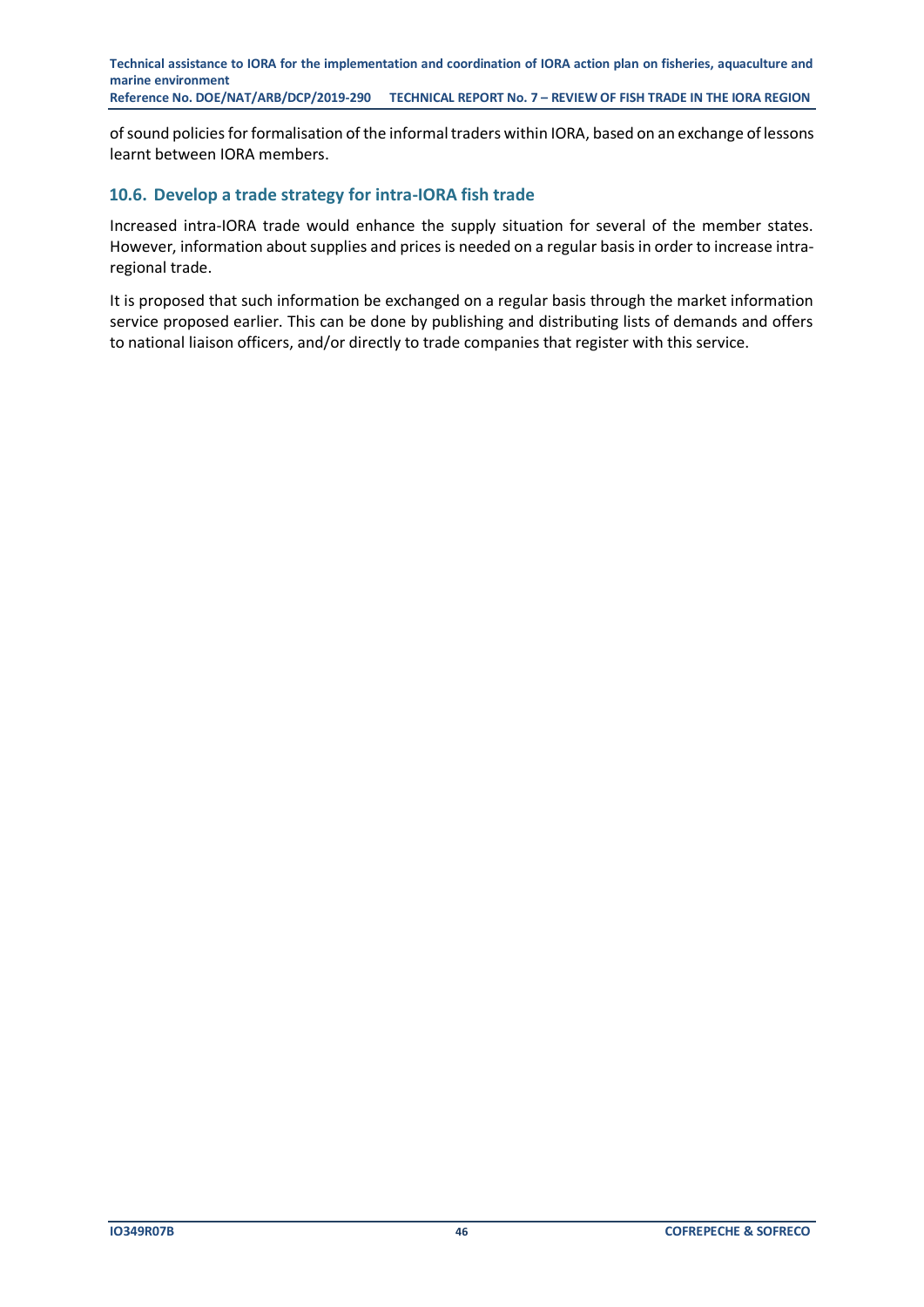# <span id="page-46-0"></span>**Appendix A: References**

- Ali, Laila: *UN Food Agencies in Somalia Promote Eating Fish to Fight Hunger.* World Food Programme, Somalia, 17 October 2013.
- Anthonysamy, Shirlene Maria: *Seafood retail sales in Malaysia – a supermarket case study.* In INFOFISH International no. 2/2017, Kuala Lumpur, 2017
- Anthonysamy, Shirlene Maria and Joelyn Sentina: *Singapore: A thriving high-end seafood market.* In INFOFISH International no. 4/2017. Kuala Lumpur 2017.
- Anthonysamy, Shirlene Maria and Joelyn Sentina: *Fish and seafood retailing in Thailand.* In INFOFISH International no. 5/2017. Kuala Lumpur, 2017.
- Anthonysamy, Shirlene Maria: *Consumption of dried fishery products in Malaysia.* In INFOFISH International no. 1/2018. Kuala Lumpur 2018.
- Anthonysamy, Shirlene Maria: *COVID-19: A game changer for seafood retailing in Asia.* In INFOFISH International no. 6/2020. Kuala Lumpur 2020.
- COMESA, 2021: The Common Market for Eastern and Southern Africa.<https://www.comesa.int/>
- Dey, V.K.: *The Indian seafood industry: A post COVID-19 impact analysis*. In INFOFISH International no. 5/2020. Kuala Lumpur, 2020.
- *Dixit, Avinash and Norman, Victor (1980): Theory of International Trade: A Dual, General Equilibrium Approach. Cambridge: Cambridge University Press. p. 2.*
- *European Commission: Countries and regions: Association of South East Asian Nations (ASEAN).*  <https://ec.europa.eu/trade/policy/countries-and-regions/regions/asean/>
- FAO: *COFI Sub-Committee on Fish Trade.* <http://www.fao.org/fishery/about/cofi/trade/en>
- FAO: *Food Outlook. Biannual report on global food markets.* FAO, Rome, November 2020.
- FAO, 2021: *The impact of COVID-19 on fisheries and aquaculture food systems, possible responses.*  Information paper, November 2020. Rome.<https://doi.org/10.4060/cb2537en>
- FAO-GLOBEFISH: *GLOBEFISH - Information and Analysis on World Fish Trade. Rome, December 2020.*  <http://www.fao.org/in-action/globefish/fishery-information/resource-detail/en/c/338542/>
- FAO-GLOBEFISH: COVID-19 Impact on global fish trade. [http://www.fao.org/in](http://www.fao.org/in-action/globefish/covid-19/en/)[action/globefish/covid-19/en/](http://www.fao.org/in-action/globefish/covid-19/en/)
- FAO: *Technical Guidelines for Responsible Fisheries: Responsible Fish Trade.* <http://www.fao.org/3/i0590e/i0590e.pdf>
- Ferdouse, Fatima: *Strong domestic market for giant freshwater prawn ('Galda') in Bangladesh.* In INFOFISH International no. 2/2017, Kuala Lumpur 2017.
- Ganapathiraju, Pramod: *Global evaluation of fisheries monitoring control and surveillance in 84 countries – Yemen Country Report.* IUU Risk Intelligence, Policy Report No. 1, Canada, April 2018.
- Gopal, Nikita, and Meryl J. Williams, Marilyn Porter and Kyoko Kusakabe: *Gender in Aquaculture and Fisheries: The Long Journey to Equality.* Published in *Asian Fisheries Science,* The Journal of Asian Fisheries Society, 2016.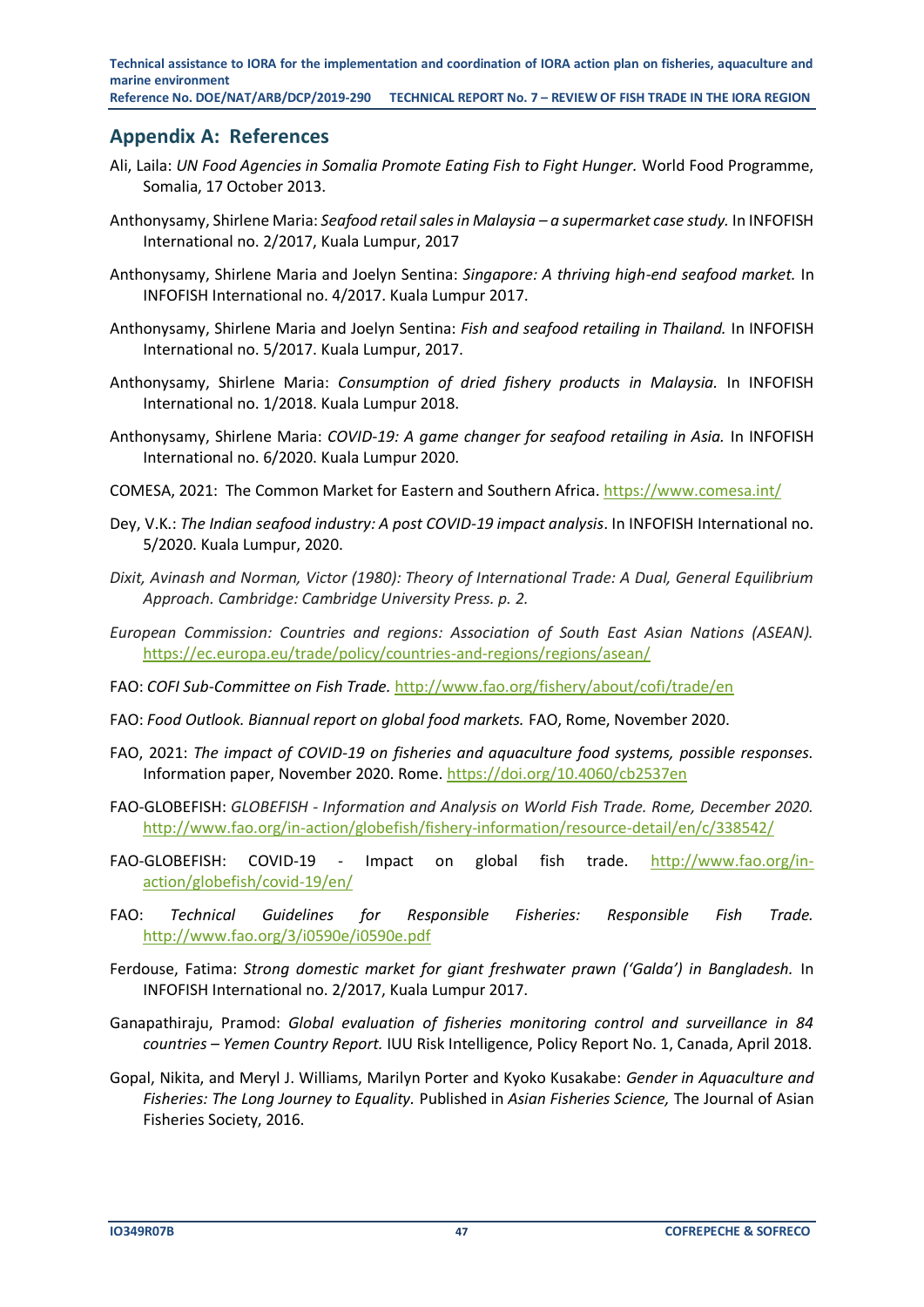- Hempel, Erik and Johnson Kariuki: *Interim Technical Report: Building capacity to reduce the illegal fish trade around Lake Victoria*. Project funded by the European Union and executed by Pescares Italia. 19 August 2013. Part of the ACP Fish II programme.
- Hishamunda, Nathanael, and Pedro B. Bueno, Neil Ridler and Wilfredo G. Yap: *Analysis of aquaculture development in Southeast Asia. A policy perspective.* FAO, Rome, 2009.
- Laurence, Daniel: *Fish export business in Seychelles being squeezed by pandemic's effects.* Seychelles News Agency, February 02, 2021.
- Lymer D. and Simon Funge-Smith: *Handbook on regional fisheries bodies and arrangements in Asia and the Pacific 2009.* FAO Regional Office for Asia and the Pacific, Bangkok, 2009.
- Mapfumo B., and Hempel E., 2021: *Literature review and gap analysis of information on international trade and markets for fisheries and aquaculture products.* IORA/AFD Technical Assistance Project – Technical Report No. 2, 22pp.
- Mobsby, David; Steven, Amara H; and Curtotti, Robert: *Australian fisheries and aquaculture outlook 2020*. Published by Australian Government, Department of Agriculture, Water and the Environment, March 2020.
- Mordor Intelligence: *United Arab Emirates Fisheries and Aquaculture Market - Growth, Trends, Covid-19 Impact, and Forecasts (2021 - 2026).* [https://www.mordorintelligence.com/industry](https://www.mordorintelligence.com/industry-reports/aquaculture-in-the-united-arab-emirates-industry)[reports/aquaculture-in-the-united-arab-emirates-industry](https://www.mordorintelligence.com/industry-reports/aquaculture-in-the-united-arab-emirates-industry)
- Ogier, E., Sen, S., Jennings, S., Magnusson, A., Smith, D. C., Colquhoun, E., Rust, S., Morison, J. (2021). *Impacts of COVID-19 on the Australian Seafood Industry: January-June 2020*. FRDC 2016-128. Canberra, Australia, Fisheries Research and Development Corporation (FRDC).Oirere, Shem: *Major constraints in the way of Comoros fishery development program*. Article in unidentified publications. January 20, 2020.

[https://www.frdc.com.au/Archived-Reports/FRDC%20Projects/2016-128-Product-Impacts-](https://www.frdc.com.au/Archived-Reports/FRDC%20Projects/2016-128-Product-Impacts-COVID19-Report-01Mar2021.pdf)[COVID19-Report-01Mar2021.pdf](https://www.frdc.com.au/Archived-Reports/FRDC%20Projects/2016-128-Product-Impacts-COVID19-Report-01Mar2021.pdf)

- Ojamaa, Prit and Carmen-Paz Marti: *Fisheries in Réunion. In-depth analysis.* Directorate-General for Internal Policies, European Union, Brussels, 2015
- Rashid, Ahmed: *Maldives: Sustainable seafood boosts international exports.* In INFOFISH International no. 2/2017, Kuala Lumpur 2017.
- Rashid, Ahmed: *International marketing strategies for the Maldives*. In INFOFISH International no. 2/2018. Kuala Lumpur, 2018.
- Seychelles News Agency: *Fish export business in Seychelles being squeezed by pandemic's effects.*  [http://www.seychellesnewsagency.com/articles/14293/Fish+export+business+in+Seychelles+be](http://www.seychellesnewsagency.com/articles/14293/Fish+export+business+in+Seychelles+being+squeezed+by+pandemic%27s+effects) [ing+squeezed+by+pandemic%27s+effects](http://www.seychellesnewsagency.com/articles/14293/Fish+export+business+in+Seychelles+being+squeezed+by+pandemic%27s+effects)
- Siar, Susana V. and Kyoko Kusakabe: *Demographic change in fishing communities in Asia: Why it matters.* In INFOFISH International no. 3/2020. Kuala Lumpur 2020.
- SmartFish: *Trade Assessment Study.* SmartFish Programme, Mauritius, November 2011.
- SmartFish: *Fisheries Trade in the Indian Ocean Region.* SmartFish Programme, Mauritius, March 2013.
- Southern Indian Ocean Fisheries Agreement (SIOFA/APSOI): *Southern Indian Ocean Fisheries Agreement.* La Reunion, July 2007.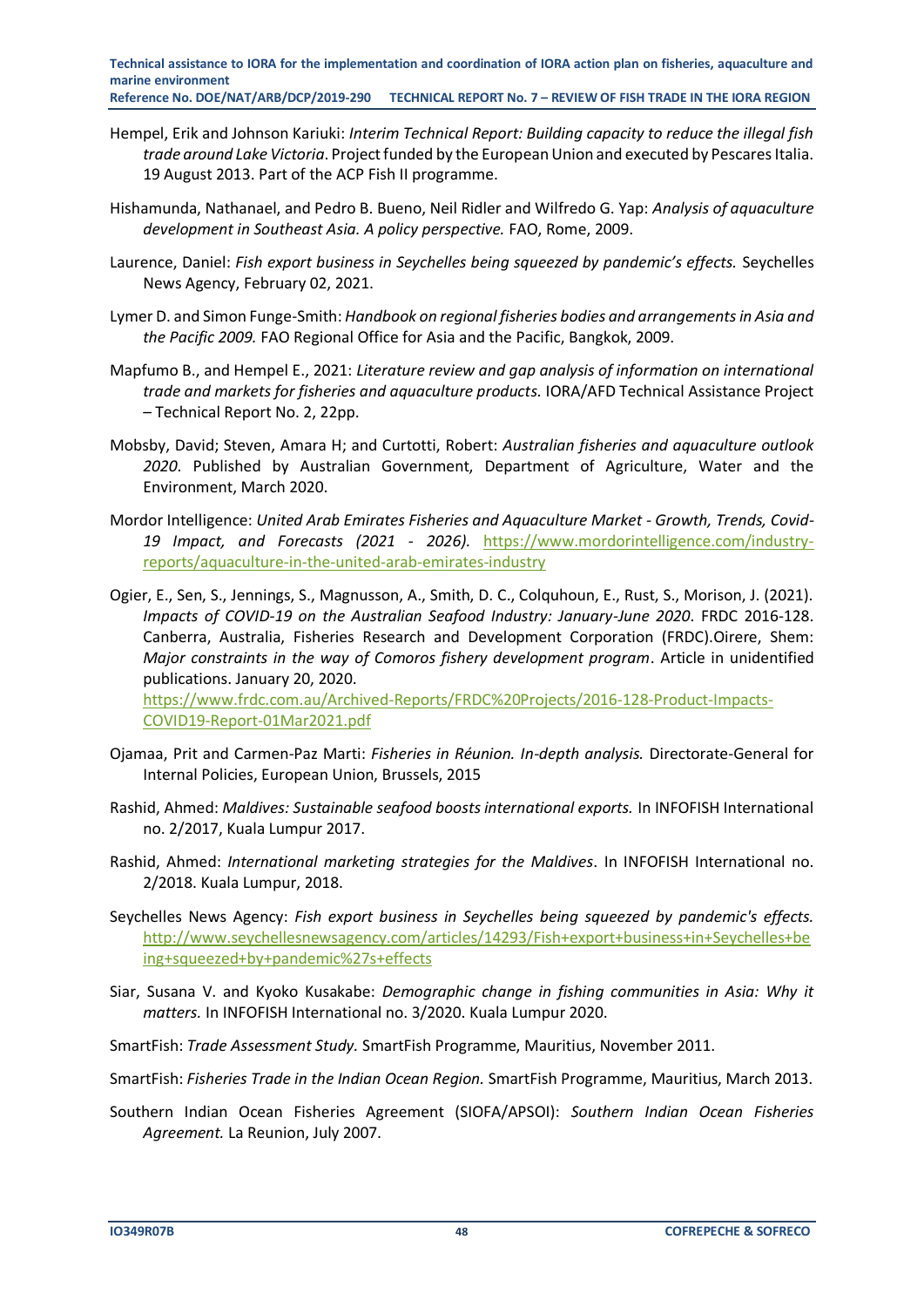- *Blanc, P.,* Technical Report No.03 –"Review of Aquaculture Governance and Development of Small-Scale Aquaculture in the IORA region*,* IORA/AFD Technical Assistance Project – Technical Report No. 03.
- van Mulekom, Leo, and Anna Axelsson, Ephraim Patrick Batungbacal, Dave Baxter, Radja Siregar, and Isabel de la Torre: *Trade and export orientation of fisheries in Southeast Asia: Under-priced export at the expense of domestic food security and local economies.* Published by Elsevier, July 2006.
- Westlund, Lena: *Future prospects for fish and fishery products. Forecasting fish consumption and demand analysis: a literature review.* FAO Fisheries Circular No. 972/5,. Also available at: <https://epub.sub.uni-hamburg.de/epub/volltexte/2010/658/pdf/lena.pdf>
- World Bank: *Fish to 2030 – Prospects for Fisheries and Aquaculture.* World Bank Report Number 83177- GLB. Washington DC, December 2013.

World Bank: *The African Continental Free Trade Area.* Washington DC, July 2020. <https://www.worldbank.org/en/topic/trade/publication/the-african-continental-free-trade-area>

- Reuters: *China suspends fish imports from Indonesian firm after coronavirus detected*. <https://www.reuters.com/article/us-health-coronavirus-china-seafood-idUSKBN27Q02O>
- The Fish Tank: *Fish and Aquatic Food Systems COVID-19 Updates: Bangladesh.* The Worldfish Centre, May 2020.<http://blog.worldfishcenter.org/2020/05/covid-19-updates-bangladesh/>